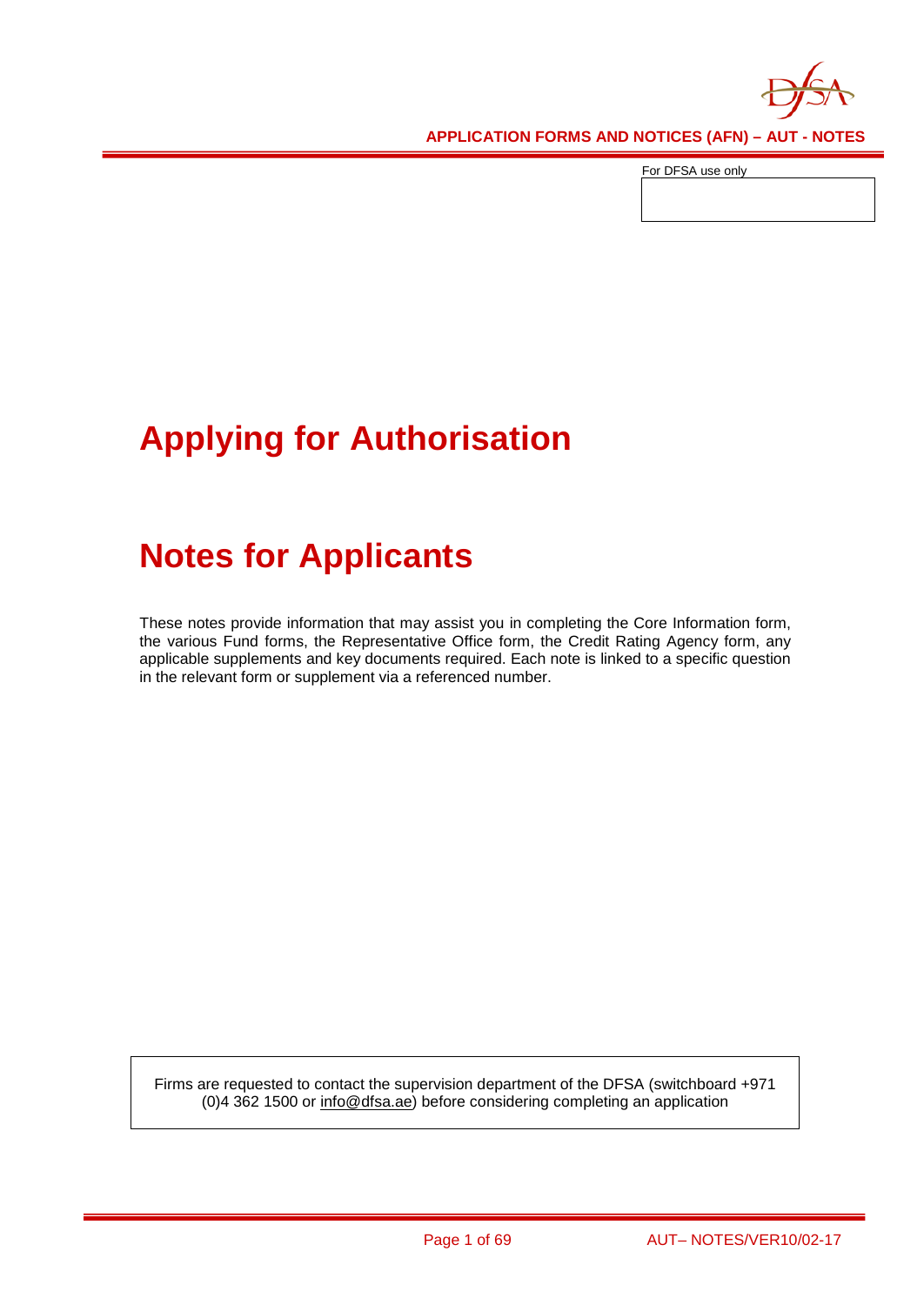

### **Content**

| Purpose of the Core Information form, Exempt Fund form, Representative Office form, |  |
|-------------------------------------------------------------------------------------|--|
| Credit Rating Agency form and supplements                                           |  |
| Which forms / supplements do you complete?<br>$4 - 7$                               |  |
| Notes for completing the forms and supplements                                      |  |

### **Part 1: Core Information form notes**

| Section 1. Declarations                                                   |          |
|---------------------------------------------------------------------------|----------|
| Section 2. General information                                            | $9 - 15$ |
| Section 3. Regulatory business plan (also refer to Part 2 of these notes) | 15       |
| Section 4. Prudential regulatory reporting                                | 15       |
| Section 5. Fit and proper questionnaire                                   | 15       |

### **Part 2: Notes on what the DFSA expects to see in a regulatory business plan**

| Introduction and background<br>16                                  |    |
|--------------------------------------------------------------------|----|
| Strategy and rationale for establishing in the DIFC                | 16 |
| Organisational structure                                           | 17 |
| Management structure and organisation (corporate governance)<br>17 |    |
| Proposed resources (non-financial)<br>18                           |    |
| High level controls                                                | 18 |
| <b>Financial projections</b>                                       | 19 |
| <b>Miscellaneous: Financial Services</b><br>19-20                  |    |

### **Part 3: Supplement notes**

| Asset management supplement notes               | -21   |
|-------------------------------------------------|-------|
| Banking and lending supplement notes            | 22    |
| Insurance supplement notes                      | 23-24 |
| 25<br>Islamic Finance Business supplement notes |       |
| 26-31<br>Public Fund supplement notes           |       |
| Sales and trading supplement notes<br>32-33     |       |
|                                                 |       |

### **Part 4: Exempt Funds: Form Notes**

| Exempt Fund form notes | ∢⊿ |
|------------------------|----|
|                        |    |

### **Part 5: Qualified Investor Funds: Notes**

| Qualified Investor Fund: Domestic Fund Manager Form notes |    |
|-----------------------------------------------------------|----|
| Qualified Investor Fund: Fund Notification Form notes     | 48 |

### **Part 6: External Fund Manager Form notes**

| External Fund Manager Form notes | 5 <sup>°</sup> |
|----------------------------------|----------------|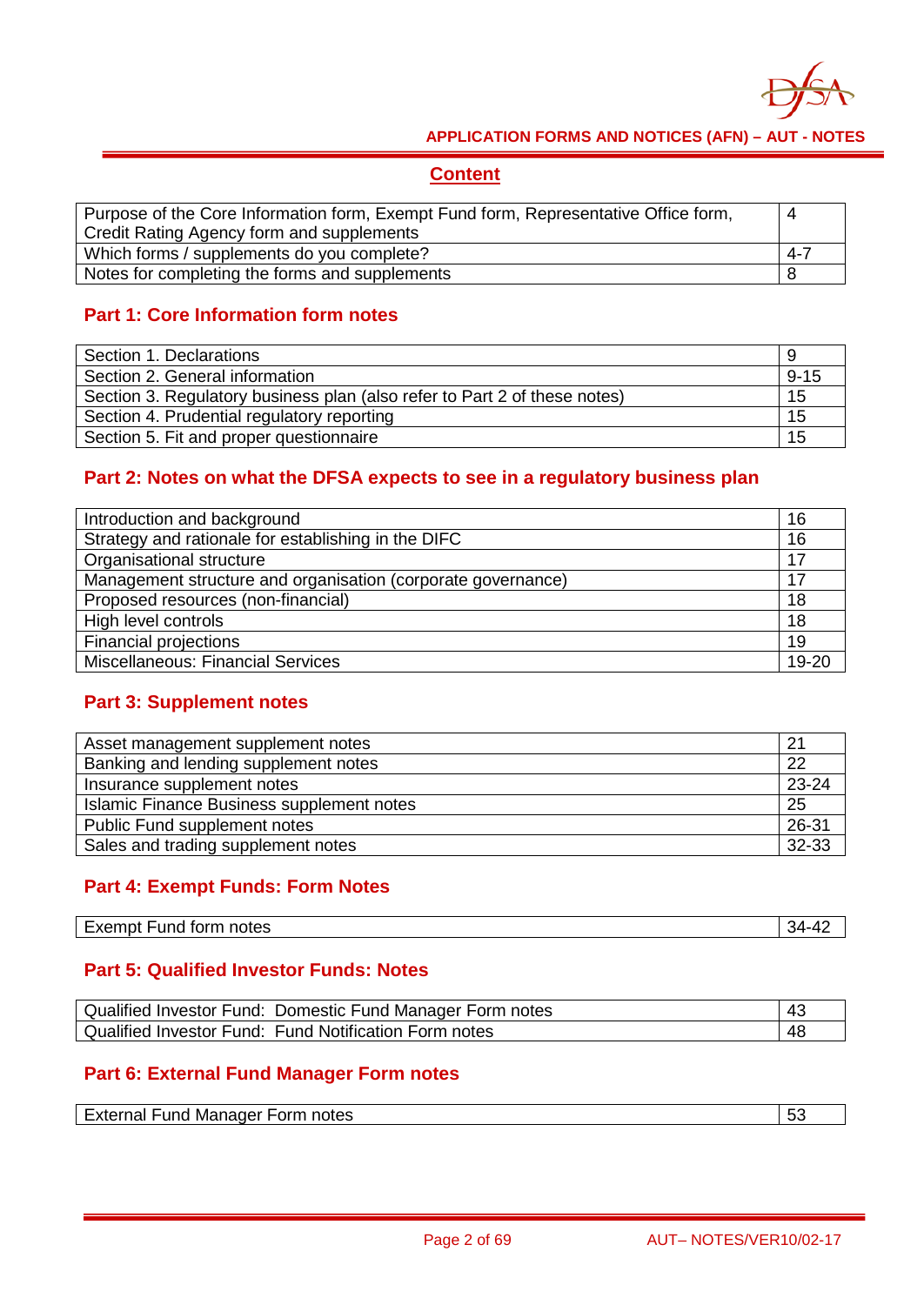

| <b>Part 7: External Fund: Notification Form notes</b> |       |
|-------------------------------------------------------|-------|
|                                                       |       |
| <b>External Fund: Notification Form notes</b>         | 56    |
|                                                       |       |
| <b>Part 8: Representative Office form notes</b>       |       |
|                                                       |       |
| Representative Office form notes                      | 61-62 |
|                                                       |       |
| <b>Part 9: Credit Rating Agency form notes</b>        |       |
| Credit Rating Agency form notes                       | 63-65 |
|                                                       |       |
| <b>Part 10: Other information</b>                     |       |
|                                                       |       |
| Becoming authorised                                   | 66-69 |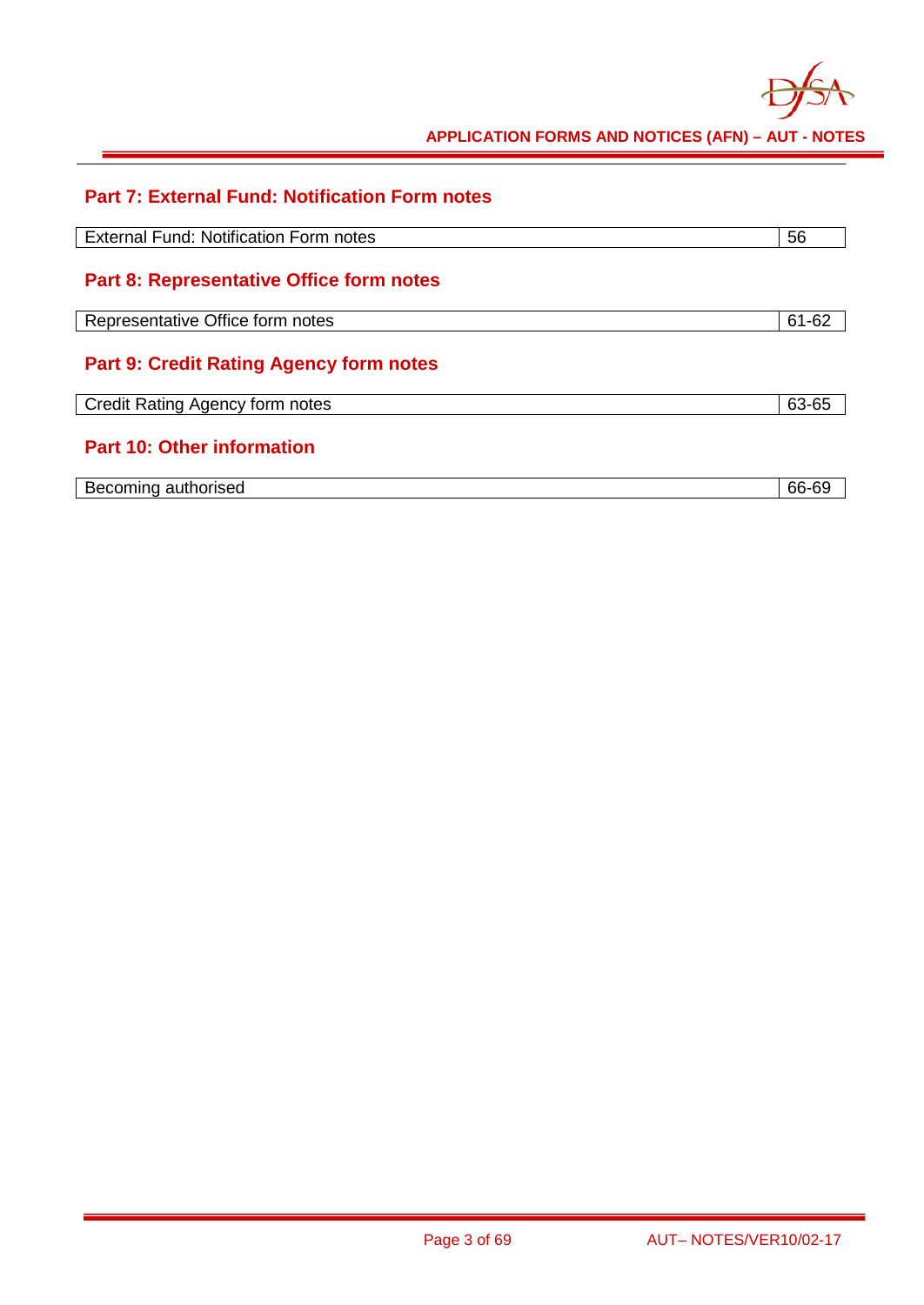

### **The purpose of the Core information form, Fund Forms and supplements**

The appropriate forms and supplements must be submitted if you wish to carry on one or more Financial Services in or from the DIFC. Financial Services are defined in the GEN module of the DFSA Rulebook. The GEN module (chapter 2) outlines which business activities fall within the definition of Financial Services, and enables you to check whether there are any exemptions or prohibitions which may be relevant to your application.

The GEN module (chapter 7) also sets out the DFSA's authorisation requirements. You can find a copy of the GEN Module of the DFSA Rulebook on the DFSA website at [www.dfsa.ae.](http://www.dfsa.ae/) The DFSA website also provides information on the authorisation process.

The forms and supplements are designed to assist you to provide us with information about the Financial Services for which you are seeking a Licence and to help us understand how you intend to carry on those activities. You will need to satisfy the DFSA that you have sufficient financial resources, appropriate personnel, adequate systems and internal controls to carry out the Financial Services you propose. Each person seeking status as an Authorised Individual should complete the AUT- IND 1 forms.

The DFSA may ask for additional information or clarification to complete the consideration of an application. We will correspond with the contact person listed on the form.

An Authorised Firm wishing to vary its current Licence should complete Form SUP 4 and any applicable supplements.

#### **Which forms / supplements do you complete?**

You may be required to complete more than one form and supplement depending upon the nature of the Financial Services you want to carry out. The table below sets out the Financial Services covered by each form / supplement:

| Form / Supplement                   | <b>Financial Services</b>                                                                                                                                                                                                             |
|-------------------------------------|---------------------------------------------------------------------------------------------------------------------------------------------------------------------------------------------------------------------------------------|
| Core Information form               | Complete this form if you are applying for a Licence to carry on one or more<br>Financial Services, as defined in the GEN module of the DFSA Rulebook.                                                                                |
|                                     | If you are applying to Manage a Collective Investment Fund (in relation to an<br>Exempt Fund or QIF), please use the Exempt Fund form or QIF Domestic<br>Fund Manager Form.                                                           |
|                                     | If you are applying to Operate a Representative Office, please use the<br>Representative Office form.                                                                                                                                 |
|                                     | If you are applying solely to Operate a Credit Rating Agency, please use the<br>Credit Rating Agency form.                                                                                                                            |
| Representative Office<br>form       | Complete this form if you are applying to carry out the Financial Service of<br>Operating a Representative Office. You do not have to submit the Core<br>Information form or any supplement.                                          |
| <b>Credit Rating Agency</b><br>form | Complete this form if you are applying to carry out only the Financial Service of<br>Operating a Credit Rating Agency. You do not have to submit the Core<br>Information form or any supplement.                                      |
|                                     | Do not complete this form if you are applying to conduct any other Financial<br>Service in addition to Operating a Credit Rating Agency. In this case, you<br>must complete the AUT CORE form and any supplement which relates to the |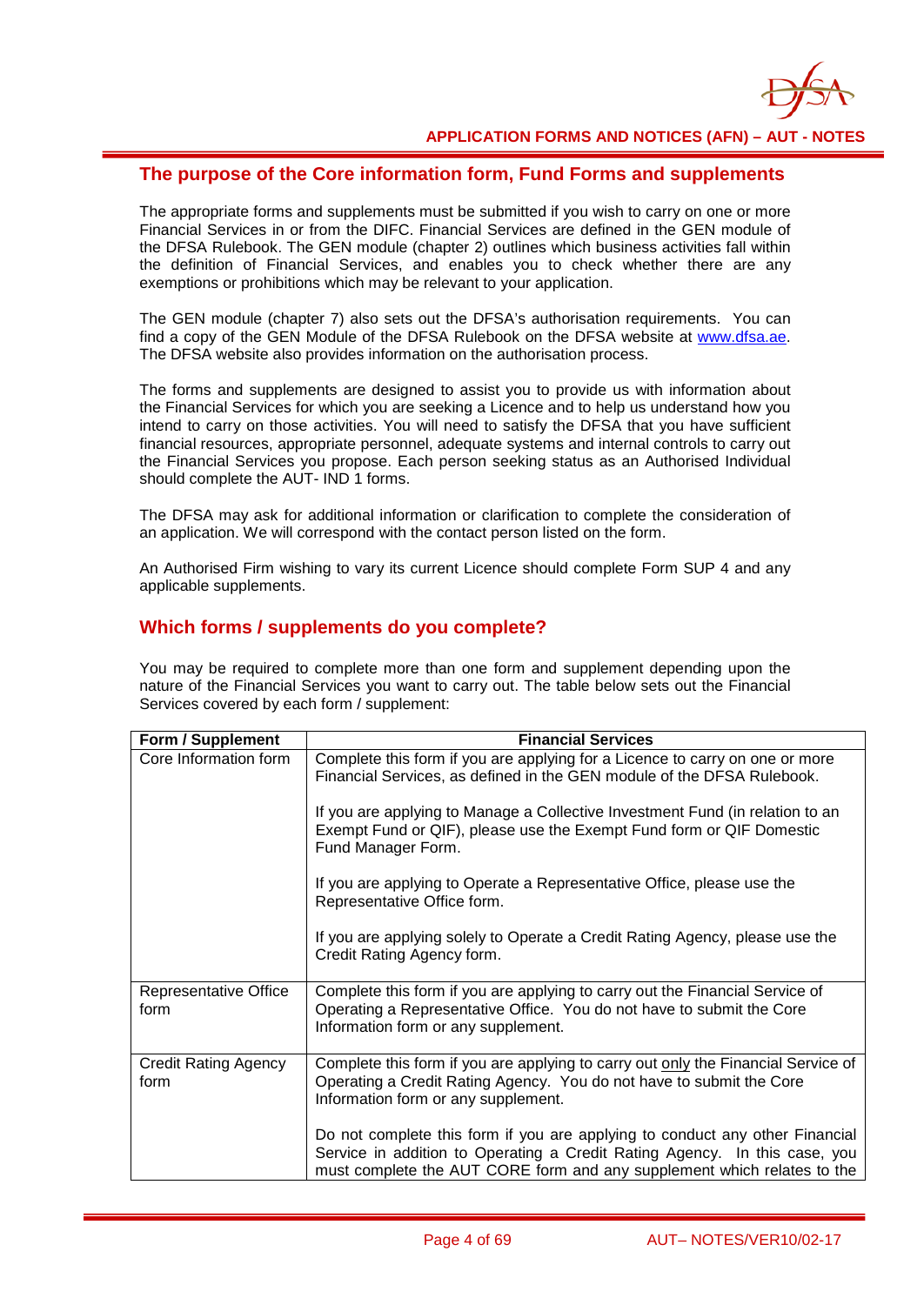

| Form / Supplement                                    | <b>Financial Services</b>                                                                                                                                    |
|------------------------------------------------------|--------------------------------------------------------------------------------------------------------------------------------------------------------------|
|                                                      | other Financial Service(s).                                                                                                                                  |
| Asset management<br>Supplement                       | Complete this supplement if you are applying to carry out business activities<br>related to asset management.                                                |
|                                                      | Financial Services covered in this supplement are:<br><b>Managing Assets</b><br>$\bullet$                                                                    |
|                                                      | Arranging Deals in Investments<br>$\bullet$                                                                                                                  |
|                                                      | Advising on Financial Products<br>$\bullet$<br>Dealing in Investments as Agent<br>$\bullet$                                                                  |
|                                                      | <b>Arranging Custody</b><br>$\bullet$                                                                                                                        |
|                                                      | <b>Providing Custody</b><br>$\bullet$                                                                                                                        |
|                                                      | Arranging Credit and Advising on Credit                                                                                                                      |
|                                                      | Please note that you should also submit the Core Information form and any<br>other appropriate supplements.                                                  |
| Banking and lending                                  | Complete this supplement if you are applying to carry on the following                                                                                       |
| Supplement                                           | <b>Financial Services:</b>                                                                                                                                   |
|                                                      | <b>Accepting Deposits</b>                                                                                                                                    |
|                                                      | <b>Providing Credit</b><br>$\bullet$                                                                                                                         |
|                                                      | Please note that you should also submit the Core Information form and any<br>other appropriate supplements.                                                  |
| Sales and trading<br>Supplement                      | Complete this supplement if you are carrying out business activities similar to<br>that of a marketing firm, stock broker, advisory firm or investment bank. |
|                                                      | Financial Services covered in this supplement are:                                                                                                           |
|                                                      | Dealing in Investments as Principal<br>$\bullet$                                                                                                             |
|                                                      | Dealing in Investments as Agent<br>$\bullet$<br>Advising on Financial Products<br>$\bullet$                                                                  |
|                                                      | Arranging Deals in Investments<br>$\bullet$                                                                                                                  |
|                                                      | Arranging Custody<br>$\bullet$                                                                                                                               |
|                                                      | <b>Providing Custody</b><br>$\bullet$                                                                                                                        |
|                                                      | Arranging Credit and Advising on Credit                                                                                                                      |
|                                                      | Please note that you should also submit the Core Information form and any<br>other appropriate supplements.                                                  |
| <b>Islamic Finance</b><br><b>Business Supplement</b> | Complete this supplement if you are applying to carry on Islamic Financial<br>Business, which is defined in the GLO module of the DFSA Rulebook.             |
|                                                      | Please note that you should also submit the Core Information form or Exempt<br>Fund form and any other appropriate supplements.                              |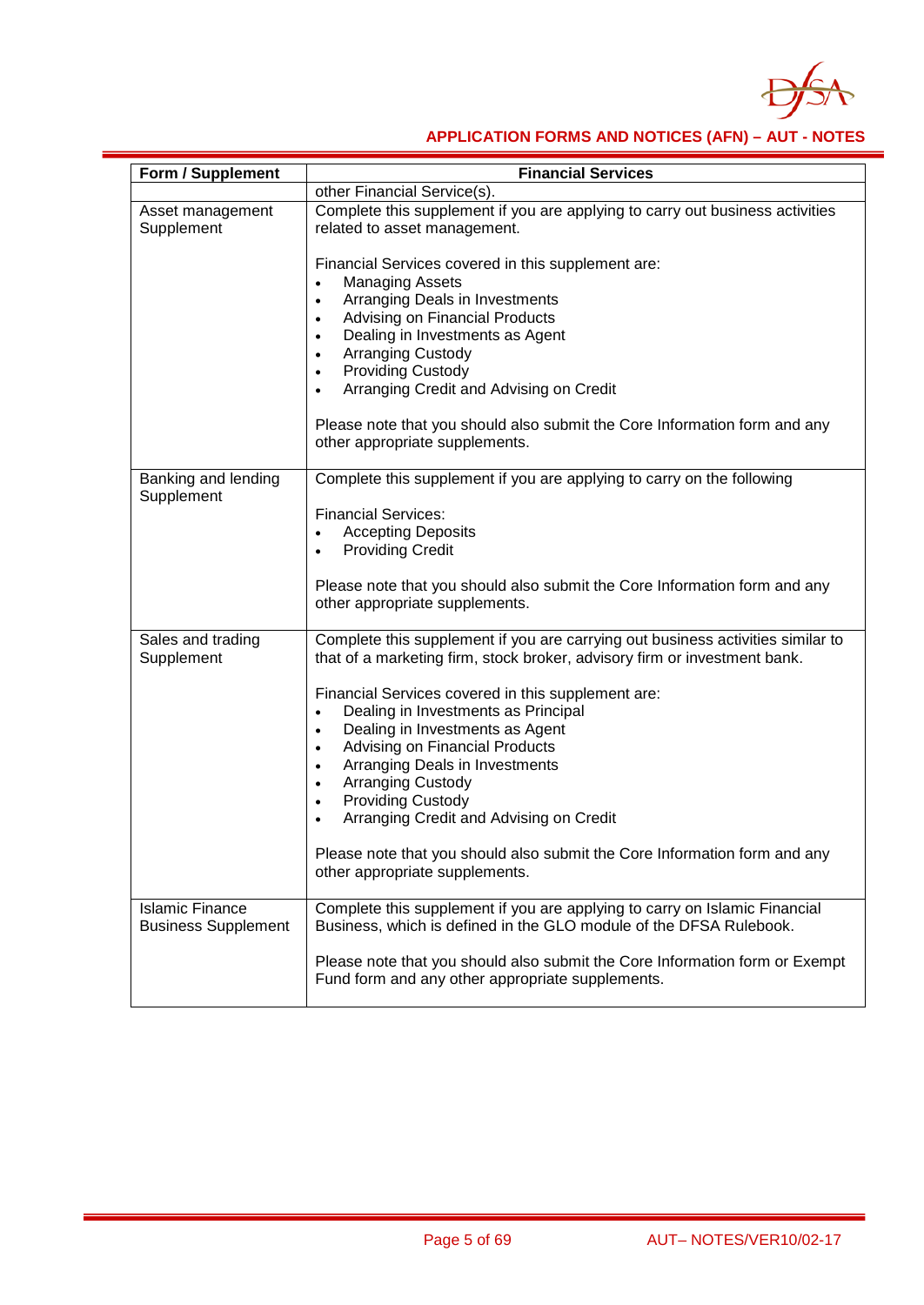

| Insurance Supplement                                                                                             | Complete this form if you are applying to carry on the following Financial<br>Services:<br><b>Effecting Contracts of Insurance</b><br>$\bullet$<br>Carrying out Contracts of Insurance<br>$\bullet$<br>Insurance Intermediation<br>$\bullet$<br>Insurance Management<br>Please note that you should also submit the Core Information form and any<br>other appropriate supplements.                                                                                                                                                                                                                                                                                                                                   |
|------------------------------------------------------------------------------------------------------------------|-----------------------------------------------------------------------------------------------------------------------------------------------------------------------------------------------------------------------------------------------------------------------------------------------------------------------------------------------------------------------------------------------------------------------------------------------------------------------------------------------------------------------------------------------------------------------------------------------------------------------------------------------------------------------------------------------------------------------|
| <b>Public Fund</b><br>Supplement                                                                                 | Complete this form if you are applying to Manage a Collective Investment<br>Fund (in relation to a Public Fund only). This is a multipurpose supplement to<br>be used by a Domestic Fund Manager managing a Domestic and/or External<br>Fund. Additionally it can be used by an External Fund Manager looking to<br>manage a Domestic Fund.<br>Please note that you should also submit the Core Information form and any<br>other appropriate supplements.                                                                                                                                                                                                                                                            |
| Miscellaneous<br><b>Financial Services</b><br>(no supplement<br>required for these<br><b>Financial Services)</b> | You do not have to complete a supplement if you are applying to carry on the<br>following Financial Services:<br>Providing Fund Administration<br><b>Providing Trust Services</b><br>Acting as the Trustee of a Fund<br>Operating a Representative Office<br>$\bullet$<br>Operating a Credit Rating Agency<br>$\bullet$<br>Complete only the Core Information form and submit your regulatory business<br>plan. Please refer to the 'Miscellaneous Financial Services' section contained<br>in Part 2 of these notes to understand the type of information required in your<br>regulatory business plan.<br>If you are carrying on any other Financial Services the appropriate supplement<br>must also be submitted. |
| Exempt Fund form                                                                                                 | Complete this form if you are applying to carry out the Financial Service of<br>Managing a Collective Investment Fund (in relation to an Exempt Fund only).<br>This is a multipurpose form to be used by a Domestic Fund Manager<br>managing a Domestic and/or External Fund. Additionally it can be used by an<br>External Fund Manager looking to manage a Domestic Fund. You do not have<br>to submit the Core Information form. If you require an Islamic Endorsement<br>you should complete the Islamic Finance business.                                                                                                                                                                                        |
| <b>Qualified Investor</b><br>Fund: Domestic Fund<br>Manager Form                                                 | This form must be submitted by applicants applying to conduct the Financial<br>Service of:<br>Managing a Collective Investment Fund which is a Qualified Investor<br>$\bullet$<br>Fund, and<br>Advising on Financial Products (in relation to QIFs only being managed by<br>the applicant)<br>If this is the only activity that the applicant firm intends to undertake then you<br>are not required to submit the Core Information Form ("AUT-CORE").<br>However, if you wish to carry on any other Financial Services activities then<br>please submit the Form AUT-CORE in addition to this form. If this is the case<br>then please only provide responses to Questions 1, 2, 21, 22, 23, 24 and 25.              |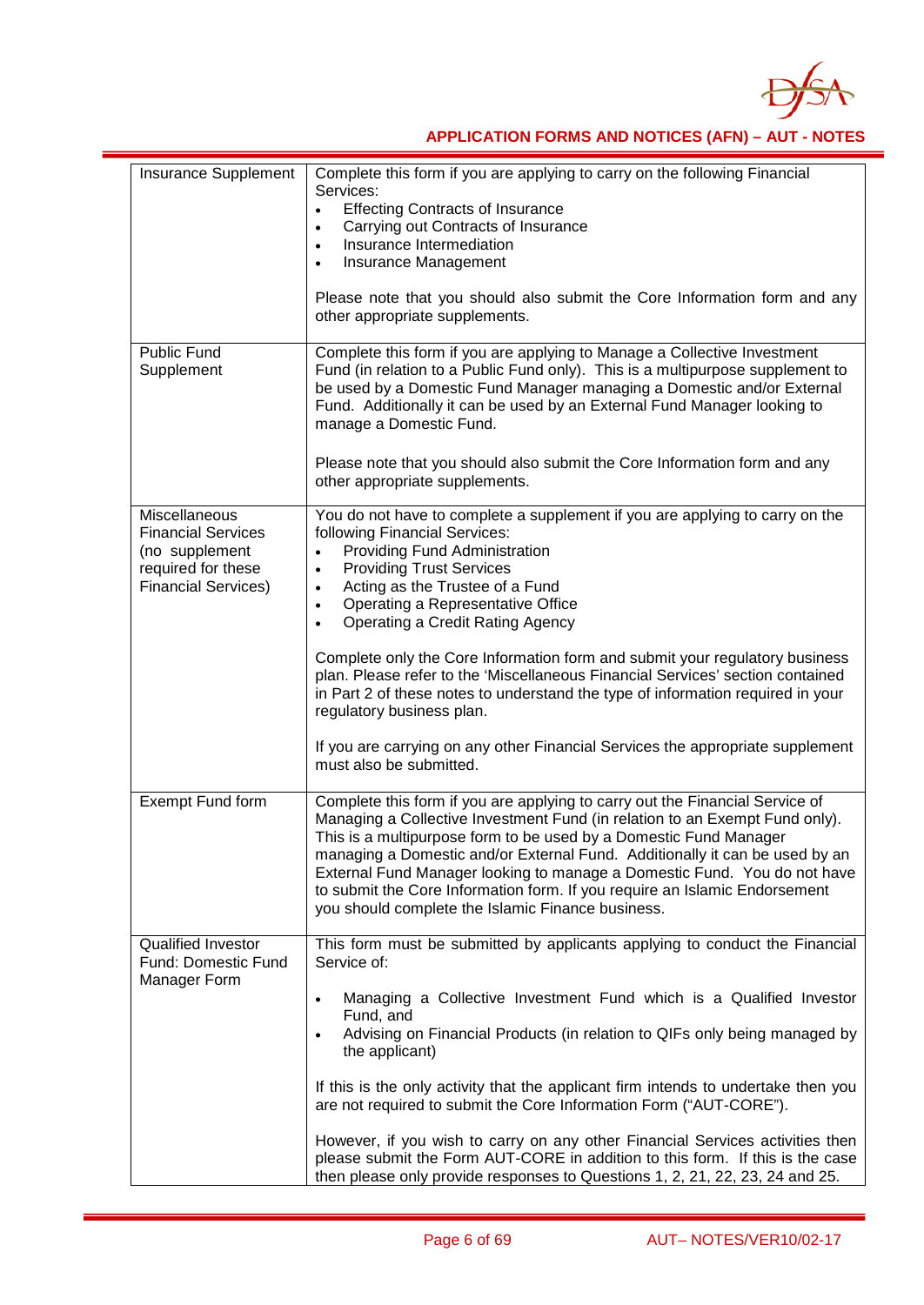

| <b>Qualified Investor</b><br>Fund: Fund<br><b>Notification Form</b> | Complete this form if you are seeking to notify the DFSA that you are<br>establishing a Qualified Investor Fund in the DIFC.                                                                                                                                                                                                                                                 |
|---------------------------------------------------------------------|------------------------------------------------------------------------------------------------------------------------------------------------------------------------------------------------------------------------------------------------------------------------------------------------------------------------------------------------------------------------------|
| <b>External Fund</b><br>Manager Form                                | Complete this form if you are seeking to establish a presence as an External<br>Fund Manager based in a reputable jurisidiction seeking to establish and<br>manage a Fund in the DIFC. It can do so without having to obtain a DFSA<br>Licence. External Fund Managers can manage funds in the DIFC ranging<br>from Public Funds, Exempt Funds and Qualified Investor Funds. |
| External Fund:<br><b>Notification Form</b>                          | Complete this form if you are a Fund Manager which is an Authorised Firm in<br>the DIFC which is seeking to establish a Fund in a jurisdiction other than the<br>DIFC.                                                                                                                                                                                                       |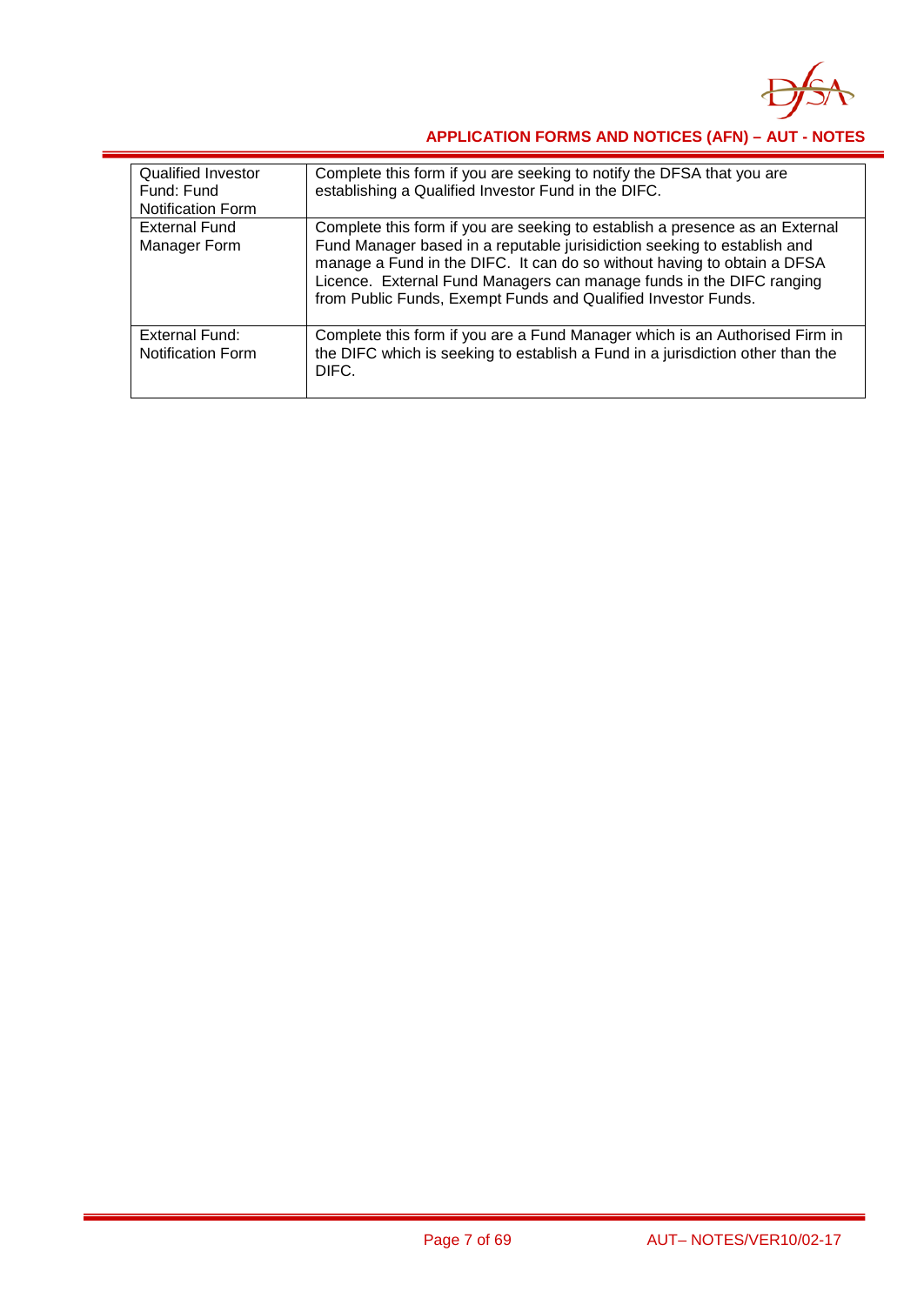

### **Notes for completing the forms and supplements**

- The term "you" refers to the entity for which a Licence is being sought to conduct Financial Services in or from the DIFC. In all instances where a form or supplement requests details to be supplied in relation to you, responses should be provided in relation to the entity wanting to establish within the DIFC.
- Defined terms are identified throughout the forms and supplements by the capitalisation of the initial letter of each word. These terms are defined in the Glossary module (GLO) of the DFSA's Rulebook.
- All financial information must be given in US Dollars, with a statement of the original currency used (if relevant) and the exchange rate applied for conversion.
- Questions must be answered fully and the use of abbreviations or acronyms should be avoided. Any abbreviations or acronyms used should be clearly defined.
- Do not leave any questions blank. If a question is not applicable this should be indicated in the response section. Failure to answer questions or provide full responses may delay the progress of the application.
- The forms must be completed in English. Any accompanying documentation must also be in English or accompanied by a certified translation.
- Before completing the forms and supplements, we urge you to read the GEN module (chapter 7) of the DFSA Rulebook to ensure you provide appropriate information. You are urged to familiarise yourself with other relevant Rules prior to completing the forms.
- You may find it useful to refer to the relevant leaflets under the DFSA Library / DFSA Publications on the DFSA website at [www.dfsa.ae.](http://www.dfsa.ae/)
- Answers must be typed in electronic format and the Core Information form / Exempt Fund form must be signed by a Director/Partner. If the firm still has to be incorporated, the Director who will be authorised in due course should sign.
- The version of the forms and supplements on the DFSA's website are in PDF format. If you would like Microsoft Word versions, please contact our Authorisation Enquiries team. Please provide one hard copy and one soft copy of your application. The soft copy should be stored on CD or memory stick. Please do not send e-mail copies.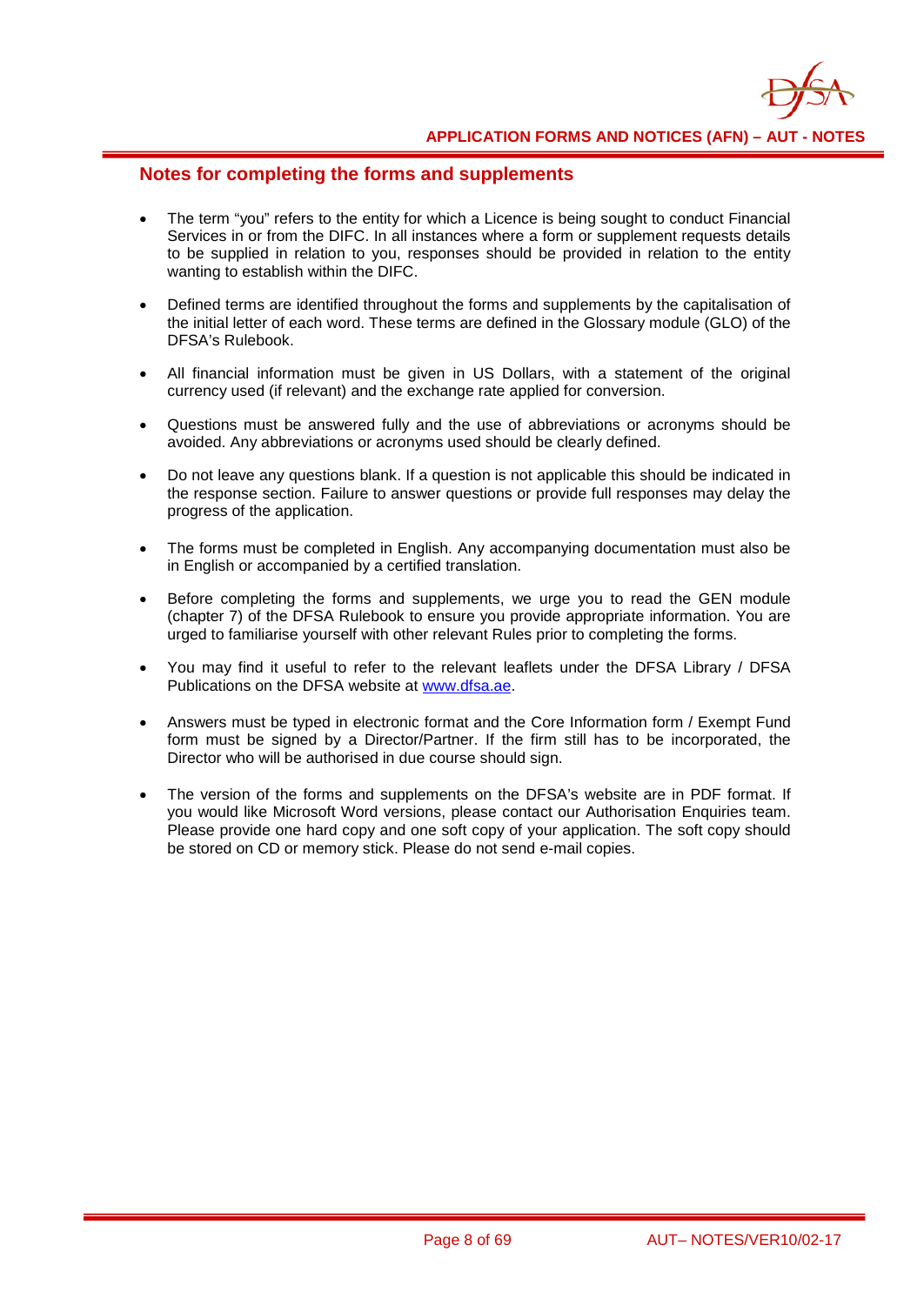

### **Part 1: Core Information form notes**

This section contains information that may assist you in completing the Core Information form. Each note below relates to a question or statement in the Core Information form. Eg CF6 provides information to help you to complete the matrix at CF6 of the Core Information form.

#### **Section 1 - Declaration**

This section should be completed by all applicants.

### **Section 2 - General information**

| CF1.              |                                                                                                                                                                                                                                                                                                                                                                                                                                                                                                                                                         |
|-------------------|---------------------------------------------------------------------------------------------------------------------------------------------------------------------------------------------------------------------------------------------------------------------------------------------------------------------------------------------------------------------------------------------------------------------------------------------------------------------------------------------------------------------------------------------------------|
| CF <sub>2</sub> . | We want information about the legal nature of your firm. Please refer to GEN Rule $7.2.2 - 7.2.3$                                                                                                                                                                                                                                                                                                                                                                                                                                                       |
| CF3.              | There are generally two high-level categories of firms applying to be Authorised Firms: DIFC<br>entities and non-DIFC entities (or Branches).                                                                                                                                                                                                                                                                                                                                                                                                           |
|                   | DIFC entities are firms that have been created under DIFC legislation, such as DIFC Company<br>Law or DIFC General Partnership Law.                                                                                                                                                                                                                                                                                                                                                                                                                     |
|                   | Non-DIFC entities are firms that have been created outside of the DIFC under the laws of<br>another jurisdiction, but who want to establish a place of business in the DIFC. Such firms are<br>commonly referred to as Branch offices. Note that legally, the Branch is not a separate legal<br>person to the firm.                                                                                                                                                                                                                                     |
| CF4.              | Start-up entities are either new Financial Services businesses or existing Financial Services<br>businesses which have not been subject to Financial Services regulation. Please refer to the<br>section 2-5 of the RPP Sourcebook module.<br>Please note the DFSA does not accept applications for start-up banks.                                                                                                                                                                                                                                     |
| CF5.              | Give the name of the supervisory contact person from the relevant regulator including postal<br>address, telephone number, fax number and e-mail address.                                                                                                                                                                                                                                                                                                                                                                                               |
| CF6.              | Please refer to the GEN module for further details about Financial Services and Investment<br>types. Please refer to GEN APP 4 for details about classes of insurance.                                                                                                                                                                                                                                                                                                                                                                                  |
| CF7.              | Please refer to GLO for the definition of Islamic Financial Business.                                                                                                                                                                                                                                                                                                                                                                                                                                                                                   |
| CF8.              | If you wish any of the DFSA Rules waived or modified (for example, in respect of certain of the<br>prudential requirements for a branch application) you must submit the Form SUP 2.                                                                                                                                                                                                                                                                                                                                                                    |
| CF9.              | Please refer to COB chapter 2 for Client classification.                                                                                                                                                                                                                                                                                                                                                                                                                                                                                                |
| CF10.             | If the company is going to be formed in the DIFC, please answer 'in formation'.                                                                                                                                                                                                                                                                                                                                                                                                                                                                         |
| CF11.             | Your financial year-end will be used to determine the regulatory reporting requirements.                                                                                                                                                                                                                                                                                                                                                                                                                                                                |
| CF12.             | You will need to give details of any trading name(s) which you propose to use for the purpose of,<br>or in connection with, any business carried out in or from the DIFC, if these are different from<br>your legal name.                                                                                                                                                                                                                                                                                                                               |
| CF13.             | If you answered "yes", please detail whether you are reliant on IT systems for programmed<br>trades and / or proprietary trading, that the firm has created/implemented and the degree of<br>complexity involved. Indicate whether the firm's IT systems automatically interface with Clients<br>and/or third parties such as traders.<br>Please note that you should answer "no" if a firm may be merely reliant on standard off the shelf<br>products (e.g. Microsoft Office) which the majority of businesses use in their day-to-day<br>activities. |

#### **Controllers**

CF14. Please refer to GEN Rule 11.8.3 for the definition of Controller.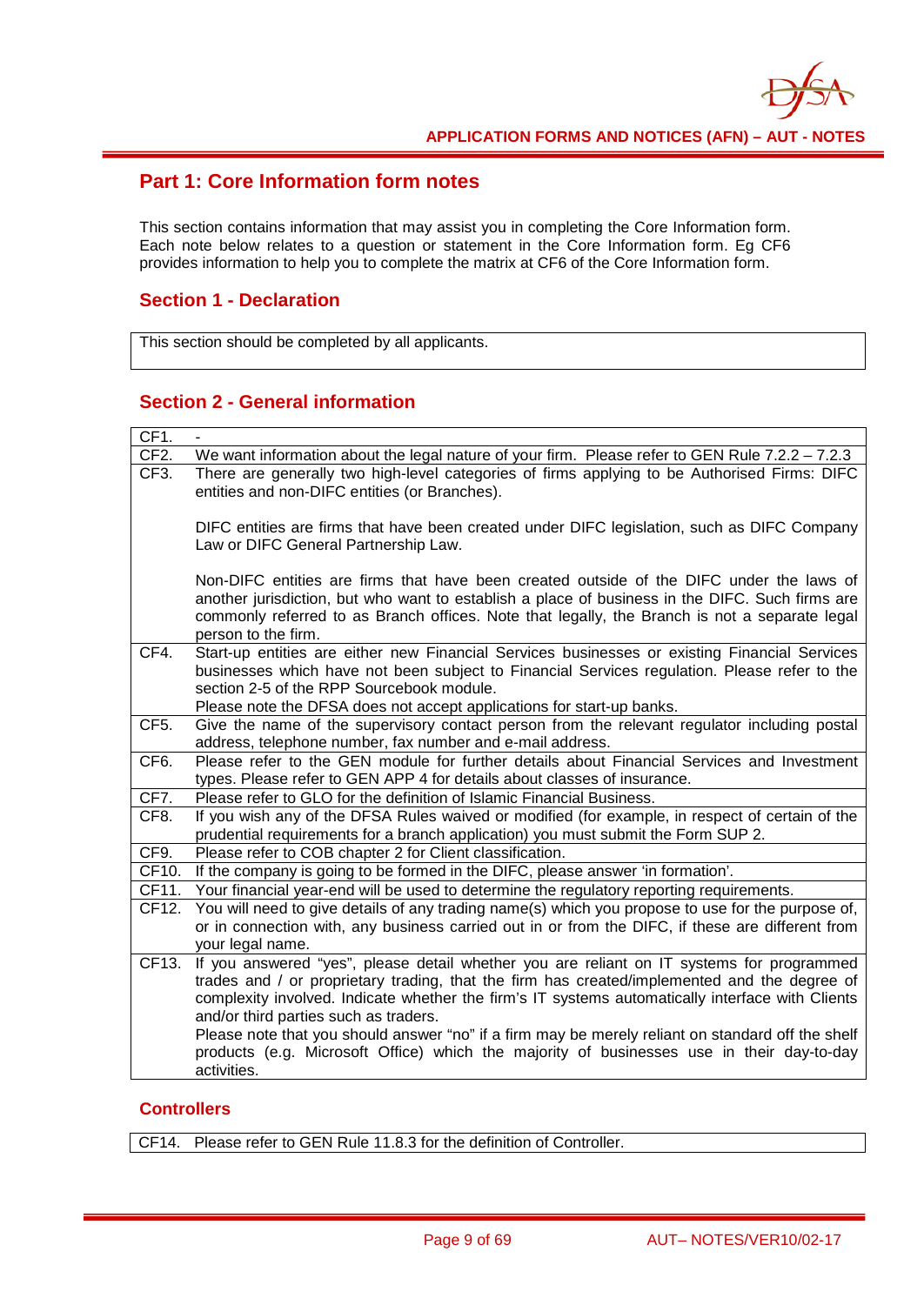

|       | <b>Contact details</b>                                                                                                                                                                                                                                                                                             |
|-------|--------------------------------------------------------------------------------------------------------------------------------------------------------------------------------------------------------------------------------------------------------------------------------------------------------------------|
|       | CF15. The contact person named should be the person who is responsible for the application during<br>the authorisation process and who will liaise with the DFSA. This person must be a<br>representative of the company. It may be helpful to provide a second contact name as back-up.                           |
|       | CF16. If you do not have an adviser assisting you with this application please go to question CF18.                                                                                                                                                                                                                |
| CF17. | You may have a professional adviser assisting with the application process. Please tick "yes" if<br>the DFSA should copy correspondence in relation to this application to the adviser.                                                                                                                            |
| CF18. | You need to give the full address of the registered and current / proposed place of business in<br>the DIFC or Dubai. It is expected that prior to submitting this application you will have already<br>approached the Dubai International Financial Centre Authority (DIFCA) in relation to securing<br>premises. |
| CF19. | Whether you are a DIFC or non-DIFC entity please provide your head office address.                                                                                                                                                                                                                                 |
| CF20. | -                                                                                                                                                                                                                                                                                                                  |
| CF21. | You will need to state the name of your auditor, their address, the relevant contact person,<br>telephone number and fax number.<br>For Domestic Firms the auditor must be an auditor registered with the DFSA in accordance with<br>GEN Chapter 8.                                                                |

#### **Documentation**

This section is a check list of all the documents you may need to submit to support your application. Please also see the section entitled Compulsory supporting documents. CF22. **Regulatory business plan** Please refer to 'Part 2: Notes on what the DFSA expect to see in a regulatory business plan'. CF23. **-** CF24. **-** CF25. - CF26. **-** CF27. **AUT-IND 1 forms** You must fill in an AUT-IND1 form for each individual who will be performing a Licensed Function. An Authorised Individual is a person who is approved by the DFSA to perform a Licensed Function for an Authorised Firm. Licensed Functions are defined in GEN Section 7.4. A person may perform more than one Licensed Function. However we do not expect to see the same individual carrying out both business and control responsibilities for example Senior Executive Officer and Compliance Officer roles. CF28. **Audited accounts** Your most recent audited accounts including the balance sheet, P&L and cash flow statement. (Where audited accounts are unavailable please supply interim unaudited accounts or management accounts.) CF29. **Audited group accounts (if applicable)** The Group's most recent audited accounts including the balance sheet, P&L and cash flow statement. (Where audited accounts are unavailable please supply interim unaudited accounts or management accounts.)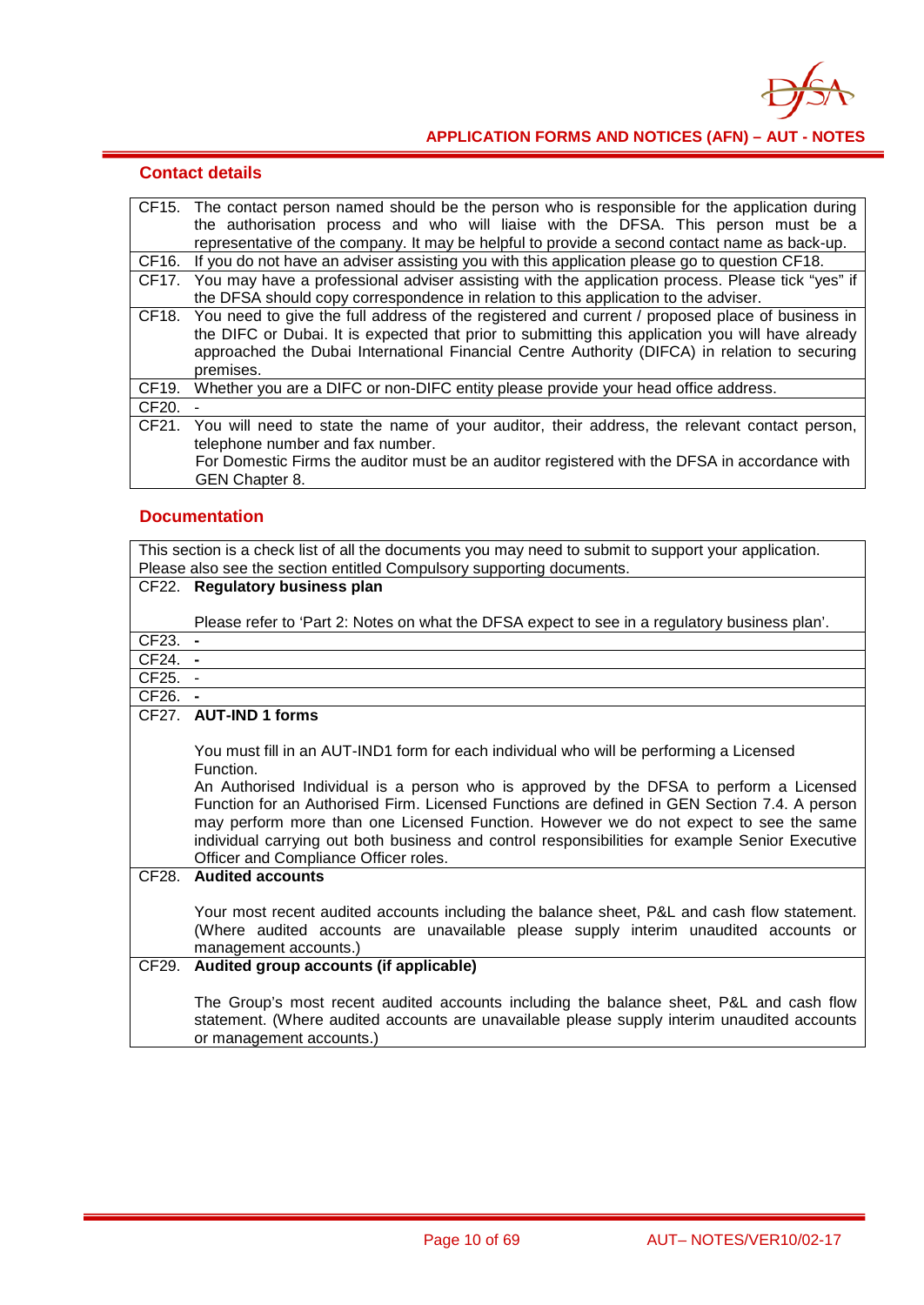

#### CF30. **Financial projections**

**Please attach** the following financial projections and assumptions commencing at the time of authorisation and on a quarterly basis for each of the first three financial years after licensing:

- Balance sheet (if applicable)\*
- Profit and loss account, split into income streams; and
- Cash flow statement (if applicable)\*

Please provide the figures in the DFSA reporting return format relevant to the proposed Category of the applicant firm. A list of the key assumptions supporting these financial projections must also be submitted.

*\*These items may not be applicable in the case of a Branch*

The financial projections requested here are generic in nature. Other forms may request additional information according to the Financial Services to be conducted eg Insurance Business.

Using the figures provided in your projections please attach a calculation showing your Capital Resources versus your Capital Requirement at the time of authorisation and quarterly for three financial years.

Note:

- For Accepting Deposits, Providing Credit, Insurance Intermediation and Investment Business the Capital Requirement is the highest of the amounts outlined in PIB 2.3. The Capital Resources calculation should be performed in line with PIB 2.6 and the provisions in PIB sections 2.7 - PIB 2.10, and PIB chapters 4 and 5 as applicable.
- For Insurance Business the Adjusted Capital Resources, Adjusted Cellular Capital Resources and Adjusted Non Cellular Capital Resources calculation should be performed in line with PIN sections 4.3 and 4.4 as applicable
- For Insurers conducting Insurance Business as a Protected Cell Company an applicant will be required to demonstrate that it has adequate Capital Resources, Cellular Capital Resources, Adjusted Cellular Capital Resource or Adjusted Non Cellular Capital Resources (as applicable) to meet the Minimum Capital Requirement for the business it proposes to undertake.

#### **Financial reporting and returns**

For Accepting Deposits, Providing Credit, Insurance Intermediation and Investment Business:

- The prudential Rules are contained in the PIB module of the DFSA Rulebook
- Chapter 1 of the PIB module provides the Rules in respect of the preparation and submission of returns
- The relevant returns can be found in the PRU-EPRS Sourcebook, including instructional guidelines as to their use
- Editable electronic versions of the return forms can be obtained from the DFSA

For Insurance Business:

- The prudential Rules are contained in the PIN module of the DFSA Rulebook
- Chapter 6 of PIN module provides the Rules in respect of the preparation and submission of returns
- The relevant returns can be found in the PRU-EPRS Sourcebook, including instructional guidelines as to their use
- Editable electronic versions of the return forms can be obtained from the DFSA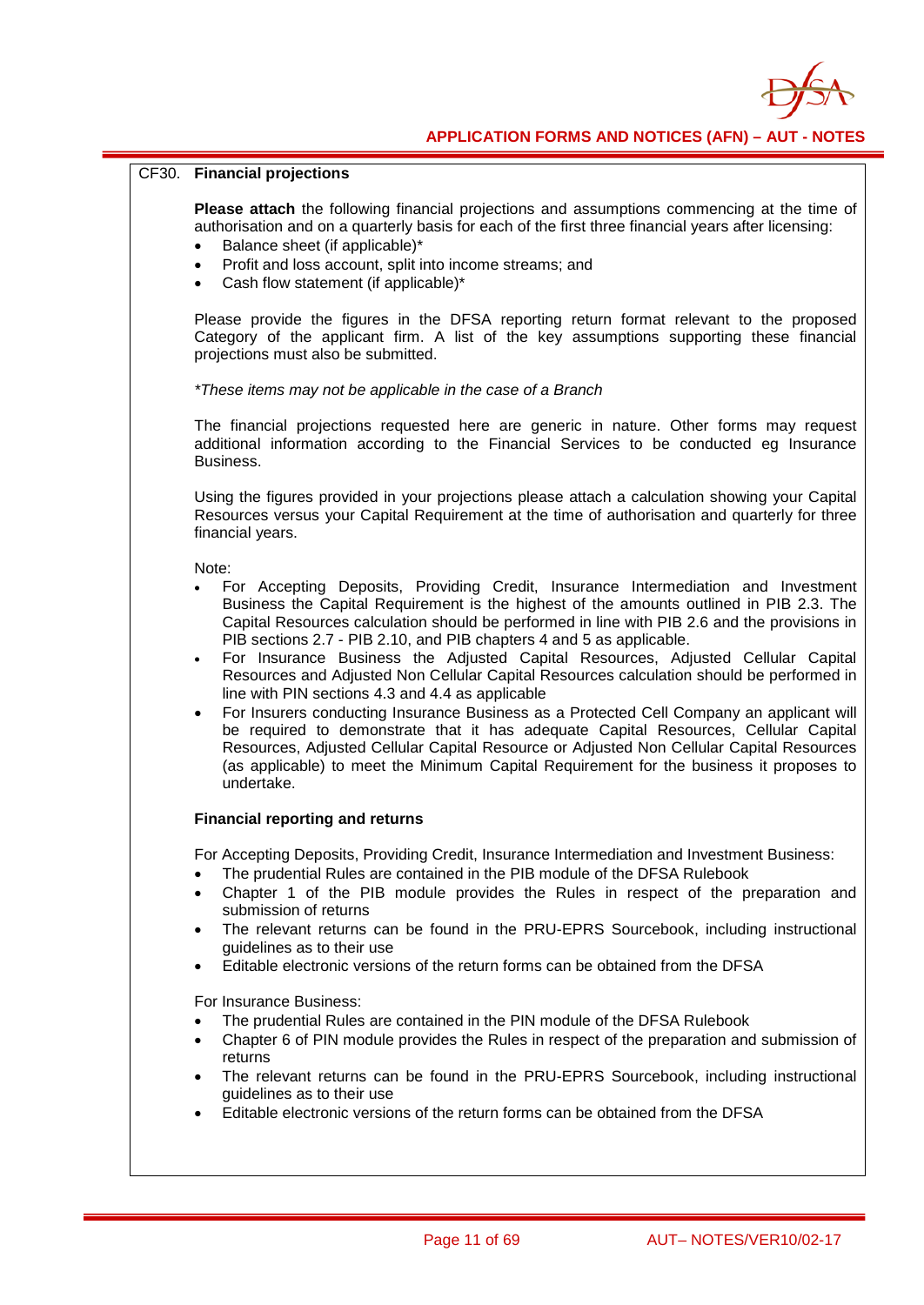

#### **ISAE 3400 – The Examination of Prospective Financial Information**

If you are applying as a DIFC entity, to be a prudential Category 1 or 2 firm or an Insurer, you are required to submit to the DFSA a copy of the ISAE 3400 Examination of Prospective Financial Information report completed by the applicant's auditor. This is a standard implemented by IFAC (International Federation of Accountants). Under this report the auditor is required to obtain sufficient evidence to ascertain whether

- Assumptions on which the prospective financial information is based are not unreasonable
- Prospective financial information is properly prepared on the basis of the assumptions
- The prospective financial information is properly presented and all material assumptions disclosed and a clear indication as to whether the assumptions are best estimate or hypothetical
- Prospective financial information is prepared on a consistent basis with historical financial statements

#### CF31. **Evidence of source of funds for start-up**

Provide supporting evidence of the original source of funds which will be used to provide your initial Capital Resources. We usually require details of how the money sourced for the start-up entity has been generated. Please provide a bank reference. You may be asked for a declaration that the funds are not from the proceeds of crime.

#### **Compulsory supporting documents**

The documents required in this section can be self-certified by all firms *except start-up firms who will need to supply all the documentation as part of the application*. You should be aware that you may still be asked to supply all or any of the documents as part of the application.

#### CF32. **Compliance manual**

This is a critical document which will impact the decision whether the firm should be authorised. The DFSA prefers that the compliance procedures are incorporated in one manual. Once you receive authorisation, our Supervision team will visit and ask to see the manual. The manual should include the points mentioned below. Please note this is not an exhaustive list.

- the structural oversight and reporting arrangements that will ensure you continually meet your compliance obligations under applicable legislation in the DIFC;
- how compliance reports are prepared, authorised, disseminated and followed up;
- policies and procedures, systems and controls, and customer documentation should cover areas such as client classification, marketing material, suitability, disclosure of fees and commissions, inducements, and segregation of Client Assets;
- how compliance breaches are detected, recorded, categorised and rectified;
- how the DFSA and other Financial Services Regulators, if applicable, will be kept appraised of all relevant breaches;
- how you will keep yourself updated on any changes to applicable legislation in the DIFC and DFSA Rules;
- the arrangements for handling, resolving and recording complaints, with particular reference to the requirements of GEN chapter 9 (Complaints Handling and Dispute Resolution);
- how you will embed a positive mind-set towards compliance issues in all your employees, not just your compliance staff;
- how you will ensure compliance by any Person under a material outsourcing or delegation arrangement with relevant requirements and procedures;
- how you will determine and maintain records of your Client verification;
- how you will ensure training and competence are embedded into the culture of your firm;
- who will be responsible for reviewing the compliance plan, how often the plan will be reviewed and what process will be followed;
- how you will ensure compliance with financial reporting and regulatory Capital Requirements;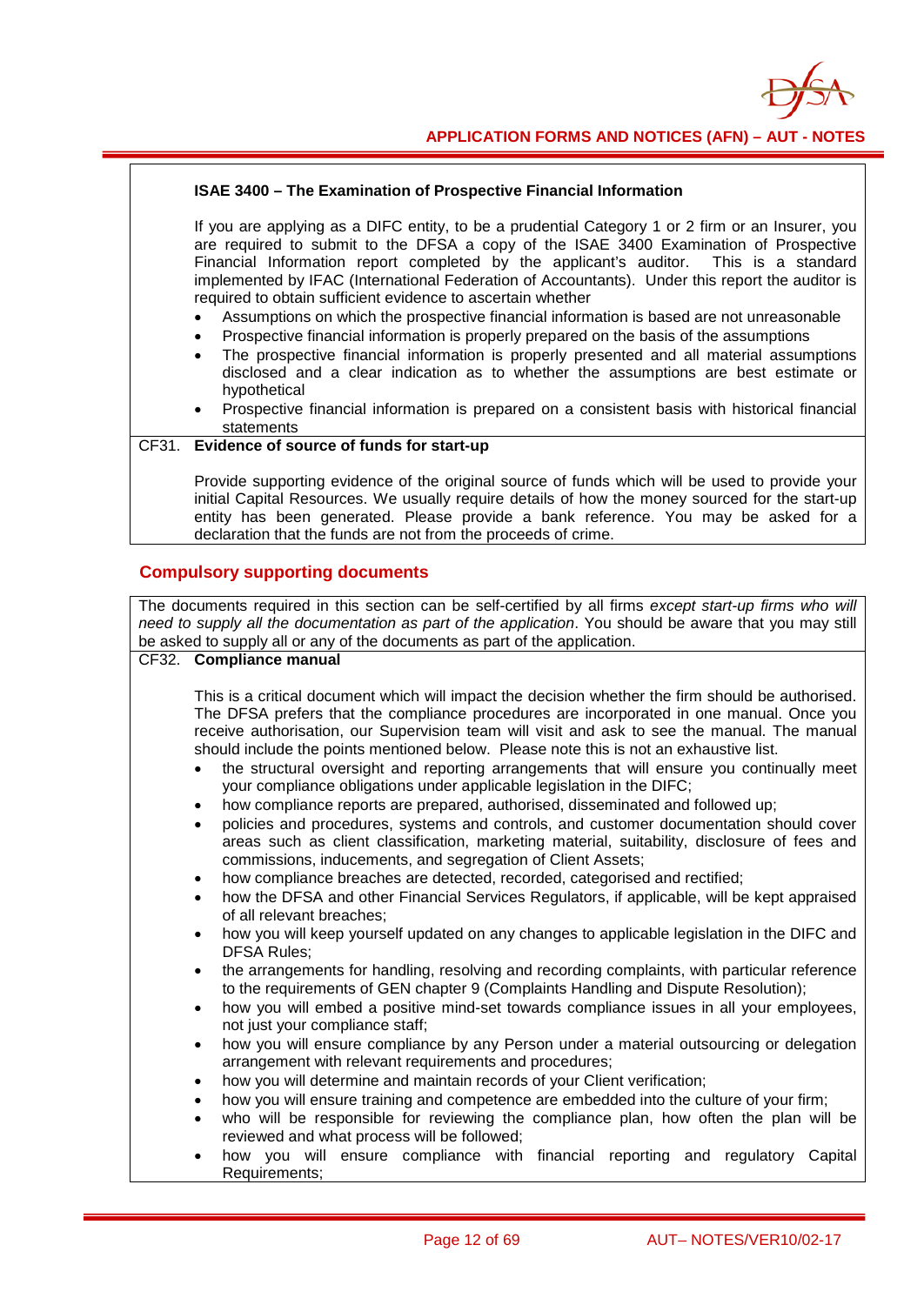

|       | does the firm have a conflicts management policy? Describe how senior management and<br>the board will identify and manage conflicts of interest between different clients, and<br>between the firm and clients. We want to know how you plan to manage conflicts that may<br>arise in the course of your business.<br>describe your employee code of conduct and how you deal with Employee Personal<br>$\bullet$<br>Account Transactions. Please see COB section 6.2;                                                                                                                                                                                                                                                               |
|-------|---------------------------------------------------------------------------------------------------------------------------------------------------------------------------------------------------------------------------------------------------------------------------------------------------------------------------------------------------------------------------------------------------------------------------------------------------------------------------------------------------------------------------------------------------------------------------------------------------------------------------------------------------------------------------------------------------------------------------------------|
|       | If you want to carry on a Financial Service with or for a Retail Client, you must apply for and<br>obtain a Licence endorsement ("Retail Endorsement"). An application for a Retail Endorsement<br>can be made to the DFSA by an existing Authorised Firm or a new applicant. We will grant a<br>Retail Endorsement only if we are satisfied that you can provide Financial Services to Retail<br>Clients in accordance with all the regulatory requirements applicable to the relevant Financial<br>Service.                                                                                                                                                                                                                         |
|       | You should also be able to demonstrate that your systems and controls (including policies and<br>procedures) adequately provide for compliance with the requirements specifically dealing with<br>Retail Clients, in particular:<br>marketing materials intended for Retail Clients;<br>content requirements for Client Agreements for Retail Clients;<br>suitability assessment for recommending a financial product for a Retail Client;<br>٠<br>disclosure of fees and commissions and any inducements, to a Retail Client;<br>$\bullet$<br>segregation of Client Money and/or Client Investments, where relevant.<br>$\bullet$                                                                                                    |
|       | Your systems and controls must be adequate to ensure on an ongoing basis, that your<br>employees remain competent and capable to perform the functions which are assigned to them,<br>including any additional factors that may be relevant if their functions involve interfacing with<br>Retail Clients.                                                                                                                                                                                                                                                                                                                                                                                                                            |
|       | The adequacy of your Complaints handling policies and procedures will also be reviewed. You<br>must have Complaints handling policies and procedures that meet the requirements in GEN<br>chapter 9.                                                                                                                                                                                                                                                                                                                                                                                                                                                                                                                                  |
|       | Your policies and procedures must provide for fair, consistent and prompt handling of<br>Complaints. In addition to the matters set out in GEN chapter 9, the policies and procedures<br>should explicitly deal with how you ensure that:<br>employees dealing with Complaints have adequate training and competencies to handle<br>Complaints, appropriate impartiality and sufficient authority (see GEN Rules 5.3.19,<br>$9.2.7$ and $9.2.8$ );<br>a Retail Client is made aware of the firm's Complaints handling policies and procedures<br>before obtaining its services (see COB Rule A2.1.2(1)(h)); and<br>your firm's Complaints handling policies and procedures are freely available to any<br>Retail Client upon request. |
| CF33. | Anti-money laundering procedures                                                                                                                                                                                                                                                                                                                                                                                                                                                                                                                                                                                                                                                                                                      |
|       | Your anti-money laundering procedures should include, amongst other things, arrangements to:                                                                                                                                                                                                                                                                                                                                                                                                                                                                                                                                                                                                                                          |
|       | Ensure compliance with UAE Law No 4 and any other relevant UAE federal laws. The only<br>exception is if another jurisdiction's laws or regulations prevent or inhibit you from complying<br>with UAE Law No 4 or the DFSA Rules; in which case you should tell us. Also note that<br>should such an event arise after you are authorised, you are obliged to notify us promptly in<br>writing;                                                                                                                                                                                                                                                                                                                                       |
|       | Ensure compliance with relevant resolutions or sanctions issued by the United Nations<br>$\bullet$                                                                                                                                                                                                                                                                                                                                                                                                                                                                                                                                                                                                                                    |
|       | Security Council. Please refer to GEN Rule 5.3.29;<br>Monitor for, detect and report suspicious customers and transactions. You should ensure<br>$\bullet$<br>your procedures comply with the requirement for Suspicious Transaction Reports (STRs), to<br>be made in the required format to the Anti-Money Laundering Suspicious Cases Unit<br>(AMLSCU), with a copy provided to the DFSA. Details of the required format of the report                                                                                                                                                                                                                                                                                              |

 $\overline{\phantom{a}}$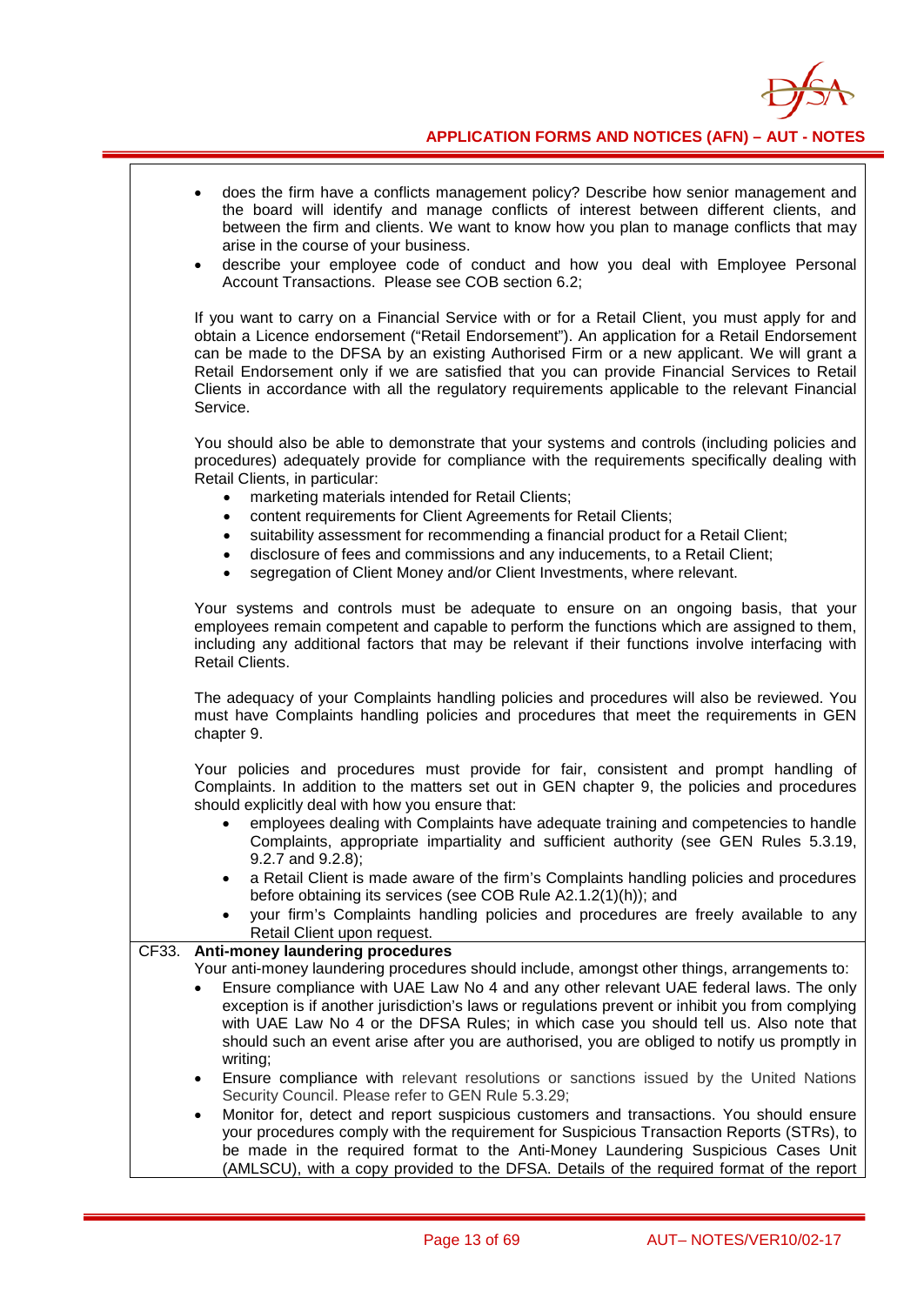

and details for submission can be found on the DFSA website;

- Establish and verify the identity of the customer and any other person on whose behalf the customer is acting, including that of the beneficial owner. Details will need to be provided if you intend to delegate any aspect of the customer identification process to a qualified professional or the Unitholder verification process to a Fund Administrator;
- Establish and verify your business partners' identities, including correspondent banks;
- Provide an audit trail of transactions:
- Determine the duties and obligations of your Money Laundering Reporting Officer (MLRO);
- Review the effectiveness of your Anti-Money Laundering policies, procedures, systems and controls at minimum on an annual basis;
- Respond to any request for information made by UAE authorities or the DFSA. You will need to state where customer or Unitholder identification records will be kept and, if these are outside of the UAE, whether there is any secrecy or data protection legislation that would restrict access by you, the DFSA or the law enforcement agencies of the UAE. If this is the case, you will need to provide details of the arrangements that it will be put in place to ensure copies of these records are kept in a jurisdiction which allows access;
- Maintain AML relevant documents and records;
- Ensure that you obtain and make use of findings in relation to names of persons, groups, organisations or entities, or any other body where suspicion of money laundering or terrorist financing exists;
- Assess your risks in relation to money laundering and perform enhanced due diligence investigations for higher risk products, services and customers;
- Determine whether a customer is a Politically Exposed Person (PEP) and address the associated risks accordingly;
- Establish and maintain anti-money laundering training programmes and awareness sessions. This should include a description of the arrangements in place to ensure you obtain and use any government, regulatory and international findings;
- Ensure compliance with any other obligation in the DFSA's AML module. You must have arrangements in place to provide appropriate Anti-Money Laundering training (including the internal reporting duties and Client identification duties) to your employees. Please provide full details of what training you will provide for all your relevant employees and whether the MLRO will be in charge of this training. If the MLRO will not be in charge, then give the full name and job title of the person who will be;
- If you will be Providing Fund Administration, ensure such procedures are also relevant with respect to Unitholders of a Fund;
- If you will be Providing Trust Services, ensure such procedures include due diligence for settlors, trustees and principal names beneficiaries in accordance with COB section 5.10.
- You will need to provide the details of the Deputy Money Laundering Reporting Officer, including surname/family name and given name.
- You will need to state whether your Anti Money Laundering function will be subject to oversight, review or audit by either your Parent's Anti Money Laundering function, internal audit or another internal function or external organisation. If so, you will need to specify the arrangements including the nature of the oversight, review or audit and the scope and frequency with which it will be undertaken.
- AML Rule 3.4.1 requires a firm to take reasonable steps to verify the identity of its customers. Please detail the policies, procedures, systems and controls that you will put in place to ensure that sufficient evidence of the identity of all your Clients (or a Fund's Unitholders, if relevant) will be obtained.
- Detail the procedures or systems that you will put in place to ensure that "Know Your Customer" (KYC) or Unitholder information is made available to your relevant employees. In addition, are there any systems that will be set up to obtain further information;
- Detail the proposed disciplinary steps that you will put in place for any employee who fails to report promptly to the MLRO any suspicion or beliefs that money laundering is occurring as required in AML section 3.5;
- Describe the record keeping arrangements you will put in place for records, as specified in the AML module of the DFSA Rulebook.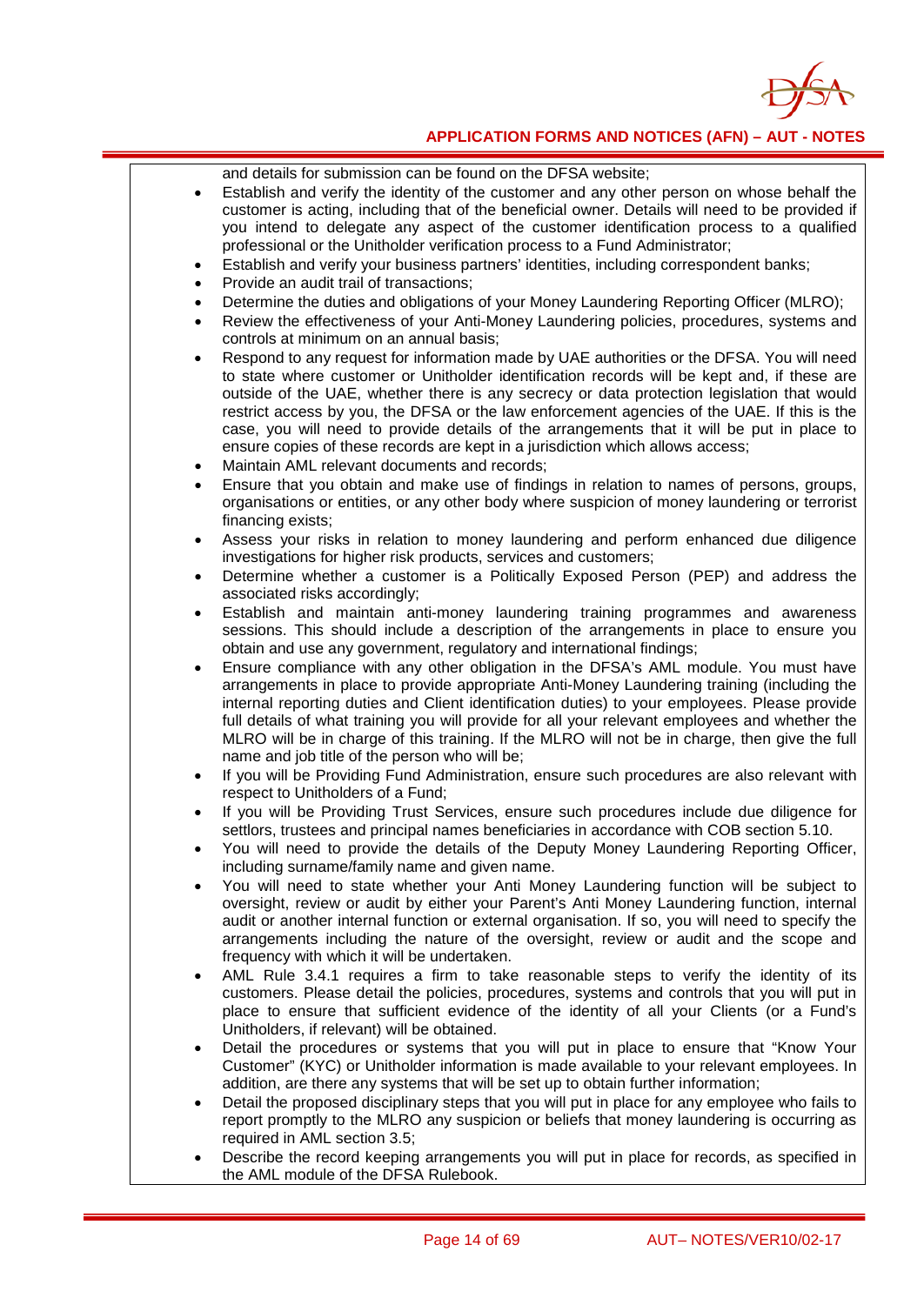

#### CF34. **Compliance monitoring programme**

Your programme should document how compliance is monitored within the business units.

### CF35. **Risk management policies**

Your policy document should describe the risk management arrangements you will establish and maintain to identify, assess, mitigate, control and monitor the risks arising from the Financial Services activities carried on in or from the DIFC. Such arrangements should also take into account any Funds for which you are acting as the Manager.

Include the following: the nature, scope and organisational structure of your risk management functions; the reporting lines and nature, scope and frequency of risk reporting, including the composition and terms of reference of any risk committees and any appropriate links to Group risk reporting.

#### **Fees**

The application fee will vary according to the Financial Services to be carried on. Comprehensive details of fees can be found in the Fees module of the DFSA Rulebook.

#### **Section 3 - Regulatory business plan**

Please refer to 'Part 2: Notes on what the DFSA expect to see in a regulatory business plan'.

### **Section 4 – Prudential regulatory reporting**

|       | CF36. To determine the prudential Category relevant to you, please refer to PIB section 1.3. If you are |
|-------|---------------------------------------------------------------------------------------------------------|
|       | conducting the Financial Services of Effecting Contracts of Insurance and/or Carrying out               |
|       | Contracts of Insurance, please answer "Insurer".                                                        |
|       | CF37. Refer to GEN section 8.2 to determine the accounting standards to be used in preparing your       |
|       | financial accounts and statements. The expected standard is International Financial Reporting           |
|       | Standards (IFRS) / Accounting and Auditing Organisation for Islamic Financial Institutions              |
|       | (AAOIFI). If you are using a different standard you will need to apply for a waiver.                    |
| CF38. |                                                                                                         |

#### **Section 5 – Fit and Proper questionnaire**

CF39-45. These questions are self-explanatory and are focused on the fitness and propriety of the firm. If you answer yes to any question please supply all relevant information - openness and honesty are essential. Should we need to examine your application more closely because of any disclosures you make, this will not necessarily count against you. However, deliberately withholding information or providing false or misleading information, will adversely impact the success of your application. If in doubt, disclose.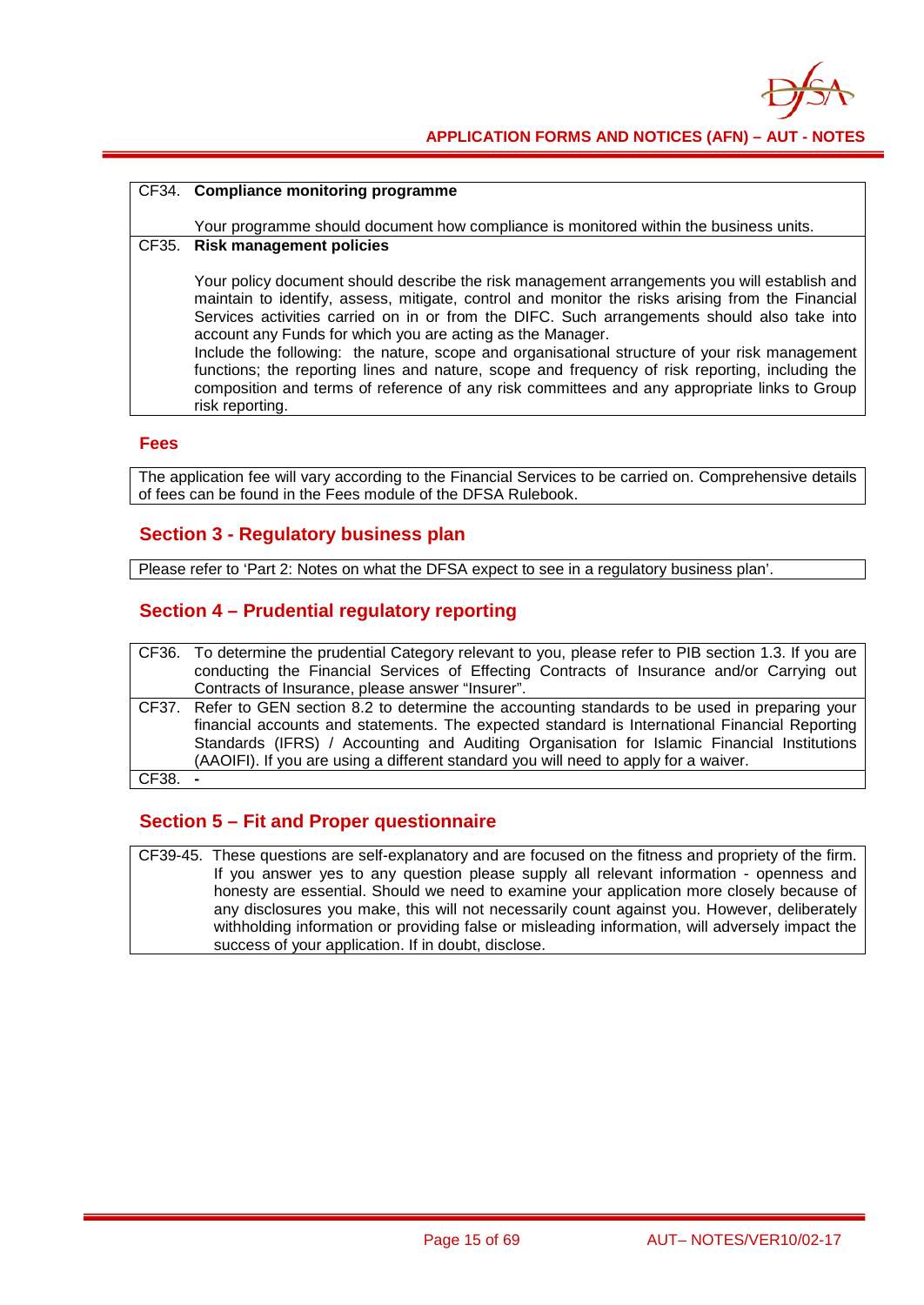

### **Part 2: Notes on what the DFSA expect to see in a regulatory business plan**

The regulatory business plan should set out the strategy and rationale for establishing an operation in the DIFC and also demonstrate how the business will be managed and controlled. We recommend you attach the regulatory business plan as a separate document, which should be no longer than 50 pages, depending on the nature and complexity of the business.

We need to understand the business model of your firm so we can ensure it is authorised for the correct Financial Services, Investment types and Client types and to enable us to assess the adequacy of your resources.

You will need to:

- identify all the Financial Services and any other activities you intend to carry on;
- identify all the likely business and regulatory risk factors;
- explain at high level how you will monitor and control these risks; and
- take into account any intended future developments.

Please remember that your description of your business is an important part of the overall application and integral to our decision making. The amount of detail submitted should be proportionate to the nature of the business you intend to carry on, and should be appropriate to the risks to your Clients.

#### **Introduction and background**

This is an opportunity to provide a very brief introduction/history of the firm, including what experience, if any, you have in carrying on the proposed business in Dubai or other jurisdictions.

#### **Strategy and rationale for establishing in the DIFC**

| BP <sub>1</sub> . | <b>Business activities</b>                                                                    |
|-------------------|-----------------------------------------------------------------------------------------------|
|                   | Describe your proposed activities in terms of the permitted Financial Services defined in the |
|                   | GEN module of the DFSA Rulebook and the type of products and/or services you propose to       |
|                   | offer, together with a rationale for these conclusions. Please document how each Financial    |
|                   | Service listed below will relate to your day-to-day business activities.                      |
|                   | <b>Accepting Deposits;</b>                                                                    |
|                   | Providing Credit;<br>$\bullet$                                                                |
|                   | Dealing in Investments as Principal;<br>$\bullet$                                             |
|                   | Dealing in Investments as Agent;<br>$\bullet$                                                 |
|                   | Arranging Deals in Investments;<br>$\bullet$                                                  |
|                   | Managing Assets;<br>$\bullet$                                                                 |
|                   | Advising on Financial Products;<br>$\bullet$                                                  |
|                   | Managing a Collective Investment Fund;<br>$\bullet$                                           |
|                   | Providing Custody;<br>$\bullet$                                                               |
|                   | Arranging Custody;<br>$\bullet$                                                               |
|                   | Effecting Contracts of Insurance;<br>$\bullet$                                                |
|                   | Carrying out Contracts of Insurance;<br>$\bullet$                                             |
|                   | Insurance Intermediation;<br>$\bullet$                                                        |
|                   | Insurance Management;<br>$\bullet$                                                            |
|                   | Managing a Profit Sharing Investment Account;<br>$\bullet$                                    |
|                   | Operating an Alternative Trading System;<br>$\bullet$                                         |
|                   | Acting as the Trustee of a Fund;<br>$\bullet$                                                 |
|                   | <b>Providing Trust Services;</b><br>$\bullet$                                                 |
|                   | Providing Fund Administration; and<br>$\bullet$                                               |
|                   | Arranging Credit and Advising on Credit.                                                      |
|                   |                                                                                               |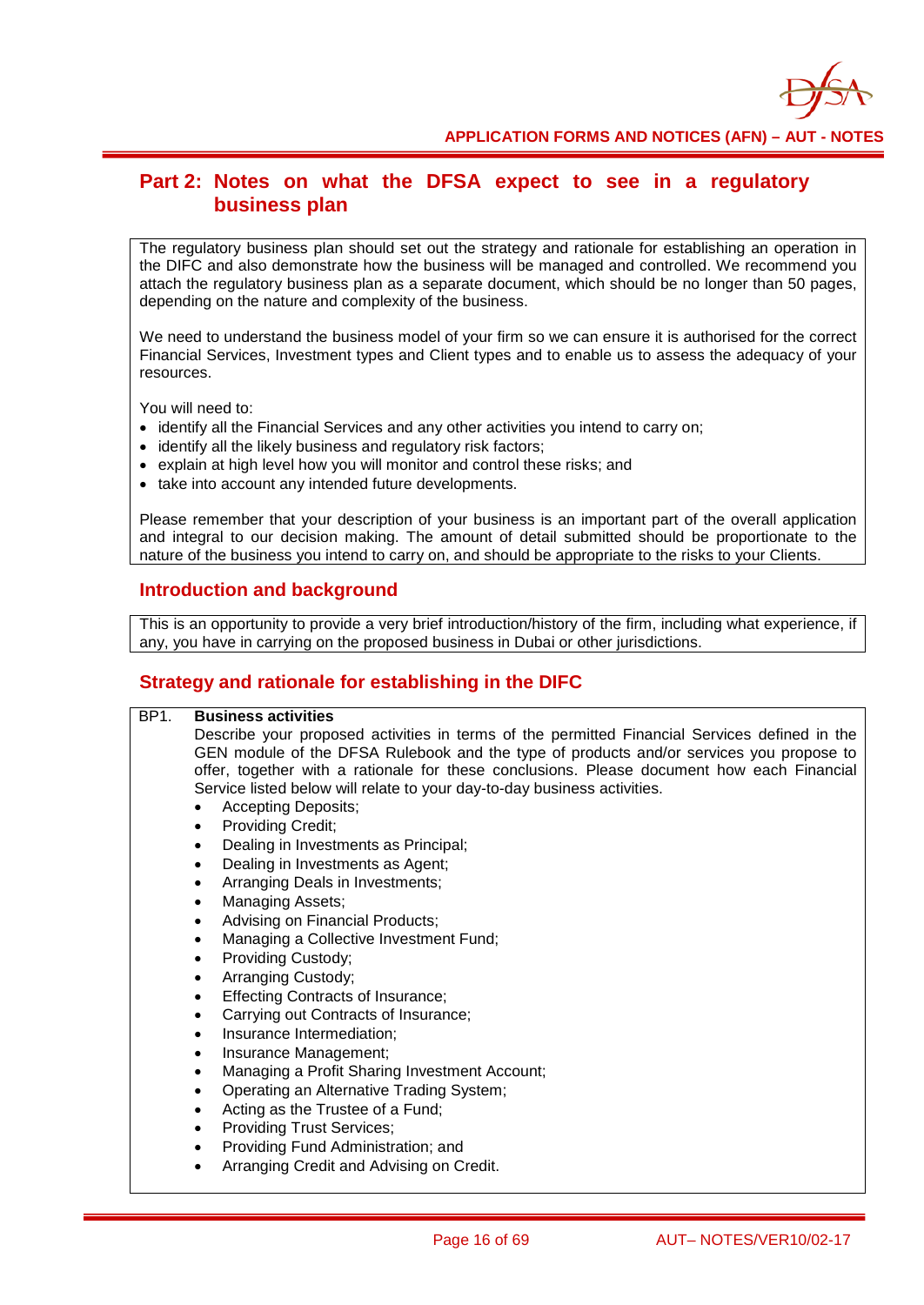

|                 | Please note that, if the applicant is a branch of a non-DIFC entity, it may only apply for financial<br>service activities for which its head office has already been licensed by its home state regulator.                                                                                                                                                                                                                                                                                                             |  |
|-----------------|-------------------------------------------------------------------------------------------------------------------------------------------------------------------------------------------------------------------------------------------------------------------------------------------------------------------------------------------------------------------------------------------------------------------------------------------------------------------------------------------------------------------------|--|
| BP2.            | Target markets (geographical areas)                                                                                                                                                                                                                                                                                                                                                                                                                                                                                     |  |
|                 | Which markets / regions you will target.                                                                                                                                                                                                                                                                                                                                                                                                                                                                                |  |
| BP3.            | Product(s)                                                                                                                                                                                                                                                                                                                                                                                                                                                                                                              |  |
|                 | Describe your financial products / investments in detail.                                                                                                                                                                                                                                                                                                                                                                                                                                                               |  |
| BP4.            | <b>Clients</b>                                                                                                                                                                                                                                                                                                                                                                                                                                                                                                          |  |
|                 | Describe in detail the types of Clients that you intend to target, including the approximate size of<br>the target Client base eg institutional, high net worth, Professional Clients, Retail Clients related<br>/ group company, geographical location, high net worth, professionals, retail etc. Please refer to<br>COB chapter 2 for Client classification.                                                                                                                                                         |  |
|                 | We also expect you to identify existing and target clients, and to identify ultimate beneficial<br>owners in relation to each client and each transaction that you are involved in. This would<br>include understanding the beneficial ownership or having access to beneficial ownership<br>information of holdings in any pooled investment vehicle that you manage.                                                                                                                                                  |  |
|                 | Detail should also be provided as to how you plan to source your clients eg by referral,<br>marketing, advertising or transfer from within your Group. Where Clients will be transferred,<br>please explain, in detail, the process, timescale and the due diligence that will be undertaken to<br>ensure full compliance with the requirements of the COB and AML modules of the DFSA<br>Rulebook.<br>Document in detail how you plan to derive an income from your Clients eg premiums,<br>commission, interest, etc. |  |
| BP <sub>5</sub> | <b>Competition</b><br>Who do you see as your main competitors? How will you go about increasing your share of the<br>market?                                                                                                                                                                                                                                                                                                                                                                                            |  |

## **Organisational structure**

| <b>BP6.</b> | Proposed legal entity structure                                                                                                                                                           |
|-------------|-------------------------------------------------------------------------------------------------------------------------------------------------------------------------------------------|
|             | In this section, we are seeking information on corporate structure and the proposed legal                                                                                                 |
|             | structure and where it fits into existing operations. We want to know the type of legal entity to be                                                                                      |
|             | used and then whether this entity will be applying as a DIFC entity or non-DIFC entity.                                                                                                   |
| BP7.        | Relationship with group to include organogram and description of intra-group                                                                                                              |
|             | commercial activities                                                                                                                                                                     |
|             | Organogram of group structure identifying all Controllers, ultimate beneficial owners, other<br>shareholders and Close Links. Include a clear breakdown of percentage shareholding sizes, |
|             | jurisdiction in which the entity/individual is based, identification of any other regulated entities                                                                                      |
|             | and each entity's principal activity. Where shares are held by a trust, you must also provide                                                                                             |
|             | details of all trustees, settlors and beneficiaries.                                                                                                                                      |
|             | You should also provide narrative regarding intra-group transactions and business relationships                                                                                           |
|             | eg guarantees, cash flows and their rationale.                                                                                                                                            |
| BP8.        | Other regulators of group                                                                                                                                                                 |
|             | Describe the extent to which overseas regulators supervise the group and whether they carry                                                                                               |
|             | out supervision of the firm on a consolidated group basis.                                                                                                                                |

## **Management structure and organisation (corporate governance)**

| BP9. | Board: executive and non-executive members                                                                                                                                                                                                                                                                                                                                                                                                                                                 |
|------|--------------------------------------------------------------------------------------------------------------------------------------------------------------------------------------------------------------------------------------------------------------------------------------------------------------------------------------------------------------------------------------------------------------------------------------------------------------------------------------------|
|      | Describe the board composition - experience, non-executive directors and the frequency of                                                                                                                                                                                                                                                                                                                                                                                                  |
|      | board meetings. Brief biographies for each individual will be helpful.                                                                                                                                                                                                                                                                                                                                                                                                                     |
|      | BP10. Senior management                                                                                                                                                                                                                                                                                                                                                                                                                                                                    |
|      | Provide brief biographies of the senior management team of the entity/group. Indicate the<br>allocation of individual and where applicable, shared significant responsibilities among the senior<br>management team; as well as the titles and role descriptions of the relevant senior managers to<br>whom significant responsibilities are allocated. Also provide the basis on which you have<br>assessed their ability and qualifications to discharge the allocated responsibilities. |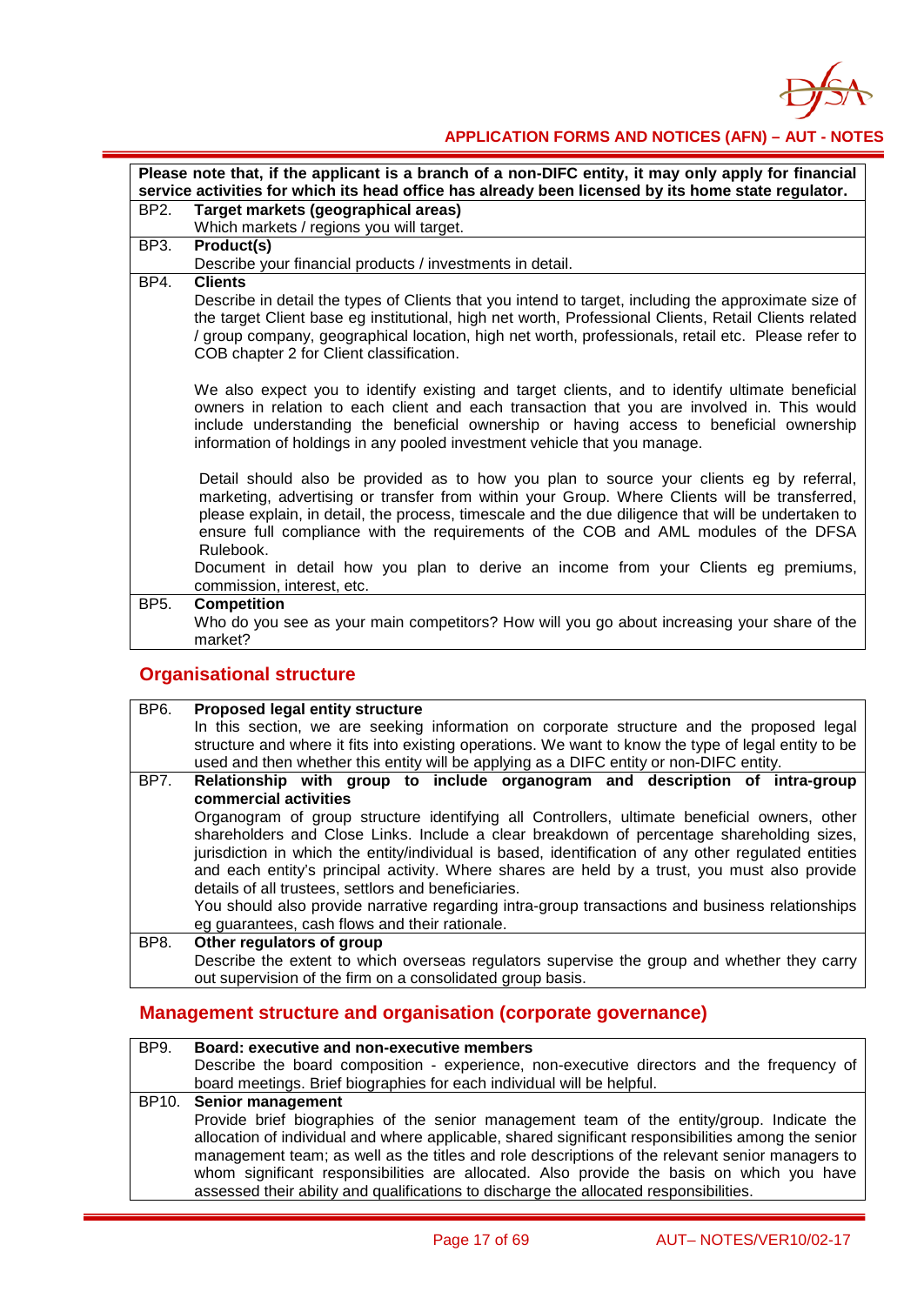

Please also provide details regarding your/group corporate governance structure in terms of how business decisions are made and controls implemented. This should include information concerning the management information flows within the firm; and how the governing body and other relevant corporate governance structures receive the information needed to run the business.

- BP11. **Main committees (insight into decision making and how risk will be monitored)** Describe any board committees and main committees which will make decisions, monitor and control risk. Describe the scope, remit, composition, responsibilities and reporting lines of each committee.
- BP12. **Organogram of legal entity eg reporting lines to demonstrate separation of functions and independence of compliance/internal audit**

The employee organogram should identify the senior management / head functions with significant influence and any reporting lines to the Governing Body. Please ensure the CO and MLRO have access to both the Senior Executive Officer and board of Directors.

### **Proposed resources (non-financial resources)**

| BP13. Human resources: staffing and recruitment                                                                                                               |
|---------------------------------------------------------------------------------------------------------------------------------------------------------------|
| Describe your proposed staffing and overall headcount including details regarding where they                                                                  |
| are located locally, regionally and globally if applicable. Outline how you will supervise, train and                                                         |
| monitor your employees to ensure they remain fit and proper, competent and capable of                                                                         |
| performing the functions to which they are assigned.                                                                                                          |
| BP14. Premises                                                                                                                                                |
| Where is the principal/proposed principal place of business? Is it fully operational? If not, when                                                            |
| will you have fully operational premises? When will the contract on the premises run out?                                                                     |
| BP15. Outsourcing arrangements (if relevant)                                                                                                                  |
| Provide details relating to any arrangements made with third parties / Service Provider in                                                                    |
| connection with the Financial Services you are carrying on, and explain fully how the activity will                                                           |
| be operated. Points to consider are:                                                                                                                          |
| the rationale for outsourcing/delegating;                                                                                                                     |
| function/activity/Financial Service to be outsourced / delegated;                                                                                             |
| whether this will be outsourced externally or to a Group entity and the name of the provider;                                                                 |
| why you have chosen this entity, any contingency plan, and how you will monitor and review                                                                    |
| the third party's performance;                                                                                                                                |
| the arrangements for the selection and appointment of outsource providers and how control<br>$\bullet$<br>over the outsourced function(s) will be maintained; |

• location of third party / Service Provider.

#### **High level controls**

BP16. **Risk management including risk tolerance / approach and risk policies to include credit, market, liquidity, operational, underwriting and reserving.** Identify the main external and internal risks for your business and how you intend to manage those risks. Document what policies will be in place (eg credit, market, liquidity, operational, underwriting and reserving) to mitigate these risks. BP17. **Compliance (including AML/CTF policies)** Describe the role of compliance and AML; the resourcing of the function(s) and its internal and external reporting line and how employees will be made aware of their regulatory obligations. Specify how senior management will ensure a culture of compliance is embedded in each of the business units, as well as the systems and controls that will be in place to monitor compliance. It is important that senior management and the board of a firm look to instil an appropriate culture for compliance and risk management throughout the firm. Document how you promote this eg through an appropriate remuneration policy, incentives for client retention, staff recruitment process (background checks), and management information. Describe the AML/CTF policies and procedures that you will have in place to prevent money laundering and terrorist financing. Document whether your compliance/MLRO functions will be subject to oversight, review or audit by a parent or Group compliance function, internal audit or another internal function or external organisation. Specify the arrangements including the nature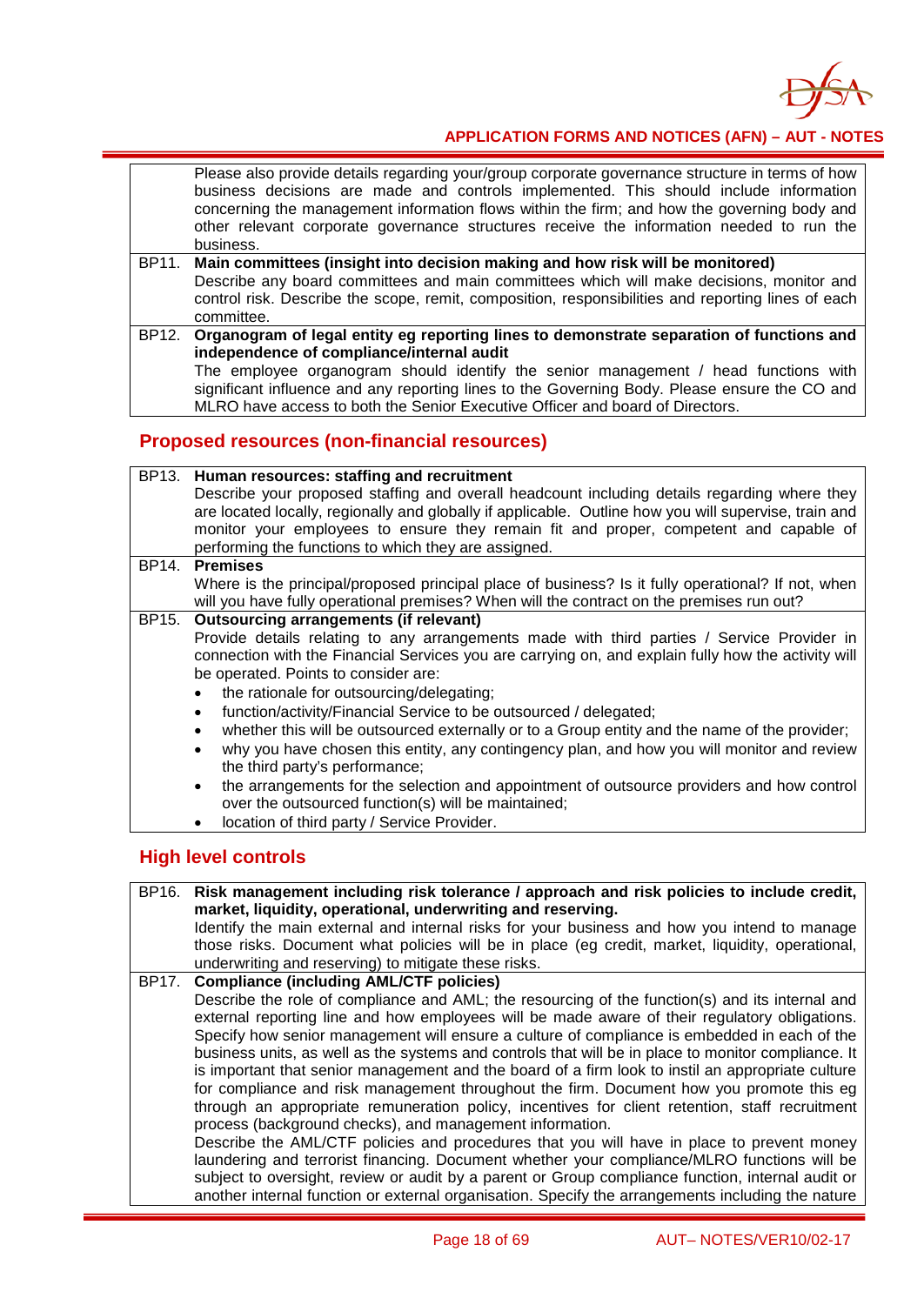

of the oversight, review or audit and the scope and frequency with which it will be undertaken.

#### BP18. **Internal audit**

Provide details of the nature, scope, remit, organisational structure, reporting lines and staffing of the internal audit function. If your firm is part of a Group, you will also need to provide details of the relationship between your internal audit function and the internal audit function of the Group.

#### **Financial projections**

#### BP19. **Assumptions and projections demonstrating adequate financial resources**

To reflect the financial projections requested in the Core Information form please document your approach to the assumptions made, capitalisation, liquidity, earnings and any associated risks. Please also describe what stress testing has been carried out in relation to expected revenues and costs. Please note assumptions and projections should cover 3 years of operation shown on a quarterly basis.

### **Additional notes for certain Financial Services**

This section contains information that may assist you in completing the regulatory business plan if you are carrying on the following Financial Services:

- Providing Fund Administration
	- Providing Trust Services
- Acting as the Trustee of a Fund

You should cover each of the following points when producing your regulatory business plan. There are no supplements for these Financial Services. If you wish to conduct only these Financial Services, you are required to complete the Core Information form and regulatory business plan only.

#### BP20. **Providing Fund Administration**

Provide a description of the proposed activities you will carry on while conducting the Financial Service of Fund Administration to be provided in or from the DIFC with reference to the activities set out below and under GEN Rule 2.24:

- processing dealing instructions including subscriptions, redemptions, stock transfers and arranging settlements;
- valuation of assets and performing net asset value calculations;
- maintaining the share register and Unitholder registration detail;
- performing anti-money laundering requirements;
- undertaking transaction monitoring and reconciliation functions;
- performing administrative activities in relation to banking, cash management, treasury and foreign exchange; and
- producing financial statements; or communication with participants, the Fund, the Fund Manager, investment managers, custodian, trustee, prime brokers, regulators and any other parties in relation to the administration of the fund.

A description of any other administrative functions or services proposed which are not captured by the above activities.

A description of any circumstances where the Fund Administrator will not be appointed either by the Fund itself, or the Manager of the Fund. Details should be provided of any sub-delegation arrangements.

A description of the arrangements for the maintenance of records in compliance with CIR section 5.1.6 – 5.1.7.

If your services involve holding cheques to the order of a Fund's bank account, or holding a mandate over a Fund's bank account, an outline of the circumstances and the controls that you will have in place to ensure compliance with CIR Rule 5.1.3 will need to be given.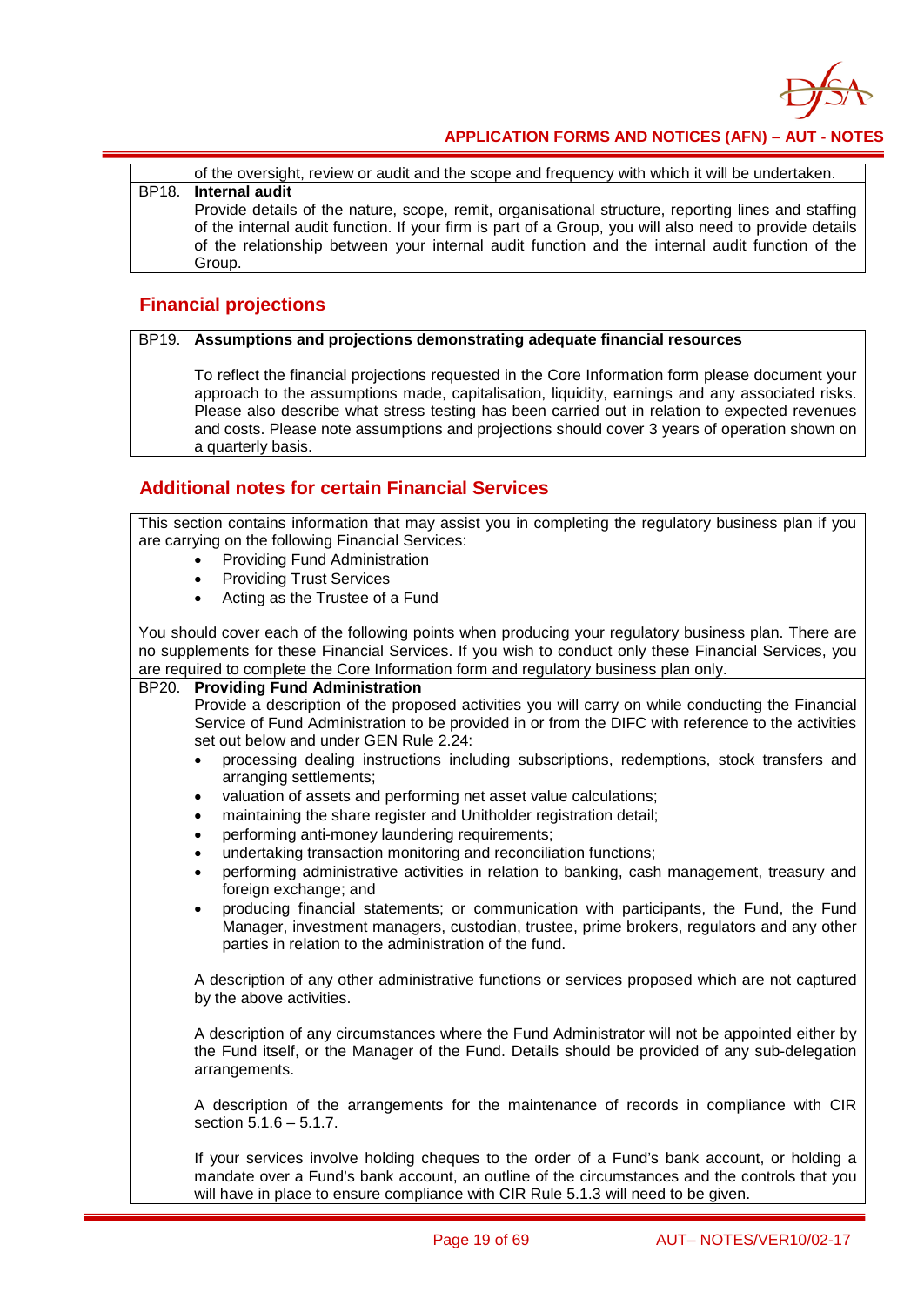

|       | <b>BP21. Providing Trust Services</b>                                                                                                                                                                                                                                                                                                                                                                                                                            |
|-------|------------------------------------------------------------------------------------------------------------------------------------------------------------------------------------------------------------------------------------------------------------------------------------------------------------------------------------------------------------------------------------------------------------------------------------------------------------------|
|       | In conjunction with Part 2 of these notes your regulatory business plan should also describe the<br>nature of the activities you will carry on while conducting the Financial Service of Providing Trust<br>Services.                                                                                                                                                                                                                                            |
|       | Detail regarding the following activities as per GEN Rule 2.23.1:<br>the provision of services with respect to the creation of an express trust;<br>arranging for any Person to act as a trustee in respect to any express trust;<br>$\bullet$<br>acting as trustee in relation to an express trust;<br>the provision of Trust Administration Services in relation to an express trust; or<br>acting as a protector or enforcer in relation to an express trust. |
|       | Please refer to GEN Rule 2.23.1 and COB chapter 5. Please note the activity of Providing Trust<br>Services does not include the activity of Acting as the Trustee of a Fund, which is a separate<br><b>Financial Service.</b>                                                                                                                                                                                                                                    |
|       | How you will mitigate the potential for any money laundering risks inherent to the structures<br>used by trusts / express trusts. Please refer to the AML module of the DFSA Rulebook.                                                                                                                                                                                                                                                                           |
|       | Whether you will be delegating any duties or powers and outline the circumstances and the<br>controls that you will operate to ensure compliance with COB Rule 5.2.9.                                                                                                                                                                                                                                                                                            |
| BP22. | A description of the procedures that ensure regular reviews are conducted in accordance with<br>COB Rule 5.3.1. A description of your arrangements to ensure compliance with the principle of<br>dual control detailed at COB section 5.5. A description of your procedures for conducting due<br>diligence on settlors, trustees and principal named beneficiaries in accordance with COB section<br>Acting as the Trustee of a Fund                            |
|       |                                                                                                                                                                                                                                                                                                                                                                                                                                                                  |
|       | You should provide the full name and business address of the Trustee. Indicate whether the<br>Trustee is an Authorised Firm authorised to Act as the Trustee of a Fund; or an applicant to be<br>an Authorised Firm.                                                                                                                                                                                                                                             |
|       | Confirm whether the Operator has entered or will enter into a Trust Deed with the Trustee in<br>accordance with the requirements of Art 13 of the Investment Trust Law 2006 and other<br>applicable requirements under the Collective Investment Law and CIR Rules.                                                                                                                                                                                              |
|       | What resources you will have to carry out the duties of the Trustee as required under Part 5 of<br>the Investment Trust Law 2006, and how you will ensure a Trustee has the requisite experience<br>and independence.                                                                                                                                                                                                                                            |
|       | What measures you will take before carrying out an Operator's instructions to ensure that those<br>measures comply with the requirements of CIR Rules 7.1.3 (1) and (2) (concerning the issue of<br>Units). The arrangements you will implement to ensure the Fund's Unitholder register is<br>maintained in accordance with CIR Rule 8.7 and the Investment Trust Law 2006.                                                                                     |
|       | If you intend to delegate the Financial Service of Providing Fund Administration and Providing<br>Custody and whether under CIR Rule 8.12.3 you have obtained consent from the Fund<br>Manager. If so, please provide full details, including the name of the Service Provider(s)<br>involved, details of whom it is regulated by, and a summary of the due diligence required under<br>CIR Rule 8.12.4 and App 1.                                               |
|       | If you will be carrying out the fund oversight function required under the CIR Rules in respect of<br>the Fund, please describe what arrangements you will implement in order to ensure you are<br>meeting your obligations under CIR Rules (concerning general oversight duties).                                                                                                                                                                               |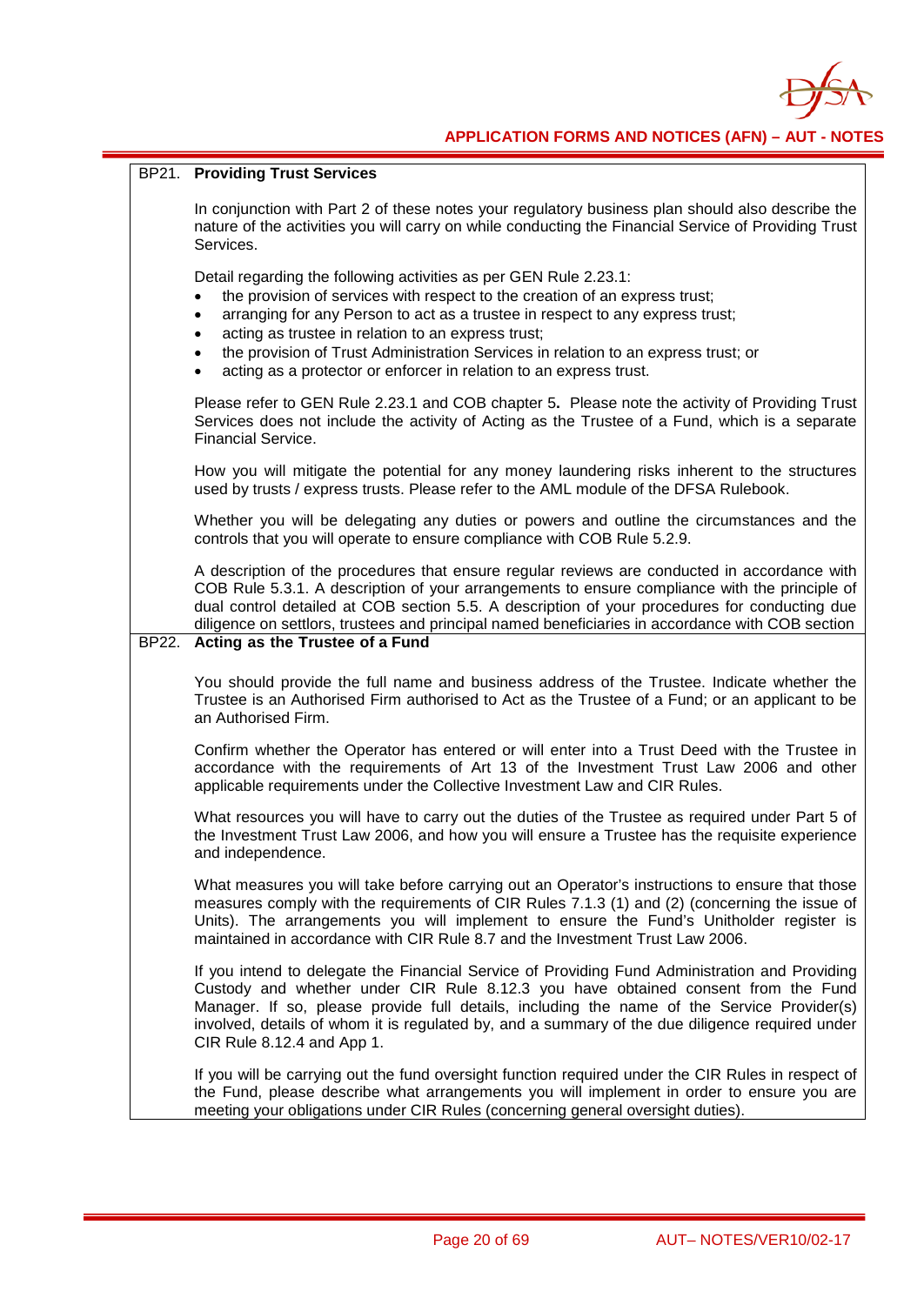

### **Part 3: Supplement notes**

#### **Asset management supplement notes**

This section contains information that may assist you in completing the asset management supplement. Each note relates to a question in the asset management supplement e.g. AM3 below provides information that assists applicants to complete the question at AM3 of the asset management supplement.

#### **Section 1: Corporate governance, strategy and business model**

| AM1. | Confirm whether the funds / portfolios accounts to be managed will be individual Client funds;<br>Domestic Funds, Foreign Funds, or pooled accounts. Document whether you will be managing<br>Investments in an account or portfolio (whether on a discretionary basis or a non-discretionary<br>basis under the terms of a non-discretionary management agreement). How will these accounts<br>be structured? |
|------|----------------------------------------------------------------------------------------------------------------------------------------------------------------------------------------------------------------------------------------------------------------------------------------------------------------------------------------------------------------------------------------------------------------|
|      | Provide details about the underlying assets to be invested in such as cash, equities, debt,<br>property, derivatives, and, if applicable details of the products such as derivatives used only for                                                                                                                                                                                                             |
|      | hedging purpose.                                                                                                                                                                                                                                                                                                                                                                                               |
| AM2. |                                                                                                                                                                                                                                                                                                                                                                                                                |
| AM3. | Provide details of any role you have in the governance of portfolio(s) you manage as well as the                                                                                                                                                                                                                                                                                                               |
|      | role of the Fund Manager, investment committee and any other third parties. Outline the likely                                                                                                                                                                                                                                                                                                                 |
|      | structure of your investment committee.                                                                                                                                                                                                                                                                                                                                                                        |

#### **Section 2: Financial and operational risks**

AM4. Provide details regarding the principal investors who will provide the seed capital of any portfolio you will manage.

| AM5.  | Please refer to COB section 6.4 and COB Rules 6.8.3 - 6.8.6. Where a Client order is passed<br>to another person for Execution, describe the procedures to be adopted to ensure Client orders<br>are passed on in a timely fashion and are properly executed. Your answer should also address<br>how you will manage any differences in work days and time between the DIFC and the<br>jurisdiction in which that other person is located. |
|-------|--------------------------------------------------------------------------------------------------------------------------------------------------------------------------------------------------------------------------------------------------------------------------------------------------------------------------------------------------------------------------------------------------------------------------------------------|
| AM6.  | Describe the procedures and controls to be adopted to ensure conversations relating to<br>negotiating, agreeing, arranging and confirming Transactions and for the passing of payment<br>instructions comply with the record keeping requirements in COB section 6.7 and APP 1.                                                                                                                                                            |
| AM7.  | You can only market Foreign Funds that meet DFSA requirements. (Please see CIR chapter 15)                                                                                                                                                                                                                                                                                                                                                 |
| AM8.  | Please see COB sections 6.11, 6.12, 6.13, APP5 and APP6.                                                                                                                                                                                                                                                                                                                                                                                   |
| AM9.  | Please see COB section 3.5.                                                                                                                                                                                                                                                                                                                                                                                                                |
| AM10. |                                                                                                                                                                                                                                                                                                                                                                                                                                            |
| AM11. | Please see COB section 3.4. Detail the extent to which considerations as to suitability will be<br>limited and how such limitations (if any) will be communicated to and consented to by<br>Professional Clients. Documentation of such assessment and record keeping should be<br>addressed.                                                                                                                                              |
| AM12. | Please provide details of the risks inherent to any portfolio(s) you will manage including<br>diversification, currency, types of investments and the estimated proportion which will be<br>represented by each type of investment. This should also be reflected in your risk management<br>policy and procedures and be available for inspection if required.                                                                            |
| AM13. |                                                                                                                                                                                                                                                                                                                                                                                                                                            |
| AM14. | Please see COB section 6.10.                                                                                                                                                                                                                                                                                                                                                                                                               |
| AM15. | Please provide detail regarding the appropriate skills and experience of the person(s) in Client<br>facing roles and responsible for the exercise of discretionary management decisions in relation<br>to the management of these products. Please also refer to GEN Rule 5.3.18.                                                                                                                                                          |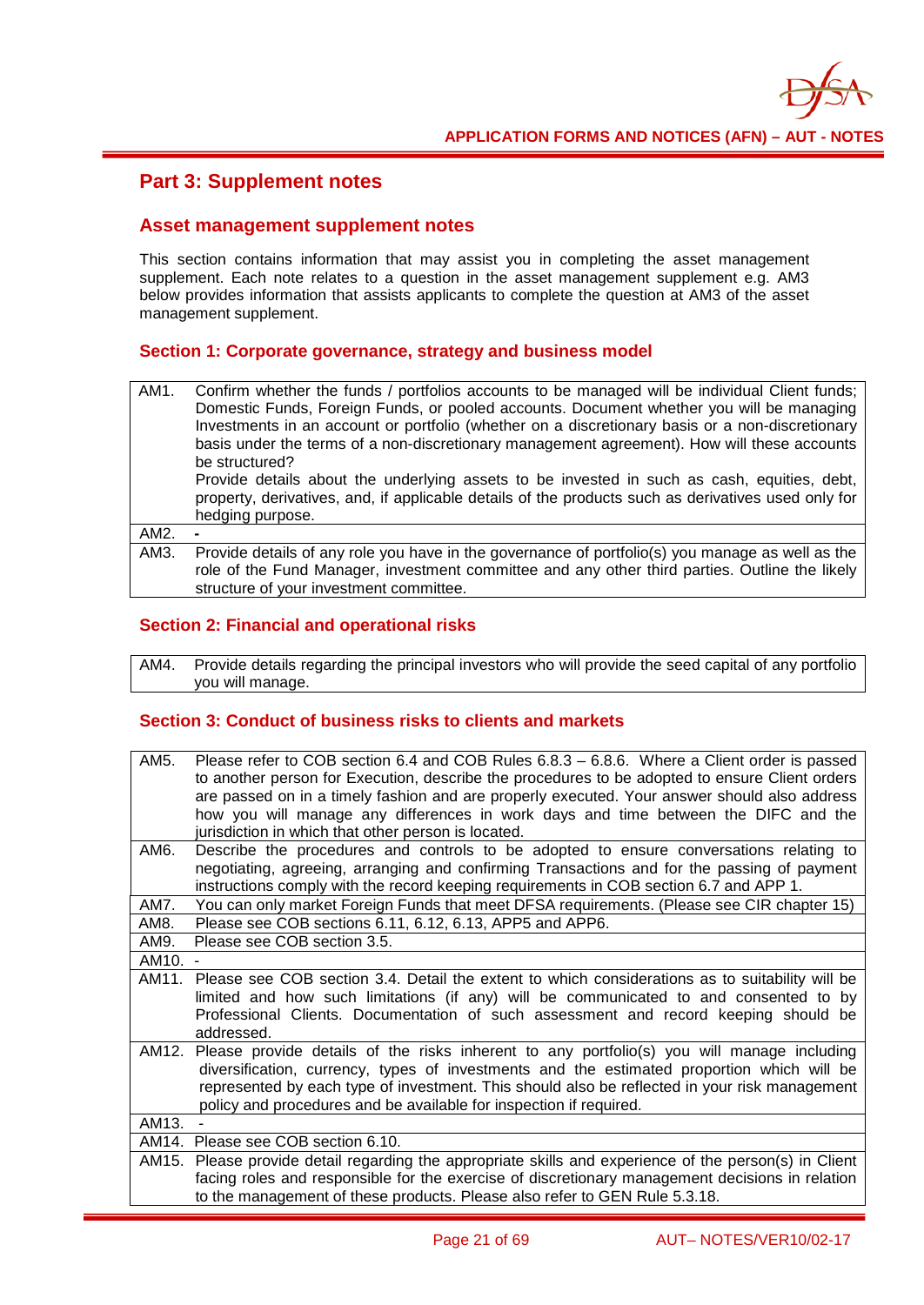

#### **Banking and lending supplement notes**

This section contains information that may assist you in completing the banking and lending supplement. Each note relates to a question in the banking and lending supplement. Eg BL7 below provides information that assists applicants to complete the question at BL7 of the banking and lending supplement.

#### **Section 1: Corporate governance, strategy and business model**

BL1. Please provide detail of the intended nature of the Deposits which you would wish to attract. i.e. whether your proposed deposit base is intended to comprise of professional, commercial or interbank funding. Where the firm's proposed deposit base would be a mixture of these, please give an indication, in percentage terms, of how the deposit base may be structured. Please also provide details as to how you intend to attract your depositors.

#### **Section 2: Financial and operational risks**

- BL2. The appropriate level at which credit decisions are taken will vary according to the type of credit offered and your size and structure. A credit committee may be appropriate, with formal terms of reference laid down. Alternatively, individuals may be given pre-assigned authority limits. It will usually be appropriate for the final credit approval authority to be given by employees reporting independently from the employees interacting with the clients. Further guidance on Credit Risk systems and controls and on the specific areas which the Credit Risk policy should cover, are set out in PIB sections 4.2 and A4.2. Where a credit committee exists, please attach a copy of its terms of reference.
- BL3. This question deals with the Concentration Risk of Large Exposures, general exposures (eg it could be that a large number of loans and investments are concentrated on a particular industry sector) and country exposures. Please refer to PIB.
- BL4. The provisioning polices will need to include the type of reporting mechanisms you use, how often the provisioning policy is reviewed, the type of management reports used and to whom they are circulated, the decision making process for ensuring the adequacy of specific provisions, write-off policy and the procedures and controls in place to identify the need to make provision. Please refer to PIB section 4.2
- BL5. You will need to show how your liquidity strategy seeks to identify, measure, monitor and control Liquidity Risk and how this Liquidity Risk is managed on a day-to-day basis. You should also advise on the expected maturity profile of your proposed deposit base and how you intend to manage any apparent maturity mismatches between your credit portfolio and your funding requirements. Finally your answer should set out what, if any, contingency plans are in place to access liquidity in extreme circumstances. See in particular PIB sections 6 and PIB App 6.
- BL6. You should provide a copy of your policy for managing Trading Book and Non-Trading Book interest rate risk and describe the tools you use to manage it. You should also describe the role of the asset and liability committee or other appropriate management committee in managing this risk.
- BL7. Include a description of the risk identification and monitoring tools and processes, any capital charge calculations models you use to address operational risk and operational risk reporting to the board and senior management. Please explain how your reconciliation, operational and accounting controls ensure the integrity of the general ledger in your financial accounting system at all times.

| BL8. Please refer to COB section 4.2. |
|---------------------------------------|
| BL9. Please refer to COB section 4.3. |
| BL10. Please refer to COB Rule 4.3.1  |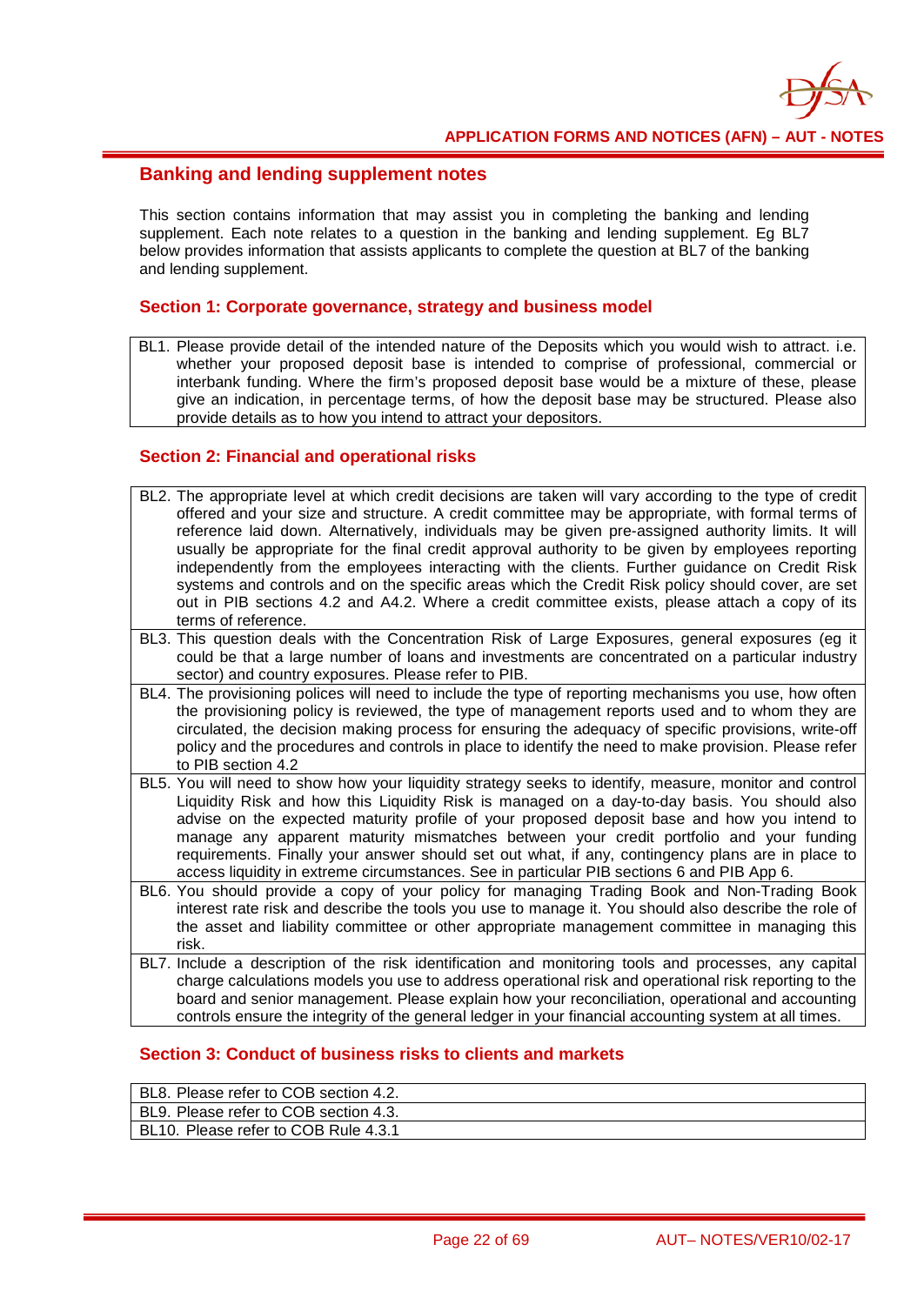#### **Insurance supplement notes**

This section contains information that may assist you in completing the insurance supplement (Form AUT-INS). Each note relates to a question in that Form. For example, IN8 below provides information to assist you to complete the question at IN8 of the Form.

#### **Section 1: Corporate governance, strategy and business model**

| IN <sub>1</sub> | -                                                                                                                                                                                                                 |
|-----------------|-------------------------------------------------------------------------------------------------------------------------------------------------------------------------------------------------------------------|
| IN <sub>2</sub> | PIN chapter 10 focuses solely on Insurance Special Purpose Vehicles (ISPV). If you are an ISPV<br>and have answered this question fully, you do not need to answer the remaining questions in this<br>supplement. |

#### **Section 2: Financial and operational risks**

| IN3.              | There is extensive guidance on the management and control of risks in PIN Appendix 2. See in<br>particular PIN sections A2.7 and A2.9.                                                                                                                                                   |
|-------------------|------------------------------------------------------------------------------------------------------------------------------------------------------------------------------------------------------------------------------------------------------------------------------------------|
| IN4.              | See in particular PIN section A2.14.                                                                                                                                                                                                                                                     |
| <b>IN5.</b>       | See in particular PIN section A2.5 and the requirements for actuarial review in PIN chapter 7.                                                                                                                                                                                           |
| IN <sub>6</sub> . | See in particular PIN section A2.6.                                                                                                                                                                                                                                                      |
| IN <sub>7</sub>   | You need to answer this question only if your staff engage in direct distribution of your products (by<br>arranging and/or advising). See in particular GEN Rule 2.15.1(2). Please describe your systems<br>and controls to ensure appropriate staff skills, competencies and knowledge. |

| <b>IN8.</b> | This question relates to Insurance Monies arising from Insurance Intermediation or Insurance<br>Management business. These are defined in COB Rule 7.12.2 and the rules on handling them are<br>contained in COB Rules 7.12.5 to 7, 12.15.                                                                                                                                                                                                                                                                                                               |
|-------------|----------------------------------------------------------------------------------------------------------------------------------------------------------------------------------------------------------------------------------------------------------------------------------------------------------------------------------------------------------------------------------------------------------------------------------------------------------------------------------------------------------------------------------------------------------|
| IN9.        | To answer this question, please refer to the definitions of the terms 'Insurance Agent' and<br>'Insurance Broker' in the Glossary Module of the DFSA Rulebook.                                                                                                                                                                                                                                                                                                                                                                                           |
| <b>IN10</b> | If under the insurance agency agreement/s (such as coverholder agreements or mandates) you<br>will have the authority to underwrite in or from the DIFC, you need an Insurance Management<br>Licence. If underwriting decisions are made outside the DIFC, you will need an Insurance<br>Intermediation Licence. If your authority to underwrite in or from the DIFC is subject to a limit, you<br>will still need an Insurance Management Licence.<br>Please provide details of the agency agreements you will have to identify the type of Licence you |
|             | will need. Such details should include the list of Insurers you intend to use over the next 12<br>months, whether or not you act or will act under agency agreements with those Insurers, where<br>underwriting decisions are made, and any limitations on the scope of the authority. Please provide<br>copies of such agreements.                                                                                                                                                                                                                      |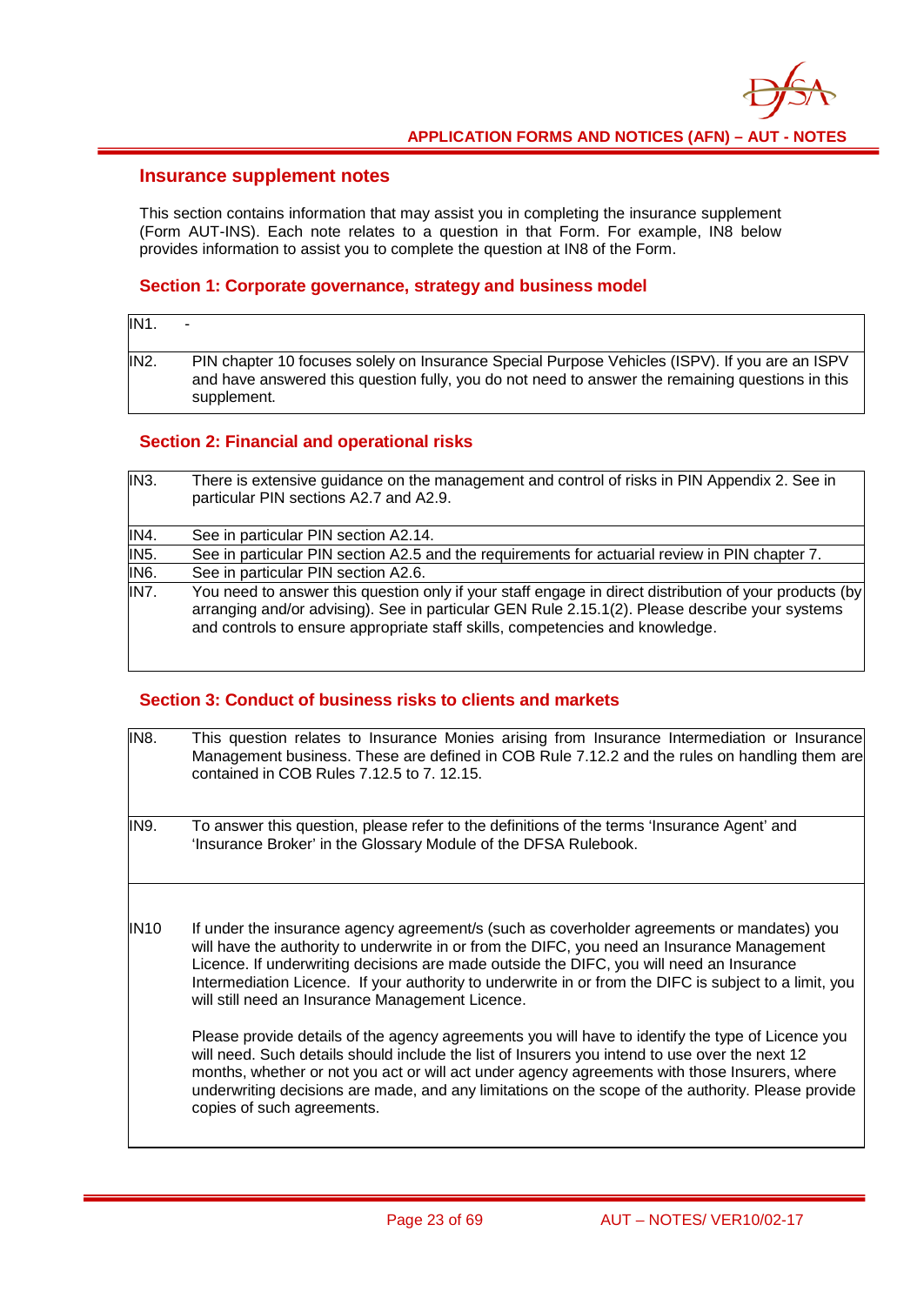

IN11. Please describe the systems and controls you will have in place to address conflicts of interests if you act both as an Insurance Agent and Insurance Broker. See Guidance under COB Rule 7.9.1.

#### **Section 4: Retail Insurance**

| <b>IN12.</b> | You need to answer this question only if you intend to be an Insurer whose staff engage in direct<br>distribution of your Contracts of Insurance (by arranging and/or advising). See in particular GEN<br>Rule 2.15.1(2).                                                                                                                             |
|--------------|-------------------------------------------------------------------------------------------------------------------------------------------------------------------------------------------------------------------------------------------------------------------------------------------------------------------------------------------------------|
| <b>IN13.</b> | You need to answer this question if you intend to be an Insurance Intermediary providing your<br>services to Retail Clients.                                                                                                                                                                                                                          |
| IN14.        | You need to answer this question if you intend to underwrite as agent of a Non-DIFC Insurer in<br>retail markets.                                                                                                                                                                                                                                     |
|              | You may not carry on such activity without the DFSA's prior approval of the non-DIFC Insurers for<br>whom you intend to underwrite.                                                                                                                                                                                                                   |
|              | To apply for the DFSA's prior approval of such an Insurer, you need to set out in your application<br>the details specified in the Guidance to COB Rule 7.2.6 i.e. sufficient information to establish that<br>the non-DIFC insurer for which it proposes to act is fit and proper and is subject to adequate<br>regulation in its home jurisdiction. |
|              |                                                                                                                                                                                                                                                                                                                                                       |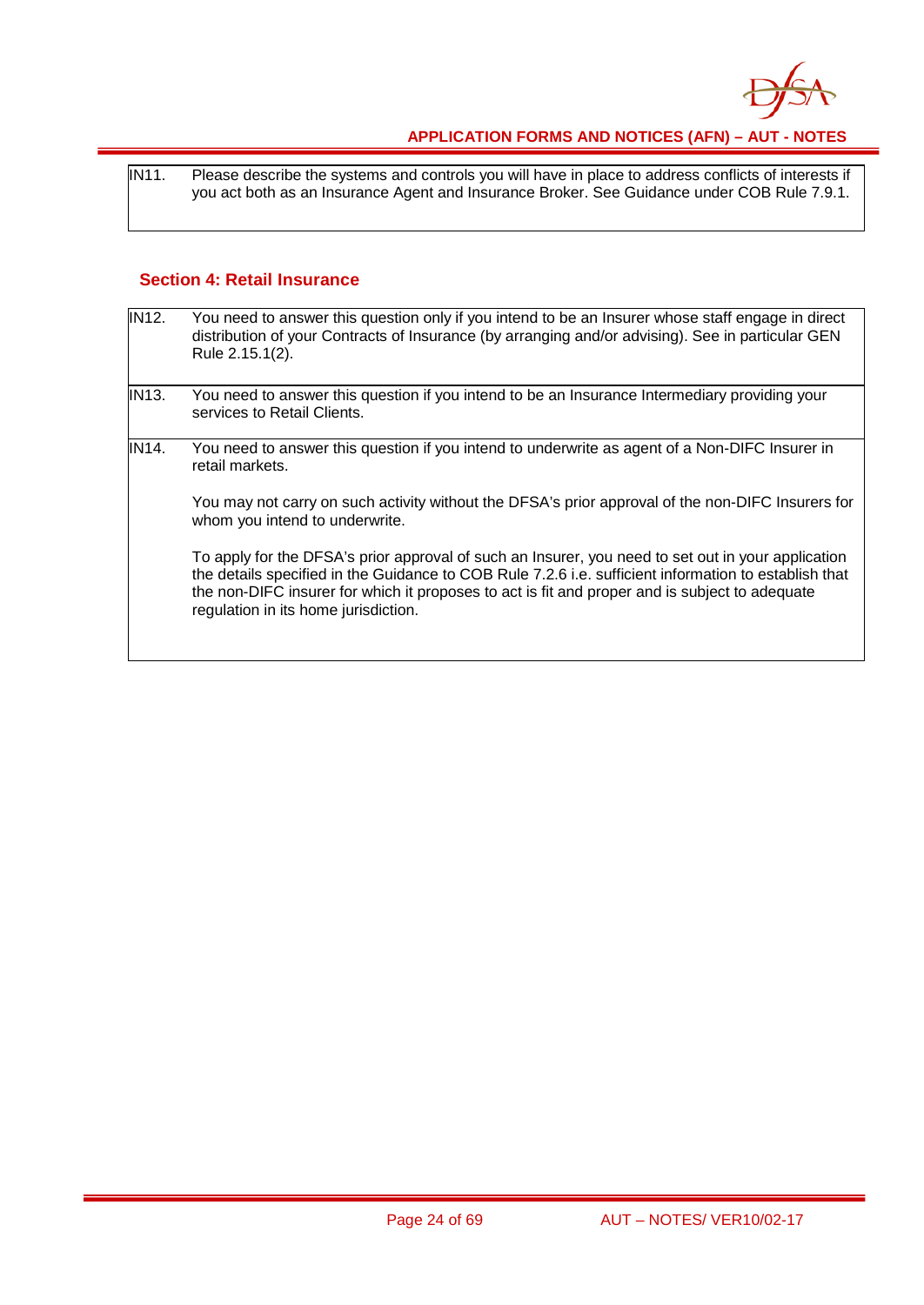

#### **Islamic Finance Business supplement notes**

This section contains information to assist you in completing the Islamic Financial Business supplement. Each note relates to a question in the Islamic Financial Business supplement. Eg IF2 below provides information to assist you to complete the question at IF2 of the Islamic Financial Business supplement.

#### **Section 1: Corporate governance, strategy and business model**

| IF <sub>1</sub>   | Set out your track record in Islamic Financial Business and how you are regulated in other<br>jurisdictions in relation to Islamic Financial Business.                                                                                                                                                                                                                                                                                                                    |
|-------------------|---------------------------------------------------------------------------------------------------------------------------------------------------------------------------------------------------------------------------------------------------------------------------------------------------------------------------------------------------------------------------------------------------------------------------------------------------------------------------|
| IF <sub>2</sub>   | Please refer to GLO for the definitions of Islamic Financial Business, Islamic Financial Institution<br>and Islamic Window.                                                                                                                                                                                                                                                                                                                                               |
| IF3.              | Explain how each financial Transaction effected as part of your Islamic Financial Business takes<br>place. This should take account of Murabaha, Mudaraba, Musharaka, Ijarah, Istisna, Salam,<br>Kefala, Sukuk, Bai Bithman Ajil, Arboun, Takaful, and any other types of Islamic Contract. Identify<br>the prudential risks involved in a transaction and which party carries those risks. See IFR chapter<br>3 and 5 for the prudential treatment of Islamic Contracts. |
| IF4.              | See IFR chapter 3 for requirements in relation to your Shari'a Supervisory Board (SSB).                                                                                                                                                                                                                                                                                                                                                                                   |
| IF <sub>5</sub> . | See IFR chapter 3 on appointment, dismissal and remuneration.                                                                                                                                                                                                                                                                                                                                                                                                             |
| IF6.              |                                                                                                                                                                                                                                                                                                                                                                                                                                                                           |
| IF7.              | See IFR Rule 3.5.4                                                                                                                                                                                                                                                                                                                                                                                                                                                        |

#### **Section 2: Financial and operational risks**

| $'$ IF8.                |                                                |
|-------------------------|------------------------------------------------|
| IF9.                    |                                                |
|                         | IF10. See IFR section 3.4                      |
| IF11. See IFR chapter 3 |                                                |
|                         | IF12. See IFR section 3.6 and IFR section 3.7. |

|           | IF13. See IFR section 3.8                                                                    |
|-----------|----------------------------------------------------------------------------------------------|
|           | IF14. See IFR section 3.8                                                                    |
|           | IF15. See IFR chapters 3 and 5. Please also refer to PIB chapter 3 for prudential treatment. |
|           | IF16. See IFR chapter 5                                                                      |
|           | IF17. See IFR chapter 5                                                                      |
| $IF18. -$ |                                                                                              |
| $IF19. -$ |                                                                                              |
|           | IF20. See IFR chapter 6                                                                      |
| $IF21. -$ |                                                                                              |
|           | IF22. See IFR Rule 3.7.2.                                                                    |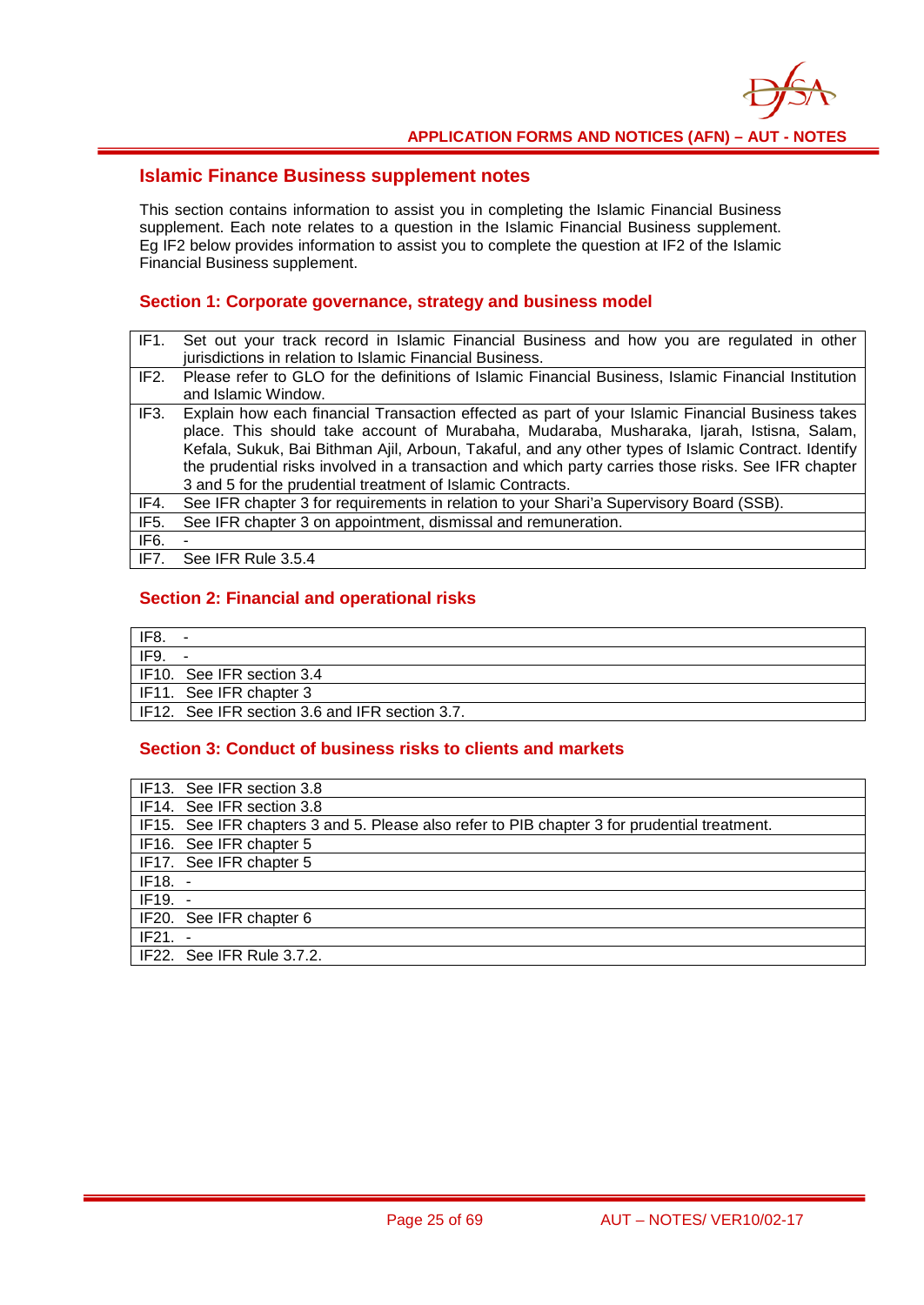### **Public Fund supplement notes**

This section contains information that may assist you to complete the Public Fund supplement. Each note relates to a question in the Public Fund supplement. Eg PF3 below provides information to help you to complete the question at PF3 of the Public Fund supplement.

The following boxes marked 'X' indicate which sections of this form need to be completed by you:

| yvu.                                                                                  |                                                |                                                          | <b>Type of Public Fund Application</b>            |                                                                                                                   |                                                                   |
|---------------------------------------------------------------------------------------|------------------------------------------------|----------------------------------------------------------|---------------------------------------------------|-------------------------------------------------------------------------------------------------------------------|-------------------------------------------------------------------|
| <b>Applicable Section</b>                                                             | Authorisation<br>as a Domestic<br>Fund Manager | Variation of<br>Licence as a<br>Domestic<br>Fund Manager | Applying as an<br><b>External Fund</b><br>Manager | <b>Existing Domestic</b><br>/ External Fund<br>Manager seeking<br>Registration of an<br>additional Public<br>Fund | Converting an<br>existing Exempt<br>Fund to Public<br>Fund status |
| <b>Section 1:</b><br>Declaration                                                      | $\boldsymbol{\mathsf{X}}$                      | X                                                        | X                                                 | $\boldsymbol{\mathsf{X}}$                                                                                         | $\boldsymbol{\mathsf{X}}$                                         |
| <b>Section 2:</b><br>Information about<br>the Domestic Fund<br>Manager                | $\boldsymbol{\mathsf{x}}$                      | $\pmb{\mathsf{X}}$                                       |                                                   |                                                                                                                   | $\boldsymbol{\mathsf{x}}$                                         |
| <b>Section 3:</b><br>Information about<br>the Trustee*                                | $\pmb{\chi}$                                   | X                                                        | X                                                 | $\boldsymbol{\mathsf{X}}$                                                                                         | $\pmb{\mathsf{X}}$                                                |
| <b>Section 4:</b><br>Documentation for a<br>Domestic Fund<br>Manager                  | $\boldsymbol{\mathsf{x}}$                      | $\boldsymbol{\mathsf{X}}$                                |                                                   |                                                                                                                   | $\boldsymbol{\mathsf{x}}$                                         |
| <b>Section 5:</b><br>Documentation for<br>an External Fund<br>Manager                 |                                                |                                                          | $\boldsymbol{\mathsf{X}}$                         |                                                                                                                   | X                                                                 |
| <b>Section 6:</b><br>Information about a<br>Fund                                      | $\boldsymbol{\mathsf{X}}$                      | $\pmb{\mathsf{X}}$                                       | X                                                 | $\pmb{\mathsf{X}}$                                                                                                | $\pmb{\mathsf{X}}$                                                |
| <b>Section 7:</b><br>Documentation for a<br>Fund                                      | $\boldsymbol{\mathsf{x}}$                      | $\pmb{\mathsf{X}}$                                       | X                                                 | $\boldsymbol{\mathsf{X}}$                                                                                         | $\boldsymbol{\mathsf{X}}$                                         |
| <b>Section 8:</b><br><b>Disclosure</b>                                                |                                                |                                                          | $\boldsymbol{\mathsf{X}}$                         | $\boldsymbol{\mathsf{x}}$                                                                                         | $\boldsymbol{\mathsf{X}}$                                         |
| <b>Section 9:</b><br>Additional<br>Declaration for<br><b>External Fund</b><br>Manager |                                                |                                                          | $\boldsymbol{\mathsf{X}}$                         | $\pmb{\chi}$                                                                                                      | $\boldsymbol{\mathsf{x}}$                                         |

\* Only applies to Investment Trusts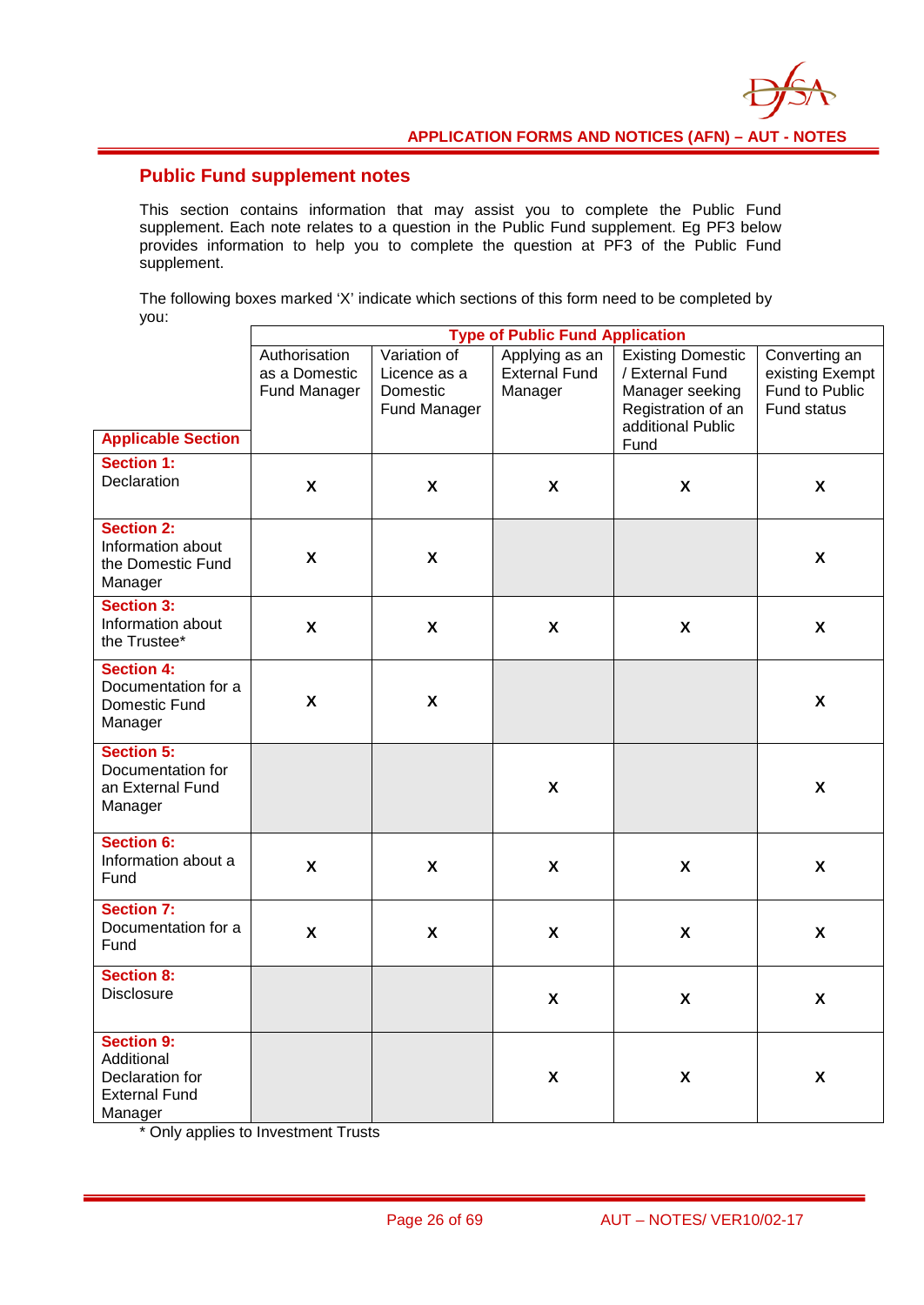

#### **Section 1: Declarations-**

This section should be completed by all applicants.

#### **Section 2: Information about the Domestic Fund Manager**

| PF <sub>1</sub> . | You should describe how the Fund Manager's procedures and controls will ensure that:<br>a) the fund is valued according to CIR 8.4 (Valuation of a fund) and the extent to which you will<br>follow CIR App4 ("Guidance on asset valuation and pricing") or other alternative<br>methodologies, which should be described;<br>b) a single price is determined in accordance with CIR 8.5 (Determination of a single price);<br>c) if the Fund is an open-ended Funds, issues and redemptions are able to be made at all                  |
|-------------------|------------------------------------------------------------------------------------------------------------------------------------------------------------------------------------------------------------------------------------------------------------------------------------------------------------------------------------------------------------------------------------------------------------------------------------------------------------------------------------------------------------------------------------------|
|                   | times during dealing days in accordance with CIR 8.6 (Issue and redemption),<br>d) a register of each Unitholder is maintained in the DIFC in accordance with CIR 8.7<br>(Unitholder register); and                                                                                                                                                                                                                                                                                                                                      |
|                   | e) sufficient accounting and other records are held in the DIFC in accordance with CIR 8.10<br>(Maintenance of records).                                                                                                                                                                                                                                                                                                                                                                                                                 |
| PF <sub>2</sub> . | Please provide details regarding who is the Eligible Custodian and how it meets the<br>requirements in section 8.2 of CIR. Please also see CIR section 8.12 and CIR Appendix 1 for<br>delegation requirements.  Please also provide details of any arrangements put in place where<br>the Fund Manager has availed itself of the requirements in CIR 13.4.2 and 13.4.2B for Public<br>Property Funds and CIR 13.3.1 for Private Equity Funds.                                                                                            |
| PF <sub>3</sub> . | Please provide details regarding who will carry out the investment management activities of the<br>Fund. This should include the name of the Service Provider, a summary of the due diligence<br>required under CIR 8.12.4, the Service Provider regulator, and attach the draft Delegation<br>Agreement. Please also specify how the Service Provider meets the criteria under CIR Rule<br>8.12.2. Please see CIR section 8.12 and CIR Appendix 1 for delegation requirements.                                                          |
| PF4.              | Please provide details regarding who will carry out the Fund Administration. CIR chapter 5<br>specifies the requirements applying to a Fund Administrator. You should also include the name<br>of the Service Provider, a summary of the due diligence required under CIR 8.12.4, the Service<br>Provider regulator, and attach the draft Delegation Agreement. Please also specify how the<br>Service Provider meets the criteria under CIR Rule 8.12.2. Please see CIR section 8.12 and<br>CIR Appendix 1 for delegation requirements. |
| PF <sub>5</sub> . | Please see Article 38 of the Collective Investment Law and make reference to the Fund's<br>constitution and prospectus.                                                                                                                                                                                                                                                                                                                                                                                                                  |
| PF <sub>6</sub> . | Please refer to Articles 39-42 of the Collective Investment Law as well as CIR section 10.3.                                                                                                                                                                                                                                                                                                                                                                                                                                             |
| PF7.              | You must confirm which oversight arrangement is applicable to your Fund whether it be an<br>oversight committee, Eligible Custodian or Trustee.                                                                                                                                                                                                                                                                                                                                                                                          |
| PF8.              | Please see CIR section 9.3 regarding auditors.                                                                                                                                                                                                                                                                                                                                                                                                                                                                                           |
| PF9.              | Please advise which of the following accounting standards permitted by CIR 9.2 will be followed<br>by the Fund: IFRS Supplemented by IMA SORP; US GAAP; AAOIFI (for an Islamic Fund).<br>Please see CIR Rule 9.2.1.                                                                                                                                                                                                                                                                                                                      |
| PF10.             | Please see CIR 5.1.2 and the AML Module.                                                                                                                                                                                                                                                                                                                                                                                                                                                                                                 |
| PF11.             | If you wish to have any of the DFSA Rules waived or modified, you must submit the Form SUP<br>2.                                                                                                                                                                                                                                                                                                                                                                                                                                         |

### **Section 3: Information about the Trustee**

PF12. - PF13. Article 21 of the Collective Investment Law provides for three categories of persons as capable of acting as a Trustee. This includes a body corporate which is an Authorised Firm with a Licence authorising it to act as a Trustee or to Provide Custody; or a person regulated and supervised by Financial Services Regulator in a Recognised Jurisdiction with respect to its custody or depositary services. PF14. Please see the relevant sections of the CIR module and Investment Trust Law 2006 for the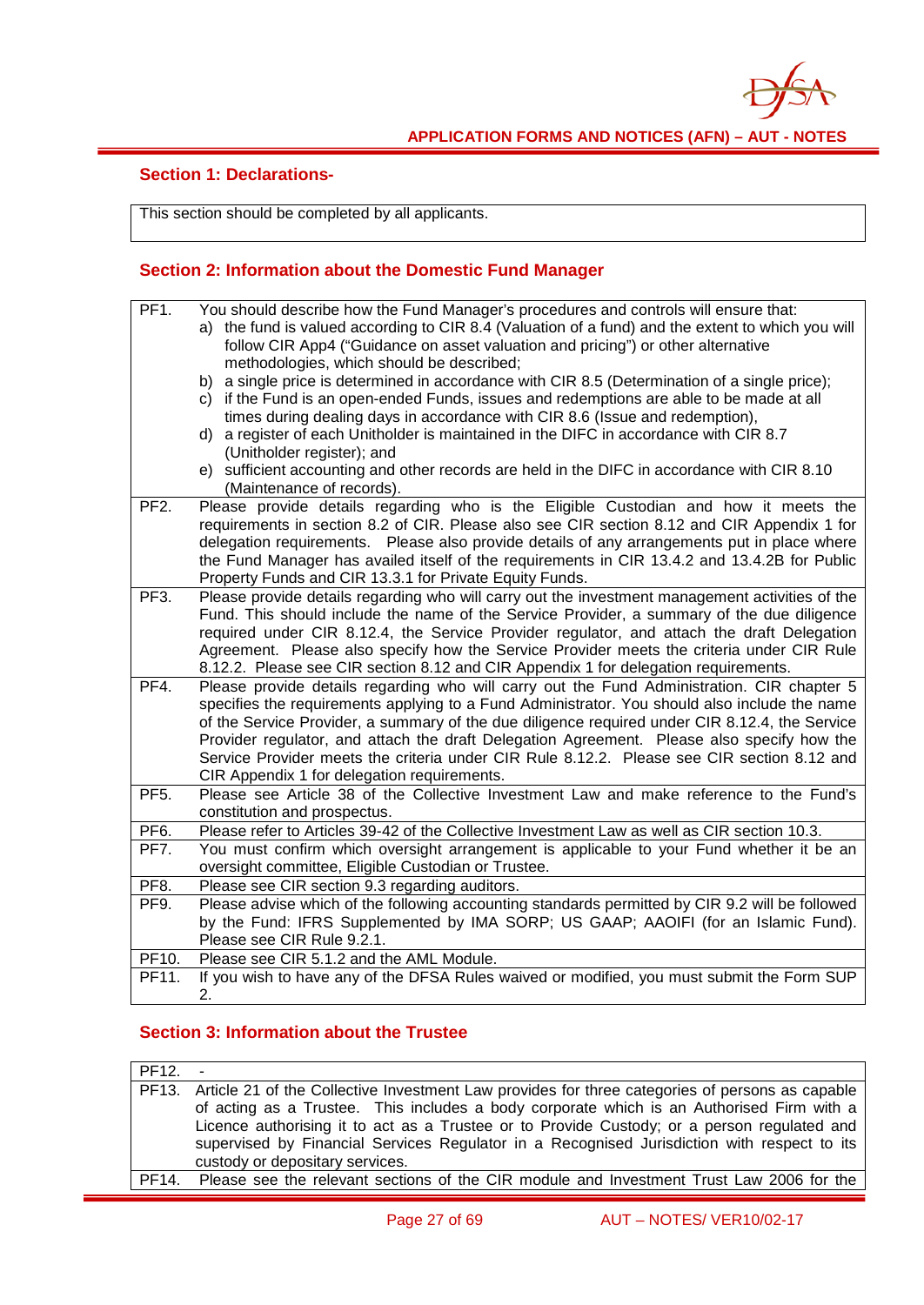

|       | requirements of a Trustee of a Fund and Trust Deed.            |
|-------|----------------------------------------------------------------|
| PF15. | Please see CIR 7.1.3                                           |
| PF16. | Please see CIR 8.7 and Article 25 of the Investment Trust Law. |
| PF17. | Please see CIR 8.12.3 - 8.12.7.                                |
| PF18. | Please see CIR 10.3.1 and 10.3.4.                              |

### **Section 4: Documentation for a Domestic Fund Manager**

PF19. Please see CIR sections 8.2 and 8.12 as well as CIR APP 1.

#### **Section 5: Documentation for an External Fund Manager**

| PF20. | If you are unable to attach a letter of good standing from your regulator regarding your<br>application, you must arrange for it to be sent directly to the DFSA by your regulator prior to                                                                                                                                                                                                                                                                                                                                                                                                                                                                                                                                                                                                                                                  |
|-------|----------------------------------------------------------------------------------------------------------------------------------------------------------------------------------------------------------------------------------------------------------------------------------------------------------------------------------------------------------------------------------------------------------------------------------------------------------------------------------------------------------------------------------------------------------------------------------------------------------------------------------------------------------------------------------------------------------------------------------------------------------------------------------------------------------------------------------------------|
|       | submission of this application. Otherwise DFSA will not be able to accept submission of your<br>application.                                                                                                                                                                                                                                                                                                                                                                                                                                                                                                                                                                                                                                                                                                                                 |
|       |                                                                                                                                                                                                                                                                                                                                                                                                                                                                                                                                                                                                                                                                                                                                                                                                                                              |
| PF21. |                                                                                                                                                                                                                                                                                                                                                                                                                                                                                                                                                                                                                                                                                                                                                                                                                                              |
| PF22. |                                                                                                                                                                                                                                                                                                                                                                                                                                                                                                                                                                                                                                                                                                                                                                                                                                              |
| PF23. | Please see CIR 6.1.3 regarding the appointment of a Fund Administrator or Trustee as agent of<br>an External Fund Manager. Please note the agreement must contain the information regarding<br>the type of powers being granted to the agent to facilitate the External Fund Manager in relation<br>to its dealings with the DFSA and Unitholders and prospective Unitholders such as:<br>If it is an open-ended Fund, the issue, resale and redemption of the Units of the Fund<br>and the publication of the price at which such issue, resale or redemption will occur as<br>provided under the Law and the Rules;<br>The sending to Unitholders of the Fund all the reports required under the Law and the<br>Rules;<br>Access to the Constitution and most recent Prospectus of the Fund to Unitholders and<br>Prospective Unitholders; |
|       | Access to the Unitholder register; and<br>$\bullet$                                                                                                                                                                                                                                                                                                                                                                                                                                                                                                                                                                                                                                                                                                                                                                                          |
|       | Access to the books and records relating to the Fund as required by the DFSA and any                                                                                                                                                                                                                                                                                                                                                                                                                                                                                                                                                                                                                                                                                                                                                         |
|       | person providing the oversight functions of the Fund,                                                                                                                                                                                                                                                                                                                                                                                                                                                                                                                                                                                                                                                                                                                                                                                        |
|       | in or from a place in the DIFC.                                                                                                                                                                                                                                                                                                                                                                                                                                                                                                                                                                                                                                                                                                                                                                                                              |
| PF24. | Please refer to the notes in PF23.                                                                                                                                                                                                                                                                                                                                                                                                                                                                                                                                                                                                                                                                                                                                                                                                           |

### **Section 6: Information about the Fund**

#### **General information**

| PF25. |                                                                                                                                                                                                                                                                                                                                                                     |  |
|-------|---------------------------------------------------------------------------------------------------------------------------------------------------------------------------------------------------------------------------------------------------------------------------------------------------------------------------------------------------------------------|--|
| PF26. | Please refer to Article 16(1) of the Collective Investment Law for the Domestic Fund criteria.                                                                                                                                                                                                                                                                      |  |
| PF27. | Please see Article 26 of the Collective Investment Law for the permitted form of a Domestic                                                                                                                                                                                                                                                                         |  |
|       | Fund.                                                                                                                                                                                                                                                                                                                                                               |  |
| PF28. | Please see CIR Chapters 3 and 13 as well as IFR Chapter 6.                                                                                                                                                                                                                                                                                                          |  |
| PF29. |                                                                                                                                                                                                                                                                                                                                                                     |  |
| PF30. | A Fund Manager is under an obligation to operate and administer a Fund in line with its risk<br>profile and investment objectives set out in the Prospectus of the Fund. Please see CIR Rule<br>10.5.2.                                                                                                                                                             |  |
| PF31. | If the fund has exposures to derivatives it should describe in detail the risk management<br>processes which will be implemented by the Fund Manager to ensure it is able to monitor and<br>measure as frequently as appropriate the risk of the Fund's Derivative positions and their<br>contribution to the risk profile of the Fund. Please see CIR Rule 10.5.5. |  |
| PF32. | Please see CIR 10.5.6 - 10.5.7 and also CIR chapter 13 for requirements applicable to specific<br>types of Fund.                                                                                                                                                                                                                                                    |  |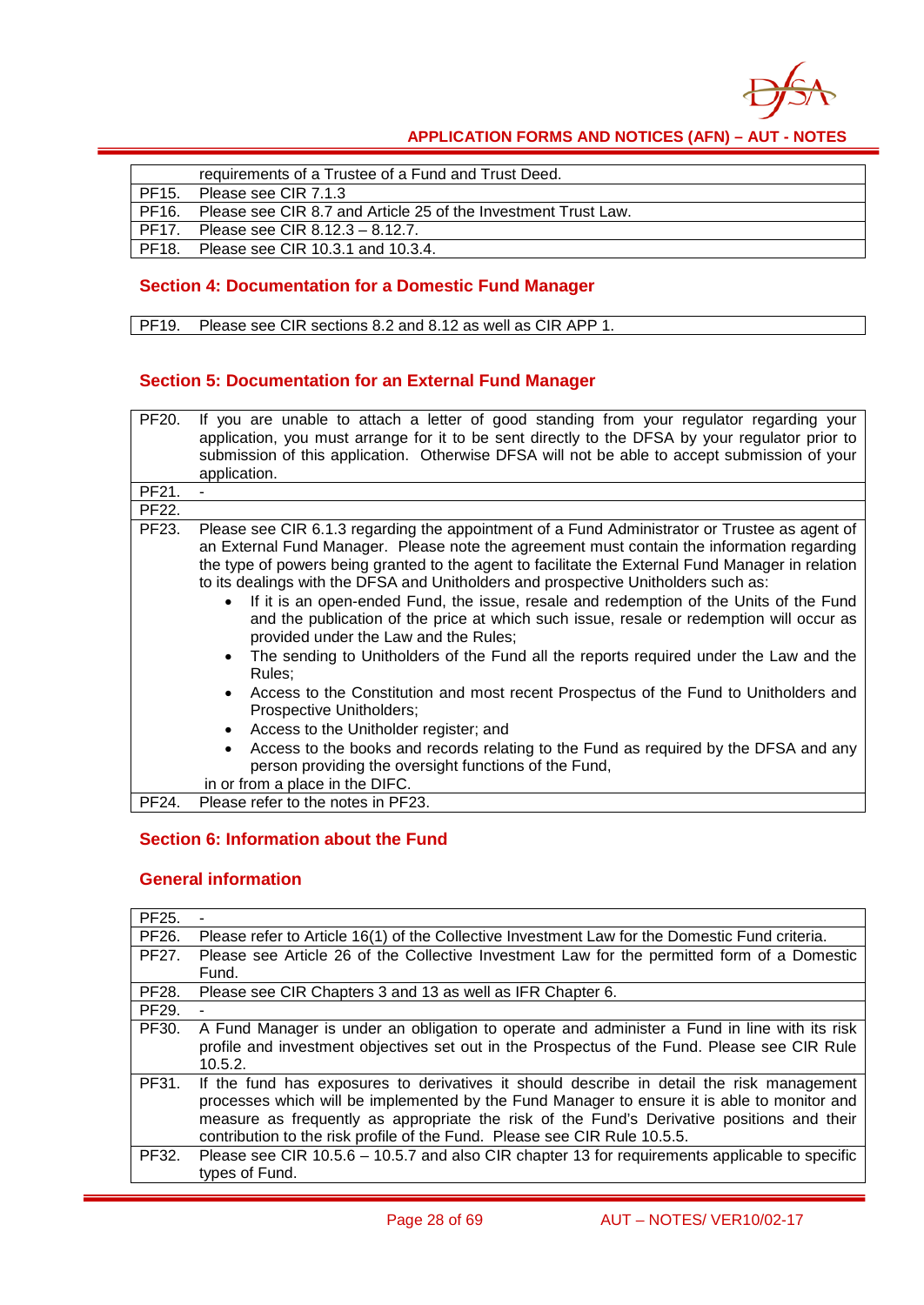

PF33. Please advise whether the Fund is planning to list on an Authorised Market Institution immediately upon, or shortly after (within the first 12 months) of the Fund's incorporation or establishment. Please distinguish between any longer term plans to list, for example as an exit strategy for the Fund's initial Unitholders.

#### **Additional information about Specialist Funds**

| Private Equity Fund (the following 3 questions only apply if you intend to manage a Private Equity                                                                                                                                                                                                                                                                                                                                                                                                                                                                                                                                                                                                                                                 |  |
|----------------------------------------------------------------------------------------------------------------------------------------------------------------------------------------------------------------------------------------------------------------------------------------------------------------------------------------------------------------------------------------------------------------------------------------------------------------------------------------------------------------------------------------------------------------------------------------------------------------------------------------------------------------------------------------------------------------------------------------------------|--|
| Fund)                                                                                                                                                                                                                                                                                                                                                                                                                                                                                                                                                                                                                                                                                                                                              |  |
| Please see CIR Rule 13.3.1.<br>PF34.                                                                                                                                                                                                                                                                                                                                                                                                                                                                                                                                                                                                                                                                                                               |  |
| PF35.<br>Please see CIR Rules 13.3.3 - 13.3.4.                                                                                                                                                                                                                                                                                                                                                                                                                                                                                                                                                                                                                                                                                                     |  |
| PF36.<br>Please refer to CIR 14.4.5                                                                                                                                                                                                                                                                                                                                                                                                                                                                                                                                                                                                                                                                                                                |  |
| Hedge Fund (the following 7 questions only apply if you intend to manage a Hedge Fund)                                                                                                                                                                                                                                                                                                                                                                                                                                                                                                                                                                                                                                                             |  |
| Please refer to the Hedge Fund Code of Practice section in Part 6 of these notes. This is a<br>PF37.                                                                                                                                                                                                                                                                                                                                                                                                                                                                                                                                                                                                                                               |  |
| principle-based code that sets out what the DFSA views as best practice standards for Hedge                                                                                                                                                                                                                                                                                                                                                                                                                                                                                                                                                                                                                                                        |  |
| Funds.                                                                                                                                                                                                                                                                                                                                                                                                                                                                                                                                                                                                                                                                                                                                             |  |
| PF38.<br>Please see CIR Rule 13.6.1.                                                                                                                                                                                                                                                                                                                                                                                                                                                                                                                                                                                                                                                                                                               |  |
| PF39.<br>Please see CIR Rule 13.6.2                                                                                                                                                                                                                                                                                                                                                                                                                                                                                                                                                                                                                                                                                                                |  |
| PF40.<br>Explain any prime brokerage relationships including details of any borrowing and custodial<br>arrangements as per CIR Rule 13.6.3.                                                                                                                                                                                                                                                                                                                                                                                                                                                                                                                                                                                                        |  |
| PF41.<br>In relation to side letters, please refer to principle 7 of the DFSA Hedge Fund Code of Practice.                                                                                                                                                                                                                                                                                                                                                                                                                                                                                                                                                                                                                                         |  |
| This is also located in this Notes Booklet.                                                                                                                                                                                                                                                                                                                                                                                                                                                                                                                                                                                                                                                                                                        |  |
| PF42.<br>A side pocket is an arrangement under which a Fund Manager of a Fund (such as a Hedge<br>Fund) may segregate illiquid assets from the main portfolio of the Fund by issuing to<br>Unitholders a new class of Units which participates only in the assets held in the side pocket.<br>Such Units are not redeemable until the Fund is able to liquidate the assets held in the side<br>pocket. To be able to create side pockets, the Fund Manager must have a clear mandate that<br>enables it do so, and adequate prior disclosure should also be made to Unitholders of the<br>discretion which the Fund Manager has to create such side pockets, including the circumstance<br>in which the Fund Manager may exercise that discretion. |  |
| PF43.<br>Please see CIR Rule 14.4.6                                                                                                                                                                                                                                                                                                                                                                                                                                                                                                                                                                                                                                                                                                                |  |
| Property Fund (the following 6 questions only apply if you intend to manage a Property Fund)                                                                                                                                                                                                                                                                                                                                                                                                                                                                                                                                                                                                                                                       |  |
| PF44.<br>Please see CIR Rule 13.4.1                                                                                                                                                                                                                                                                                                                                                                                                                                                                                                                                                                                                                                                                                                                |  |
| PF45.<br>Please see CIR Rule 13.4.4                                                                                                                                                                                                                                                                                                                                                                                                                                                                                                                                                                                                                                                                                                                |  |
| PF46.<br>Please see CIR Rule 13.4.5 and 13.4.10.                                                                                                                                                                                                                                                                                                                                                                                                                                                                                                                                                                                                                                                                                                   |  |
| PF47.<br>Please see CIR Rule 13.4.18 - 13.4.21                                                                                                                                                                                                                                                                                                                                                                                                                                                                                                                                                                                                                                                                                                     |  |
| PF48.<br>Please see CIR Rule 13.4.3                                                                                                                                                                                                                                                                                                                                                                                                                                                                                                                                                                                                                                                                                                                |  |
| PF49.<br>Please see CIR Rules 13.4.11A to 13.4.16.                                                                                                                                                                                                                                                                                                                                                                                                                                                                                                                                                                                                                                                                                                 |  |
| Please see CIR Rules 14.4.2, 14.4.3 and, if applicable, 14.4.4, 14.4.4A, 14.4.4B.<br>PF50.                                                                                                                                                                                                                                                                                                                                                                                                                                                                                                                                                                                                                                                         |  |
| Real Estate Investment Trust (the following question only apply's if you intend to manage a Real                                                                                                                                                                                                                                                                                                                                                                                                                                                                                                                                                                                                                                                   |  |
| <b>Estate Investment Trust)</b>                                                                                                                                                                                                                                                                                                                                                                                                                                                                                                                                                                                                                                                                                                                    |  |
| PF51.<br>Please see CIR section 13.5.                                                                                                                                                                                                                                                                                                                                                                                                                                                                                                                                                                                                                                                                                                              |  |
| <b>Islamic Fund</b> (the following 2 questions only apply if you intend to manage an Islamic Fund)                                                                                                                                                                                                                                                                                                                                                                                                                                                                                                                                                                                                                                                 |  |
| PF52.<br>Please see IFR Rule 6.2                                                                                                                                                                                                                                                                                                                                                                                                                                                                                                                                                                                                                                                                                                                   |  |
| PF53.<br>Please see IFR 6.2.1 (2)                                                                                                                                                                                                                                                                                                                                                                                                                                                                                                                                                                                                                                                                                                                  |  |
| PF54.<br>Please see IFR 6.2.1 (3)                                                                                                                                                                                                                                                                                                                                                                                                                                                                                                                                                                                                                                                                                                                  |  |
| PF55.<br>Please see IFR 6.5.                                                                                                                                                                                                                                                                                                                                                                                                                                                                                                                                                                                                                                                                                                                       |  |
| PF56.<br>Please see IFR Rule 6.1                                                                                                                                                                                                                                                                                                                                                                                                                                                                                                                                                                                                                                                                                                                   |  |
| Feeder Fund (the following 2 questions only apply if you intend to manage a Feeder Fund)                                                                                                                                                                                                                                                                                                                                                                                                                                                                                                                                                                                                                                                           |  |
| PF57.<br>Please see CIR 13.2                                                                                                                                                                                                                                                                                                                                                                                                                                                                                                                                                                                                                                                                                                                       |  |
| PF58.<br>Please see CIR Rule 14.4.1                                                                                                                                                                                                                                                                                                                                                                                                                                                                                                                                                                                                                                                                                                                |  |
| Fund of Funds (the following question only apply's if you intend to manage a Fund of Funds)                                                                                                                                                                                                                                                                                                                                                                                                                                                                                                                                                                                                                                                        |  |
| PF59.<br>Please see CIR Rule 13.1                                                                                                                                                                                                                                                                                                                                                                                                                                                                                                                                                                                                                                                                                                                  |  |
| <b>Umbrella Funds</b> (the following question only apply's if you intend to manage an Umbrella Fund)                                                                                                                                                                                                                                                                                                                                                                                                                                                                                                                                                                                                                                               |  |
| Please see CIR Rule 13.7<br>PF60.                                                                                                                                                                                                                                                                                                                                                                                                                                                                                                                                                                                                                                                                                                                  |  |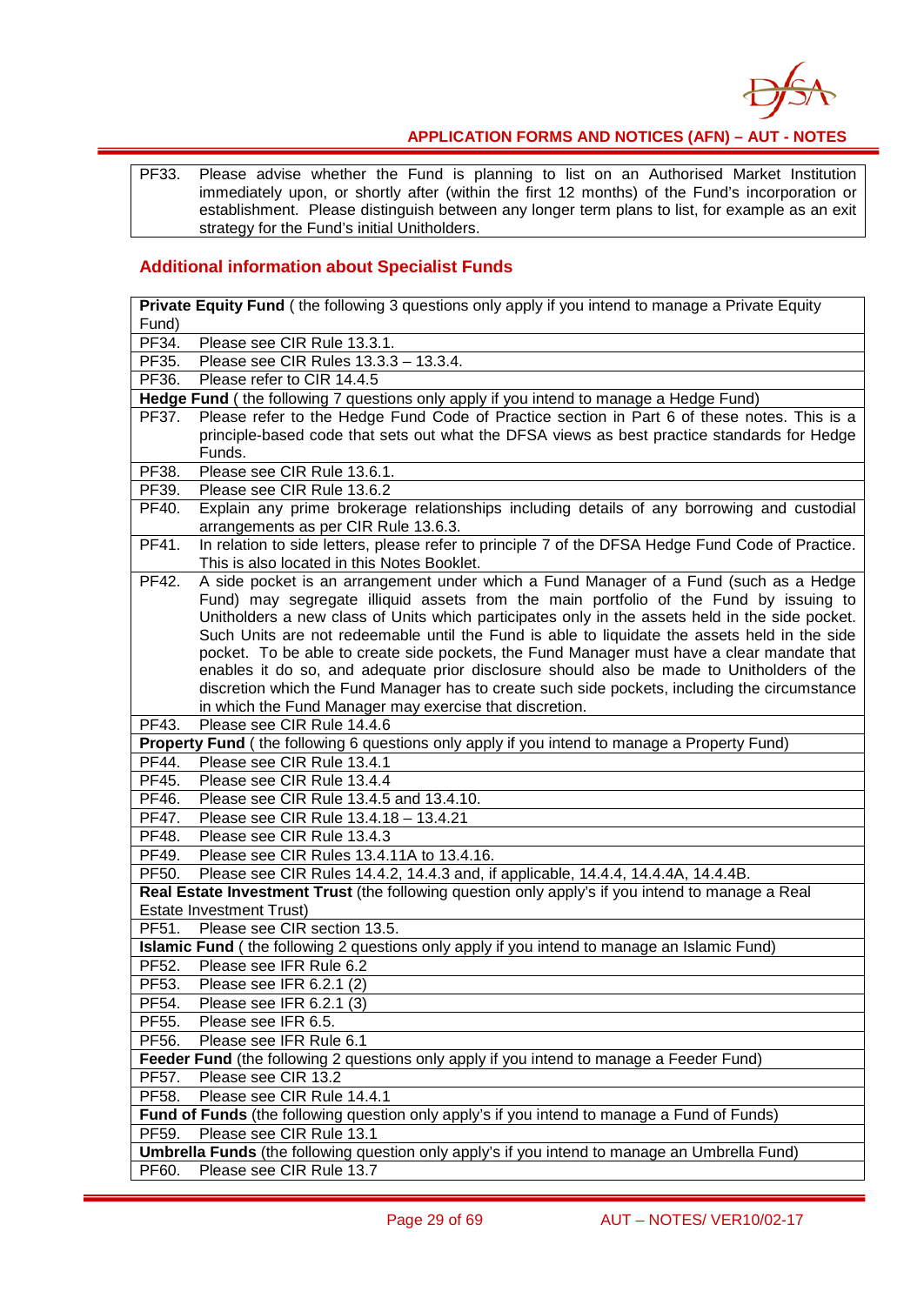

|             | <b>Money Market Funds</b> (the following question only apply's if you intend to manage a Money Market<br>Fund) |
|-------------|----------------------------------------------------------------------------------------------------------------|
| <b>PF61</b> | Please see CIR Rule 3.1.11 including Guidance Notes 3 & 4.                                                     |
| PF62.       | Please see CIR Rule 13.8.1                                                                                     |
| PF63.       | Please see CIR Rule 13.8.2                                                                                     |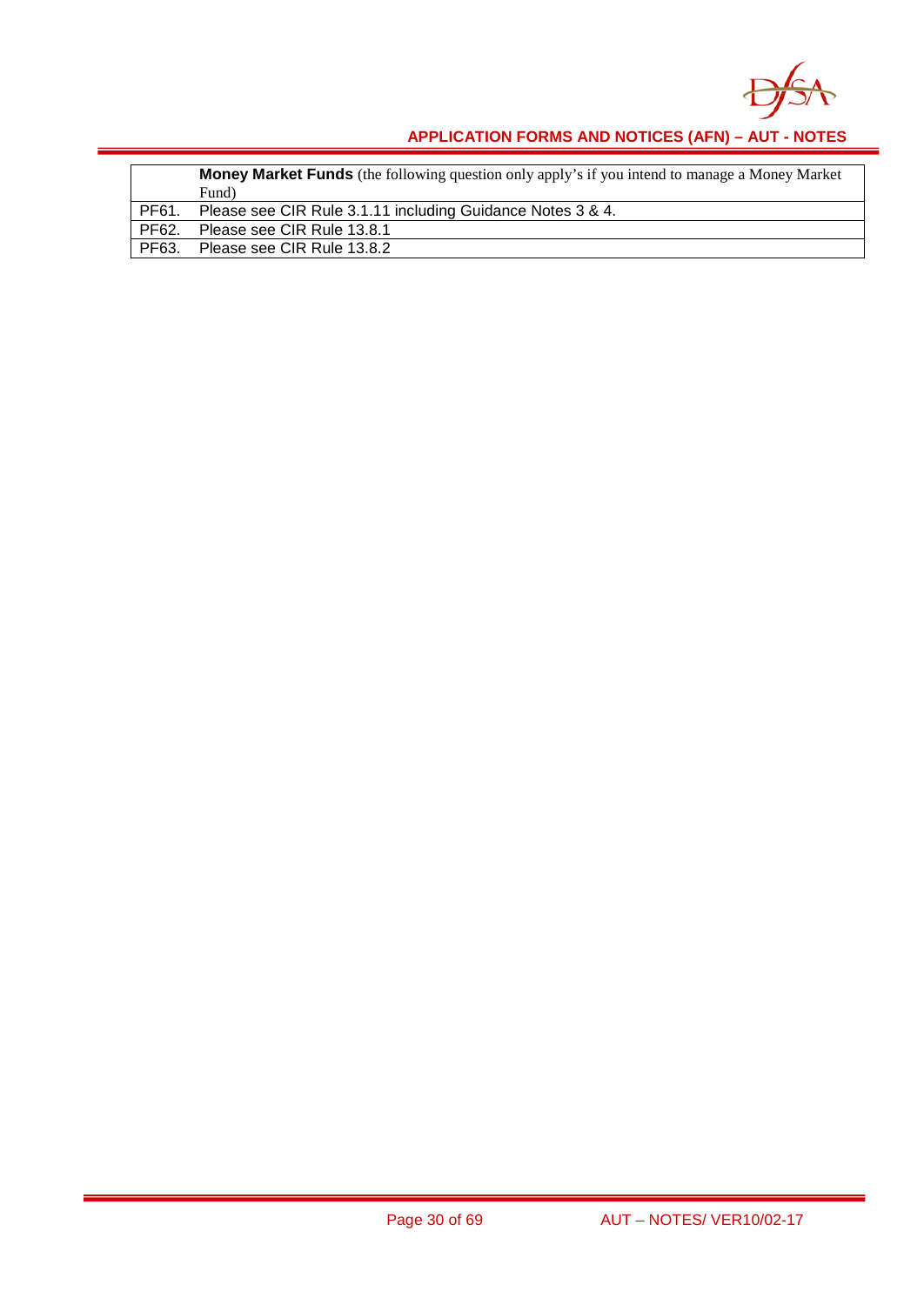

#### **Additional information about an External Fund**

| PF64. |                                                                                      | The Fund Manager of an External Fund must:                                                                                                                                                |  |  |  |
|-------|--------------------------------------------------------------------------------------|-------------------------------------------------------------------------------------------------------------------------------------------------------------------------------------------|--|--|--|
|       | have systems and controls which are adequate to ensure compliance with the<br>(a)    |                                                                                                                                                                                           |  |  |  |
|       |                                                                                      | requirements that apply to the External Fund in the jurisdiction in which it is established or                                                                                            |  |  |  |
|       | domiciled; and                                                                       |                                                                                                                                                                                           |  |  |  |
|       | (b)                                                                                  | inform the DFSA of the jurisdiction in which the Fund is or is to be established or domiciled<br>and the nature of regulatory requirements applicable applicable to the Fund in the host  |  |  |  |
|       |                                                                                      | jurisdiction.                                                                                                                                                                             |  |  |  |
|       |                                                                                      |                                                                                                                                                                                           |  |  |  |
|       |                                                                                      | A Fund Manager of an External Fund is generally not subject to the requirements that otherwise                                                                                            |  |  |  |
|       |                                                                                      | apply to other Domestic Funds (see Article 14(2) of the Law). However, some limited                                                                                                       |  |  |  |
|       |                                                                                      | requirements apply to External Funds. See for example the disclosure required under Rules<br>14.2.4 - 14.2.7. Should such a requirement conflict with any requirements that apply to an   |  |  |  |
|       |                                                                                      | External Fund in the jurisdiction in which the Fund is domiciled, the Fund Manager may apply to                                                                                           |  |  |  |
|       |                                                                                      | the DFSA for appropriate waivers or modifications of the DFSA requirements.                                                                                                               |  |  |  |
|       |                                                                                      |                                                                                                                                                                                           |  |  |  |
|       |                                                                                      | The DFSA may upon receipt of the information referred to in Rule 6.2.2(b), assess the<br>desirability of establishing an External Fund in that particular jurisdiction chosen by the Fund |  |  |  |
|       |                                                                                      | Manager. Relevant considerations include:                                                                                                                                                 |  |  |  |
|       |                                                                                      |                                                                                                                                                                                           |  |  |  |
|       | (a)                                                                                  | The Fund Manager's need to establish the Fund in the particular jurisdiction for reasons                                                                                                  |  |  |  |
|       |                                                                                      | such as the physical location of the Fund assets or investor preference;                                                                                                                  |  |  |  |
|       | (b)                                                                                  | Any regulatory risks arising from establishing the External Fund in the relevant jurisdiction,                                                                                            |  |  |  |
|       |                                                                                      | particularly if the Fund is to be open to retail investors; and                                                                                                                           |  |  |  |
|       |                                                                                      |                                                                                                                                                                                           |  |  |  |
|       | (c)                                                                                  | Whether the relevant jurisdiction complies with the FATF or other relevant international<br>standards or requirements.                                                                    |  |  |  |
| PF65. |                                                                                      | Give the name of the supervisory contact person from the relevant regulator including postal                                                                                              |  |  |  |
|       | address, telephone number, fax number and e-mail address.                            |                                                                                                                                                                                           |  |  |  |
| PF66. |                                                                                      |                                                                                                                                                                                           |  |  |  |
| PF67. | Please see CIR Rule 6.2.2                                                            |                                                                                                                                                                                           |  |  |  |
| PF68. | If you wish any of the DFSA Rules waived or modified you must submit the Form SUP 2. |                                                                                                                                                                                           |  |  |  |

### **Section 7: Documentation for a Fund**

| PF69. | The Constitution of the Fund must be in compliance with CIR Chapter 7 and CIR APP5.             |  |
|-------|-------------------------------------------------------------------------------------------------|--|
| PF70. | The Constitution of the Fund must be legally certified by the Funds legal advisers as complying |  |
|       | with the requirements set out in CIR and the Collective Investment Law 2006.                    |  |
| PF71. | The Prospectus of the Fund must be in compliance with CIR Chapter 14, CIR Appendix 7 and        |  |
|       | <b>CIR Rule 10.4.</b>                                                                           |  |
| PF72. | The Prospectus of the Fund must be legally certified by the Funds legal advisers as complying   |  |
|       | with the requirements set out in the CIR and Collective Investment Law 2006 and under CIR.      |  |
| PF73. | Please see CIR 9.3.1                                                                            |  |
| PF74. | Please provide a copy of the Fund approval letter from the Financial Services Regulator who     |  |
|       | was responsible for approval and the ongoing monitoring of the Fund                             |  |

#### **Section 8: Disclosure-**

This section should be completed by all applicants.

#### **Section 9: Additional Declaration for an External Fund Manager**

This section should be completed by an External Fund Manager only.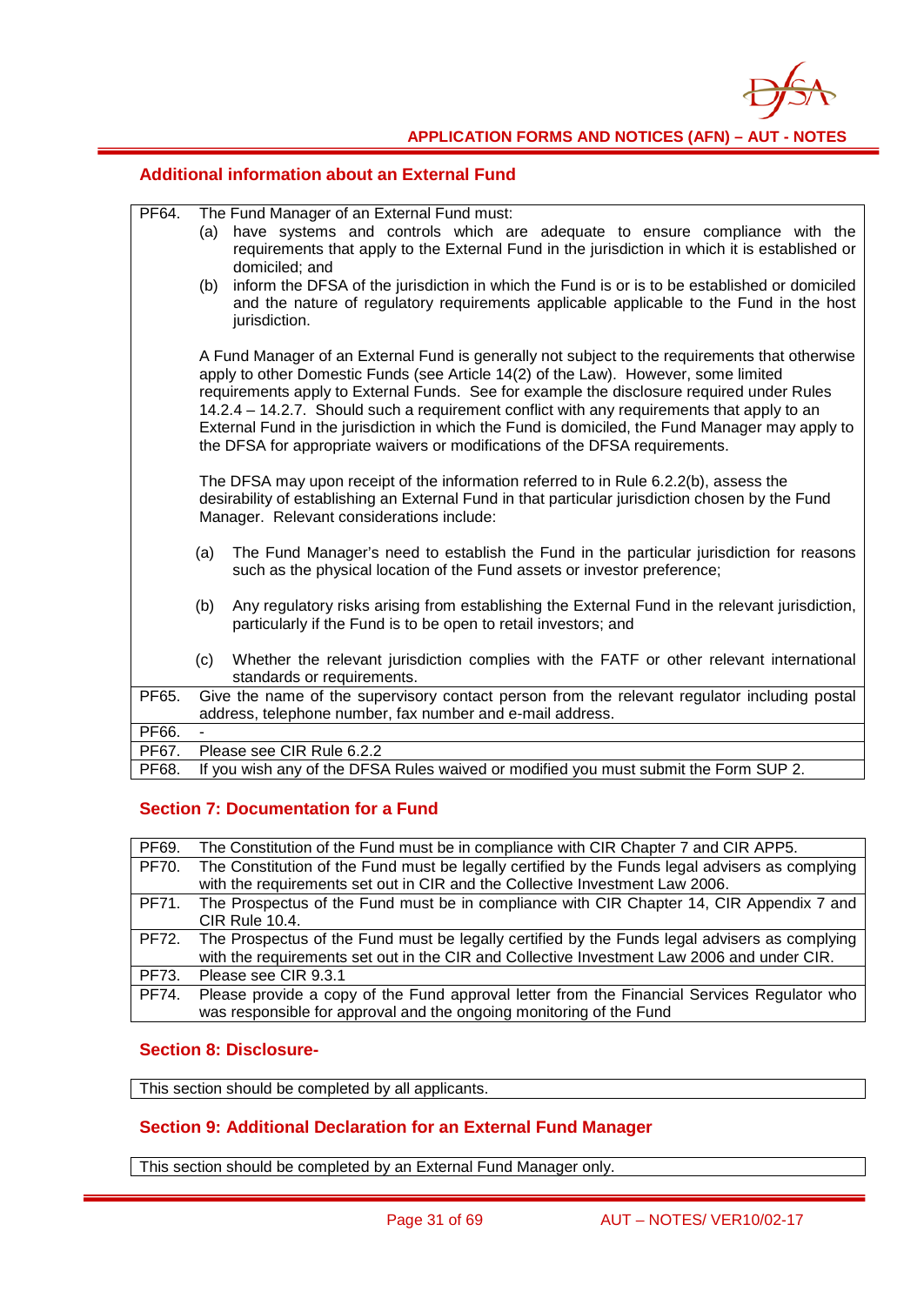#### **Sales and trading supplement notes**

This section contains information that may assist you to complete the sales and trading supplement. Each note relates to a question in the sales and trading supplement. Eg ST11 below provides information that assists applicants to complete the question at ST11 of the sales and trading supplement.

#### **Section 1: Corporate governance, strategy and business model**

- ST1. Describe in detail what sales and trading you will be carrying out. We want to understand which activities and which products your business will entail and to know, in income terms, the significance of each business line in the overall business plan.
- ST2. Explain how your senior management determines and updates your business strategy. Please describe how your business performance is reviewed, how new business initiatives are adopted, and the processes involved in determining Client take on, new product development, new business activities and, for proprietary trading, your risk tolerance in relation to your capital.
- ST3. Provide a Transaction flow chart for each type of sales and/or trading Transaction that you will undertake. These should clearly identify your role, the Client's role and the role of any other third parties in each Transaction. Please indicate the movement of monies and assets. Each step in a Transaction should be clear, with the responsibilities and obligations of the parties involved clearly identified.

#### **Section 2: Financial and operational risks**

| <b>Risk management</b>                                                                                                                                                                                                                                                                                                                           |
|--------------------------------------------------------------------------------------------------------------------------------------------------------------------------------------------------------------------------------------------------------------------------------------------------------------------------------------------------|
| Describe how you functionally separate risk management from business functions, and how you<br>ST4.<br>ensure that risk management can challenge the business as appropriate. You may want to<br>reference internal mechanisms such as reporting lines, management information, internal risk<br>assessment reviews. Please see GEN section 5.3. |
| ST <sub>5</sub> .                                                                                                                                                                                                                                                                                                                                |
| ST <sub>6</sub> .<br>This question relates to principal and client trading. We would expect a description to include<br>details of any stress testing and validation model-based techniques used.                                                                                                                                                |
| We are interested to know how you will intend to manage Client accounts in terms of payments,<br>ST7.<br>distributions, valuations, and reporting.                                                                                                                                                                                               |
| ST8.                                                                                                                                                                                                                                                                                                                                             |
| Internal control environment                                                                                                                                                                                                                                                                                                                     |
| ST9. Provide a copy of relevant Client Agreements. Please see COB chapter 3 and COB APP2.                                                                                                                                                                                                                                                        |
| ST10. See COB chapter 6 for record keeping requirements.                                                                                                                                                                                                                                                                                         |
| ST11. We want to know how you will ensure appropriate clearing and settlement of Transactions.                                                                                                                                                                                                                                                   |
| <b>Client Assets</b>                                                                                                                                                                                                                                                                                                                             |
| $ST12. -$                                                                                                                                                                                                                                                                                                                                        |
| ST13. See COB sections 6.11, 6.12, and 6.13.                                                                                                                                                                                                                                                                                                     |
| ST14. We want to know how you will reconcile your records of Client Assets, including Client Money,                                                                                                                                                                                                                                              |
| with the records of other parties (such as third party custodians) so as to ensure any differences                                                                                                                                                                                                                                               |
| identified are rectified promptly.                                                                                                                                                                                                                                                                                                               |
| ST15. -                                                                                                                                                                                                                                                                                                                                          |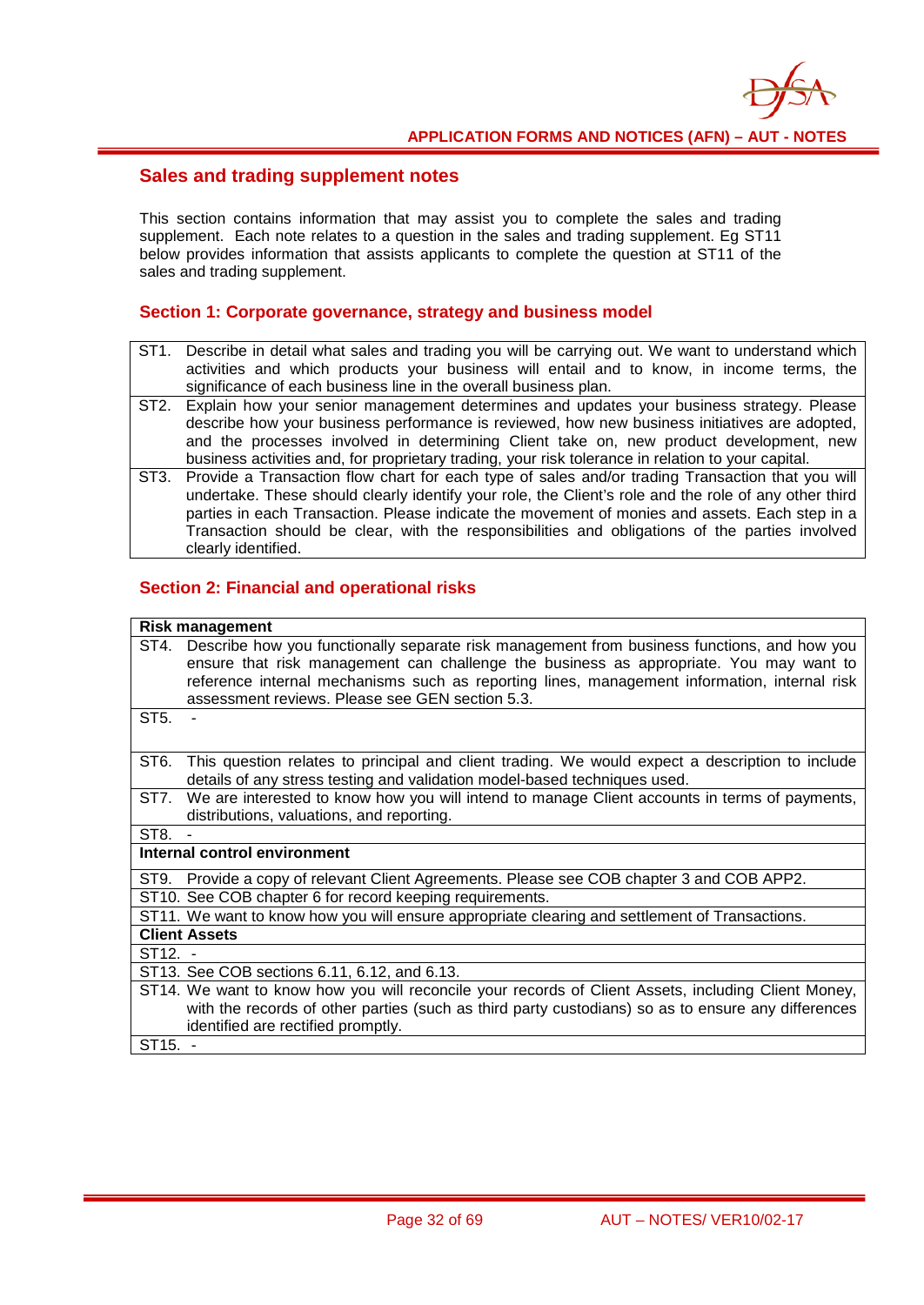

| ST16. We want to know how you ensure that your employees, particularly in the front office and Client |
|-------------------------------------------------------------------------------------------------------|
| facing roles, are competent. You may want to refer to your recruitment process and ongoing            |
| training and competence programmes. Please see GEN Rule 5.3.19.                                       |
| ST17. See GEN chapter 9. You will need to show that you have procedures in place to ensure that a     |
| complaint from a Retail Client will be handled fairly, consistently and promptly.                     |
| ST18. See COB section 6.4.                                                                            |
| ST19. See COB section 3.4. You will need to show you ensure that advice to Clients is suitable and in |
| line with requirements.                                                                               |
| ST20. Please see COB chapter 3 and COB chapter 6.                                                     |
| ST21. You can only market Foreign Funds that meet our requirements. Please see CIR chapter 15.        |
| ST22. It is important for you to ensure that you are not involved in market abuse such as market      |
| manipulation / insider trading. We want to understand what controls you have in place to prevent      |
| abusive practices.                                                                                    |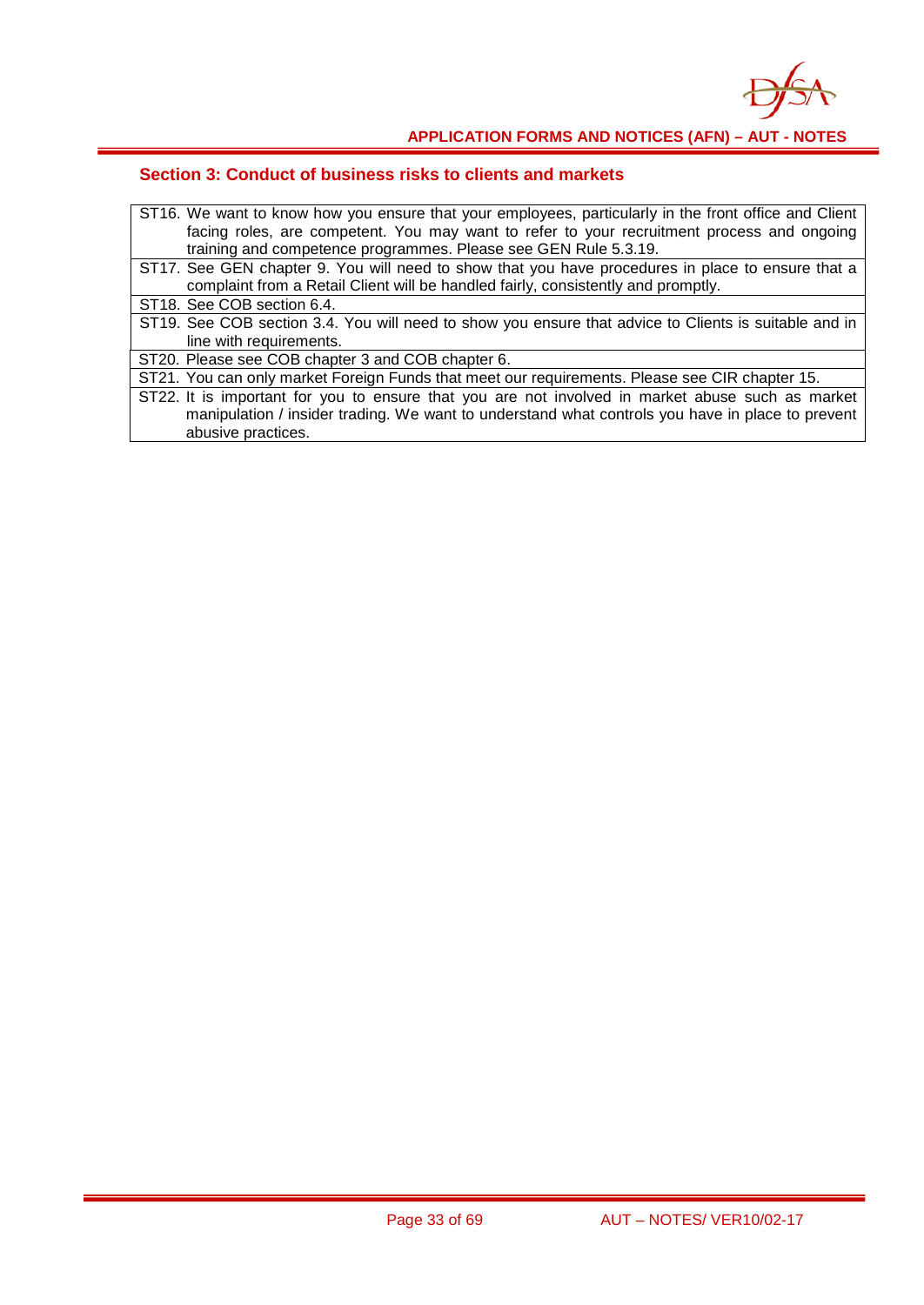### **Part 4: Exempt Fund form notes**

#### **Exempt Fund form notes**

This section contains information to assist you to complete the Exempt Fund form. Each note relates to a question in the Exempt Fund form. e.g. EF5 below provides information to assist you to complete the question at EF5 of the Exempt Fund form.

The following boxes marked 'X' indicate which sections of this form need to be completed by you:

|                                                                                                                 | <b>Type of Exempt Fund Application</b>         |                                                          |                                                   |                                                                                                         |  |
|-----------------------------------------------------------------------------------------------------------------|------------------------------------------------|----------------------------------------------------------|---------------------------------------------------|---------------------------------------------------------------------------------------------------------|--|
| <b>Applicable Section</b>                                                                                       | Authorisation<br>as a Domestic<br>Fund Manager | Variation of<br>License as a<br>Domestic Fund<br>Manager | Applying as an<br><b>External Fund</b><br>Manager | Existing Domestic /<br><b>External Fund Manager</b><br>giving Notification of<br>additional Exempt Fund |  |
| <b>Section 1:</b><br>Declaration                                                                                | X                                              | X                                                        | X                                                 | X                                                                                                       |  |
| <b>Section 2:</b><br>General<br>Information                                                                     | X                                              | X                                                        | X                                                 |                                                                                                         |  |
| <b>Section 3:</b><br><b>Contact Details</b>                                                                     | X                                              | X                                                        | $\pmb{\chi}$                                      |                                                                                                         |  |
| <b>Section 4:</b><br>Information about the<br>Domestic Fund Manager                                             | X                                              | X                                                        |                                                   |                                                                                                         |  |
| <b>Section 5: Documentation</b><br>for a Domestic Fund<br>Manager                                               | X                                              | $\boldsymbol{\mathsf{X}}$                                |                                                   |                                                                                                         |  |
| <b>Section 6: Documentation</b><br>for an External Fund<br>Manager                                              |                                                |                                                          | $\pmb{\chi}$                                      |                                                                                                         |  |
| <b>Section 7:</b><br>Compulsory supporting<br>documents for a Fund<br>Manager                                   | $\pmb{\mathsf{X}}$                             | $\boldsymbol{\mathsf{X}}$                                | $\boldsymbol{\mathsf{X}}$                         |                                                                                                         |  |
| <b>Section 8:</b><br>Fees for a Domestic Fund<br>Manager Application /<br>Domestic Fund (Initial<br>Annual Fee) | X                                              | X                                                        | X                                                 | X                                                                                                       |  |
| <b>Section 9:</b><br><b>Prudential Regulatory</b><br>Reporting for a Domestic<br>Fund Manager                   | X                                              | X                                                        |                                                   |                                                                                                         |  |
| <b>Section 10:</b><br>Fit & Proper Questionnaire                                                                | X                                              | X                                                        | X                                                 |                                                                                                         |  |
| <b>Section 11:</b><br>Information about the Fund                                                                | X                                              | Χ                                                        | $\pmb{\mathsf{X}}$                                | χ                                                                                                       |  |
| <b>Section 12:</b><br><b>Disclosure</b>                                                                         | $\boldsymbol{X}$                               | $\boldsymbol{X}$                                         | X                                                 | X                                                                                                       |  |
| Section 13:<br><b>Additional Declaration for</b><br><b>External Fund Manager</b>                                |                                                |                                                          | X                                                 |                                                                                                         |  |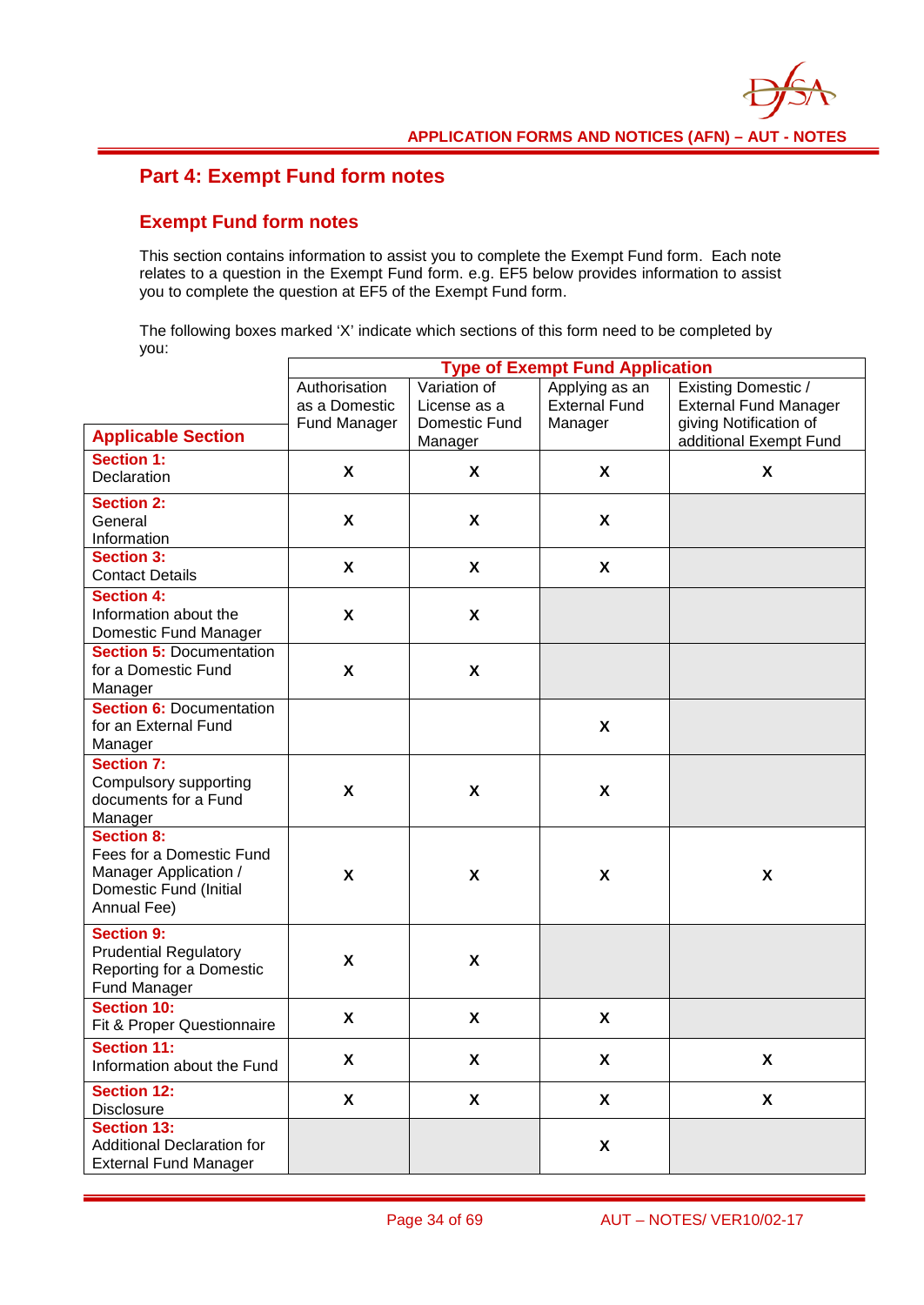

#### **Section 1: Declaration**

This section should be completed by all applicants.

### **Section 2: General information**

| EF1.              |                                                                                                                                                                                                                                                                                                                     |
|-------------------|---------------------------------------------------------------------------------------------------------------------------------------------------------------------------------------------------------------------------------------------------------------------------------------------------------------------|
| EF <sub>2</sub> . |                                                                                                                                                                                                                                                                                                                     |
| EF3.              | We are seeking information about the legal nature of your Firm. Please refer to GEN Rule 7.2.2.                                                                                                                                                                                                                     |
| EF4.              | There are generally two types of firms applying to be Authorised Firms: DIFC entities and non-<br>DIFC entities (or Branches).                                                                                                                                                                                      |
|                   | DIFC entities are firms that have been created under DIFC legislation, such as DIFC Company<br>Law or DIFC General Partnership Law.                                                                                                                                                                                 |
|                   | Non-DIFC entities are firms that have been created outside of the DIFC under the laws of<br>another jurisdiction, but who want to establish a place of business in the DIFC. Such firms are<br>commonly referred to as Branch offices. Note that legally, the Branch is not a separate legal<br>person to the firm. |
| EF5.              | Start-up entities are either new Financial Services businesses or existing Financial Services<br>businesses which have not been subject to Financial Services regulation in the past. Please refer<br>section 2-5 of the RPP Sourcebook module.                                                                     |
| EF6.              | Give the name of the supervisory contact person from the relevant regulator including postal<br>address, telephone number, fax number and e-mail address.                                                                                                                                                           |
| EF7.              | Please refer to GLO for the definition of Islamic Financial Business.                                                                                                                                                                                                                                               |
| EF8.              | If the company is going to be formed in the DIFC, please answer 'in formation'.                                                                                                                                                                                                                                     |
| EF9.              | Your financial year-end will be used to determine the regulatory reporting requirements.                                                                                                                                                                                                                            |
|                   | EF10. You will need to give details of any trading name(s) which you propose to use for the purpose of,                                                                                                                                                                                                             |
|                   | or in connection with, any business carried out in or from the DIFC, if these are different from your<br>legal name.                                                                                                                                                                                                |

#### **Section 3: Contact details**

| EF11. The contact person named should be the person who is responsible for the application during this    |
|-----------------------------------------------------------------------------------------------------------|
| process and who will liaise with the DFSA. This person must be a representative of the company.           |
| It may be helpful to provide a second contact name as back up.                                            |
| EF12. If you do not have an adviser assisting you with this application, please go to question EF14.      |
| EF13. You may have a professional adviser assisting you with this application. Please tick yes if the     |
| DFSA should copy correspondence in relation to this application to the adviser.                           |
| EF14. You need to give the full address of the registered and current / proposed place of business in the |
| DIFC or Dubai. It is expected that prior to submitting an application for authorisation, you will have    |
| already approached the Dubai International Financial Centre Authority (DIFCA) in relation to              |
| securing premises.                                                                                        |
| EF15. Whether you are a DIFC entity or non-DIFC entity, please provide your head office address.          |
| $EF16. -$                                                                                                 |
| EF17. State the name of your auditor, their address, the relevant contact person, telephone number and    |
| fax number. Note that for Domestic Firms, the auditor must be an auditor registered with the              |
| DFSA in accordance with GEN chapter 8.                                                                    |
| $EF18. -$                                                                                                 |

#### **Section 4: Information about the Domestic Fund Manager**

EF19. You should confirm whether or not the Fund Manager's procedures and controls will ensure that it meets the management and operation requirements of CIR Chapter 8.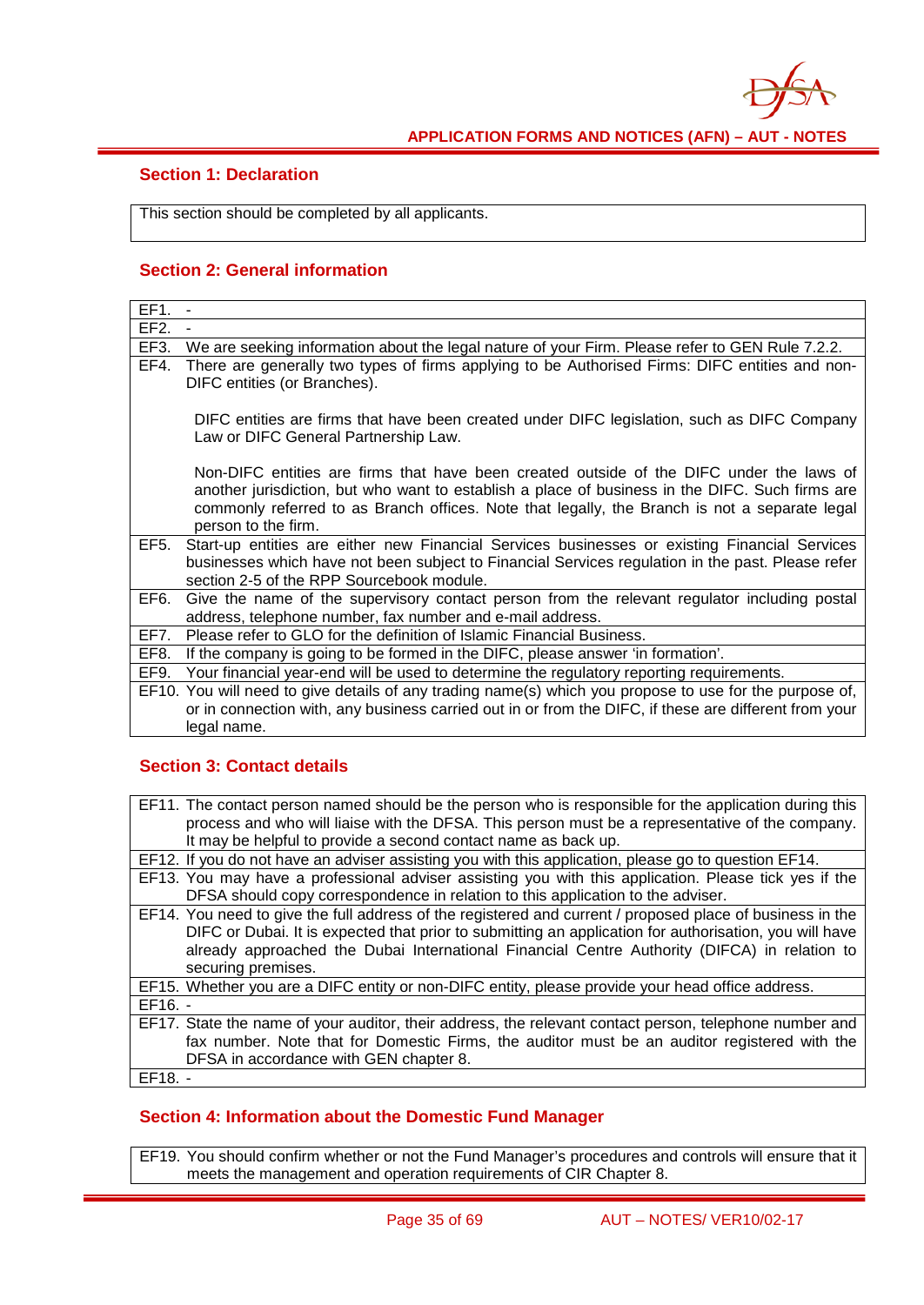

| EF20. In relation to the Custody of the Fund Property, please confirm compliance with the applicable<br>requirements in CIR 13.4.2A. |
|--------------------------------------------------------------------------------------------------------------------------------------|
| EF21. Please provide details regarding the custodial arrangements put in place by the Fund Manager                                   |
| whether this is via an Eligible Custodian or Self Custody if the Fund Manager avails itself of such                                  |
| an option if the Fund takes the form of a Property Fund and Private Equity Fund.                                                     |
| EF22. Please provide details regarding who is the Eligible Custodian and whether it meets the                                        |
| requirements in section 8.2 of CIR. Please also see CIR section 8.12 and CIR Appendix 1 for                                          |
|                                                                                                                                      |
| delegation requirements.                                                                                                             |
| EF23. Please provide details regarding who will carry out the investment management activities of the                                |
| Fund and that it meets the requirements. Please see CIR section 8.12 and CIR Appendix 1 for                                          |
| delegation requirements.                                                                                                             |
| EF24. Please provide details regarding who will carry out the Fund Administration and confirm that it                                |
| meets the requirements in GEN and also in CIR section 8.12 and CIR Appendix 1 for delegation                                         |
| requirements.                                                                                                                        |
| EF25. Please see CIR section 9.3 regarding auditors.                                                                                 |
| EF26. Please advise which of the following accounting standards permitted by CIR 8.2 will be followed                                |
| by the Fund: IFRS Supplemented by IMA SORP; US GAAP; AAOIFI (for an Islamic Fund).                                                   |
| Please see CIR Rule 9.2.1.                                                                                                           |
| EF27. Please see CIR Chapter 9.                                                                                                      |
|                                                                                                                                      |
| EF28. If you wish to have any of the DFSA Rules waived or modified you must submit the Form SUP 2.                                   |
|                                                                                                                                      |

### **Section 5: Documentation for a Domestic Fund Manager**

| EF29. Organogram of group structure                                                                                                                                                                                                                                                                                                                                                                                                                                                                                                                        |
|------------------------------------------------------------------------------------------------------------------------------------------------------------------------------------------------------------------------------------------------------------------------------------------------------------------------------------------------------------------------------------------------------------------------------------------------------------------------------------------------------------------------------------------------------------|
| This should identify all Controllers, other shareholders and Close Links including a breakdown of<br>shareholding, jurisdiction in which the entity/individual is based, and identification of any other<br>regulated entities. Where shares are held by a trust, provide details of all trustees, settlers and<br>beneficiaries.<br>Also provide narrative regarding intra-group transactions and business relationships e.g.                                                                                                                             |
| guarantees, cash flows and their rationale.                                                                                                                                                                                                                                                                                                                                                                                                                                                                                                                |
| EF30. Staff organogram including reporting lines                                                                                                                                                                                                                                                                                                                                                                                                                                                                                                           |
| This should identify the senior management / head functions with significant influence and any<br>reporting lines to the Governing Body. Please ensure the CO and MLRO also have access to<br>both the Senior Executive Officer and the board.                                                                                                                                                                                                                                                                                                             |
| $EF31. -$                                                                                                                                                                                                                                                                                                                                                                                                                                                                                                                                                  |
| $EF32. -$                                                                                                                                                                                                                                                                                                                                                                                                                                                                                                                                                  |
| EF33. AUT-IND1 forms<br>You must fill in an AUT-IND1 form for each individual who will be performing a Licensed Function.<br>An Authorised Individual is a person who is approved by the DFSA to perform a Licensed<br>Function for an Authorised Firm. Licensed Functions are defined in GEN section 7.4. A person<br>may perform more than one Licensed Function. However we do not expect to see the same<br>individual carrying out both business and control responsibilities, for example, Senior Executive<br>Officer and Compliance Officer roles. |
| <b>EF34. Financial projections</b>                                                                                                                                                                                                                                                                                                                                                                                                                                                                                                                         |
| Please attach the following financial projections and assumptions commencing at the time of<br>authorisation and, on a quarterly basis, for each of the first three financial years after licensing:                                                                                                                                                                                                                                                                                                                                                       |
| Balance sheet (if applicable)*<br>$\bullet$<br>Profit and loss account, split into income streams; and<br>$\bullet$<br>Cash flow statement (if applicable)*<br>$\bullet$<br>forecast of your Capital Resources versus your Capital Requirement<br>$\bullet$                                                                                                                                                                                                                                                                                                |
| *These items may not be applicable in the case of a Branch.                                                                                                                                                                                                                                                                                                                                                                                                                                                                                                |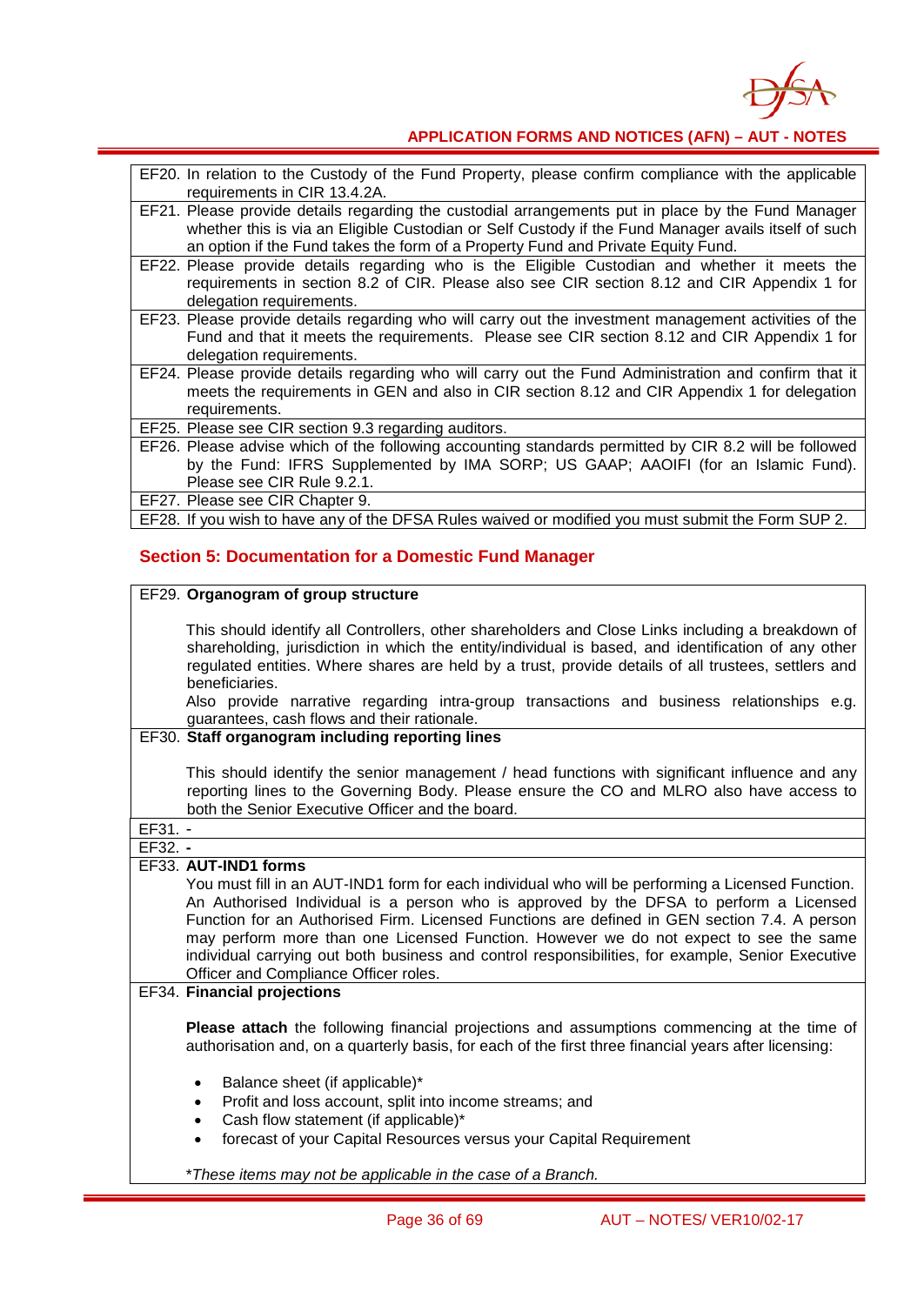

Please provide the figures in the DFSA reporting return format. A list of the key assumptions supporting these financial projections must also be submitted. Please confirm whether you have stress tested your forecasts and provide details.

EF35. **Evidence of source of funds for start-up** For start-ups, supporting evidence of the original source of funds which will be used to provide initial capital resources. We usually require details of how the money sourced for the start-up entity has been generated. Please provide a bank reference. You may be asked for a declaration that the funds are not from the proceeds of crime. EF36. -

EF37. -

#### **Section 6: Documentation for an External Fund Manager**

| EF38. If you are unable to attach a letter of good standing from your regulator regarding your application,<br>you must arrange for it tobe sent directly to the DFSA by your regulator prior to submission of this         |
|-----------------------------------------------------------------------------------------------------------------------------------------------------------------------------------------------------------------------------|
| application. Otherwise DFSA will not be able to accept submission of your application.                                                                                                                                      |
| EF39. -                                                                                                                                                                                                                     |
| EF40. Please see CIR 6.1.3 regarding the appointment of a Fund Administrator or Trustee as agent of                                                                                                                         |
| an External Fund Manager. Please note the agreement must contain the information regarding                                                                                                                                  |
| the type of powers being granted to the agent to facilitate the External Fund Manager in relation to                                                                                                                        |
| its dealings with the DFSA and Unitholders and prospective Unitholders such as:                                                                                                                                             |
| If it is an open-ended Fund, the issue, resale and redemption of the Units of the Fund and<br>the publication of the price at which such issue, resale or redemption will occur as provided<br>under the Law and the Rules: |
| The sending to Unitholders of the Fund all the reports required under the Law and the<br>Rules;                                                                                                                             |
| Access to the Constitution and most recent Prospectus of the Fund to Unitholders and<br>Prospective Unitholders;                                                                                                            |
| Access to the Unitholder register; and                                                                                                                                                                                      |
| Access to the books and records relating to the Fund as required by the DFSA and any<br>person providing the oversight functions of the Fund,                                                                               |
| in or from a place in the DIFC.                                                                                                                                                                                             |

EF41. Please refer to the notes in EF38.

#### **Section 7: Compulsory Supporting Documents for a Fund Manager**

| The documents required in this section can be self-certified by all firms. Be aware that you may still be                                                                               |  |  |
|-----------------------------------------------------------------------------------------------------------------------------------------------------------------------------------------|--|--|
| asked to supply all or any of the documents as part of the application.                                                                                                                 |  |  |
| EF42.<br><b>Compliance manual</b>                                                                                                                                                       |  |  |
| This is a critical document which will impact the decision whether the firm should be authorised.                                                                                       |  |  |
| The DFSA prefers it if the compliance procedures are incorporated in one manual. Once you                                                                                               |  |  |
| receive authorisation, our Supervision team will visit and ask to see the manual. The manual                                                                                            |  |  |
| should include the following details:                                                                                                                                                   |  |  |
| The structural oversight and reporting arrangements that will enable you to continually meet<br>your compliance obligations under applicable legislation in the DIFC;                   |  |  |
| How compliance reports are prepared, authorised, disseminated and followed up;<br>$\bullet$                                                                                             |  |  |
| How compliance breaches are detected, recorded, categorised and rectified;<br>$\bullet$                                                                                                 |  |  |
| How the DFSA and other Financial Services Regulators, if applicable, will be kept appraised<br>of all relevant breaches;                                                                |  |  |
| How you will keep your firm updated of any changes to applicable legislation in the DIFC<br>$\bullet$<br>and DFSA Rules;                                                                |  |  |
| The arrangements for handling, resolving and recording complaints received from clients,<br>with particular reference to the requirements of GEN chapter 9 (Internal Dispute Resolution |  |  |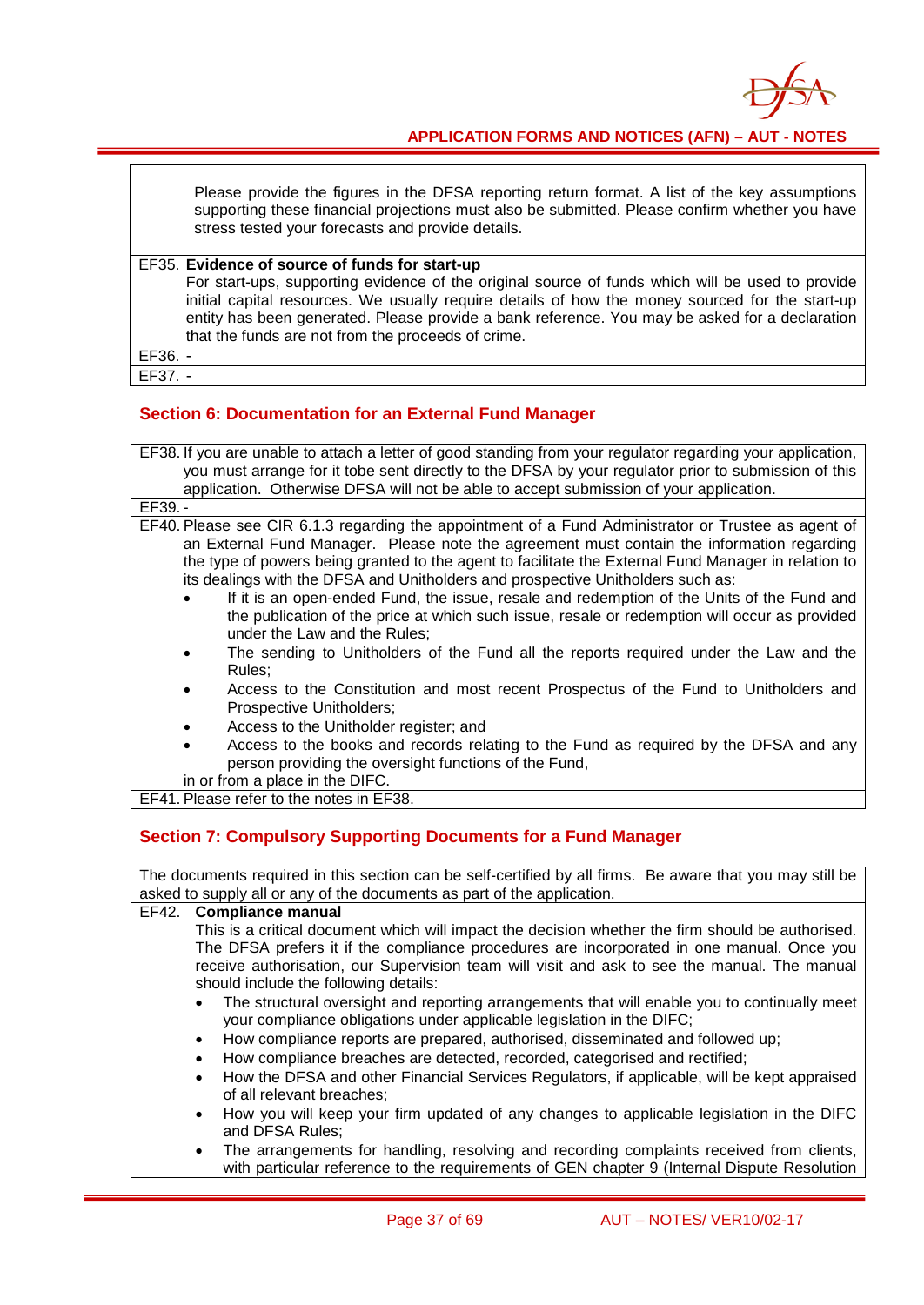

|       | and Complaints Handling);                                                                                                                                                                                                                                                                                                                                                                                                                                                                                                                                                                                     |
|-------|---------------------------------------------------------------------------------------------------------------------------------------------------------------------------------------------------------------------------------------------------------------------------------------------------------------------------------------------------------------------------------------------------------------------------------------------------------------------------------------------------------------------------------------------------------------------------------------------------------------|
|       | How you will embed a positive mind-set towards compliance issues from all your<br>$\bullet$                                                                                                                                                                                                                                                                                                                                                                                                                                                                                                                   |
|       | employees, not just your compliance team;                                                                                                                                                                                                                                                                                                                                                                                                                                                                                                                                                                     |
|       | How you will ensure compliance by any Person under a material outsourcing or delegation<br>$\bullet$                                                                                                                                                                                                                                                                                                                                                                                                                                                                                                          |
|       | arrangement with relevant Regulations and procedures;                                                                                                                                                                                                                                                                                                                                                                                                                                                                                                                                                         |
|       | How you will determine and maintain records of Client verification;<br>$\bullet$                                                                                                                                                                                                                                                                                                                                                                                                                                                                                                                              |
|       | How you will ensure training and competence are embedded into your firm's culture;<br>$\bullet$                                                                                                                                                                                                                                                                                                                                                                                                                                                                                                               |
|       | Who will be responsible for reviewing the compliance plan, and how often the plan will be<br>$\bullet$                                                                                                                                                                                                                                                                                                                                                                                                                                                                                                        |
|       | reviewed and what process will be followed;                                                                                                                                                                                                                                                                                                                                                                                                                                                                                                                                                                   |
|       | How you will ensure compliance with financial reporting and regulatory capital requirements;<br>$\bullet$                                                                                                                                                                                                                                                                                                                                                                                                                                                                                                     |
|       | How senior management and the board will identify and manage conflicts of interest<br>$\bullet$<br>between different clients, and between the firm and its clients.                                                                                                                                                                                                                                                                                                                                                                                                                                           |
| EF43. | Anti-money laundering procedures                                                                                                                                                                                                                                                                                                                                                                                                                                                                                                                                                                              |
|       | Your anti-money laundering procedures should include, amongst other things, arrangements to:                                                                                                                                                                                                                                                                                                                                                                                                                                                                                                                  |
|       | Ensure compliance with UAE Law No 4 and any other relevant UAE federal laws. The only                                                                                                                                                                                                                                                                                                                                                                                                                                                                                                                         |
|       | exception is if another jurisdiction's laws or regulations prevent or inhibit you from complying<br>with UAE Law No 4 or the DFSA Rules; in which case you should tell us. Also note that<br>should such an event arise in the future, Authorised Firms are obliged to promptly notify us                                                                                                                                                                                                                                                                                                                     |
|       | in writing;                                                                                                                                                                                                                                                                                                                                                                                                                                                                                                                                                                                                   |
|       | Ensure compliance with relevant resolutions or sanctions issued by the United Nations<br>٠<br>Security Council. Please refer to GEN Rule 5.3.30.                                                                                                                                                                                                                                                                                                                                                                                                                                                              |
|       | Monitor for, detect and report suspicious customers and transactions. You should ensure<br>٠<br>your procedures comply with the requirement for Suspicious Transaction Reports (STRs), to                                                                                                                                                                                                                                                                                                                                                                                                                     |
|       | be made in the required format to the Anti-Money Laundering Suspicious Cases Unit<br>(AMLSCU), with a copy provided to the DFSA. Details of the required format of the report                                                                                                                                                                                                                                                                                                                                                                                                                                 |
|       | and details for submission can be found on the DFSA website;                                                                                                                                                                                                                                                                                                                                                                                                                                                                                                                                                  |
|       | Establish and verify the identity of the customer and any other person on whose behalf the<br>٠<br>customer is acting, including that of the beneficial owner. Details will need to be provided if<br>you intend to delegate any aspect of the customer identification process to a qualified<br>professional or the Unitholder verification process to a Fund Administrator;                                                                                                                                                                                                                                 |
|       | Establish and verify your business partners' identities, including correspondent Banks;<br>$\bullet$                                                                                                                                                                                                                                                                                                                                                                                                                                                                                                          |
|       | Provide an audit trail of transactions;                                                                                                                                                                                                                                                                                                                                                                                                                                                                                                                                                                       |
|       | $\bullet$<br>Determine the duties and obligations of your Money Laundering Officer (MLRO);                                                                                                                                                                                                                                                                                                                                                                                                                                                                                                                    |
|       | ٠<br>Review the effectiveness of your Anti-Money Laundering policies, procedures, systems and<br>٠                                                                                                                                                                                                                                                                                                                                                                                                                                                                                                            |
|       | controls at minimum on an annual basis;<br>Respond to any request for information made by UAE authorities or the DFSA. You will<br>٠<br>need to state where customer or Unitholder identification records will be kept outside of the<br>UAE, whether there is any secrecy or data protection legislation that would restrict access<br>by the applicant, the DFSA or the law enforcement agencies of the UAE. If this is the case,<br>you will need to provide details of the arrangements that it will be put in place to ensure<br>copies of these records are kept in a jurisdiction which allows access; |
|       | Maintain AML relevant documents and records;<br>٠                                                                                                                                                                                                                                                                                                                                                                                                                                                                                                                                                             |
|       | Ensure that you obtain and make use of findings in relation to names of persons, groups,<br>٠<br>organisations or entities, or any other body where suspicion of money laundering or terrorist<br>financing exists;                                                                                                                                                                                                                                                                                                                                                                                           |
|       | Assess your risks in relation to money laundering and perform enhanced due diligence<br>٠<br>investigations for higher risk products, services and customers;                                                                                                                                                                                                                                                                                                                                                                                                                                                 |
|       | Determine whether a customer is a Politically Exposed Person (PEP) and address the<br>٠<br>associated risks accordingly;                                                                                                                                                                                                                                                                                                                                                                                                                                                                                      |
|       | Establish and maintain an anti-money laundering training programmes and awareness<br>٠<br>sessions. This should include a description of the arrangements in place to ensure you<br>obtain use any government, regulatory and international findings;                                                                                                                                                                                                                                                                                                                                                         |
|       | Ensure compliance with any other obligation in the DFSA's AML module. You must have<br>٠<br>arrangements in place to provide appropriate Anti-Money Laundering training (including the<br>internal reporting duties and Client identification duties) to your employees. Please provide<br>full details of what training you will provide for all your relevant employees and whether the                                                                                                                                                                                                                     |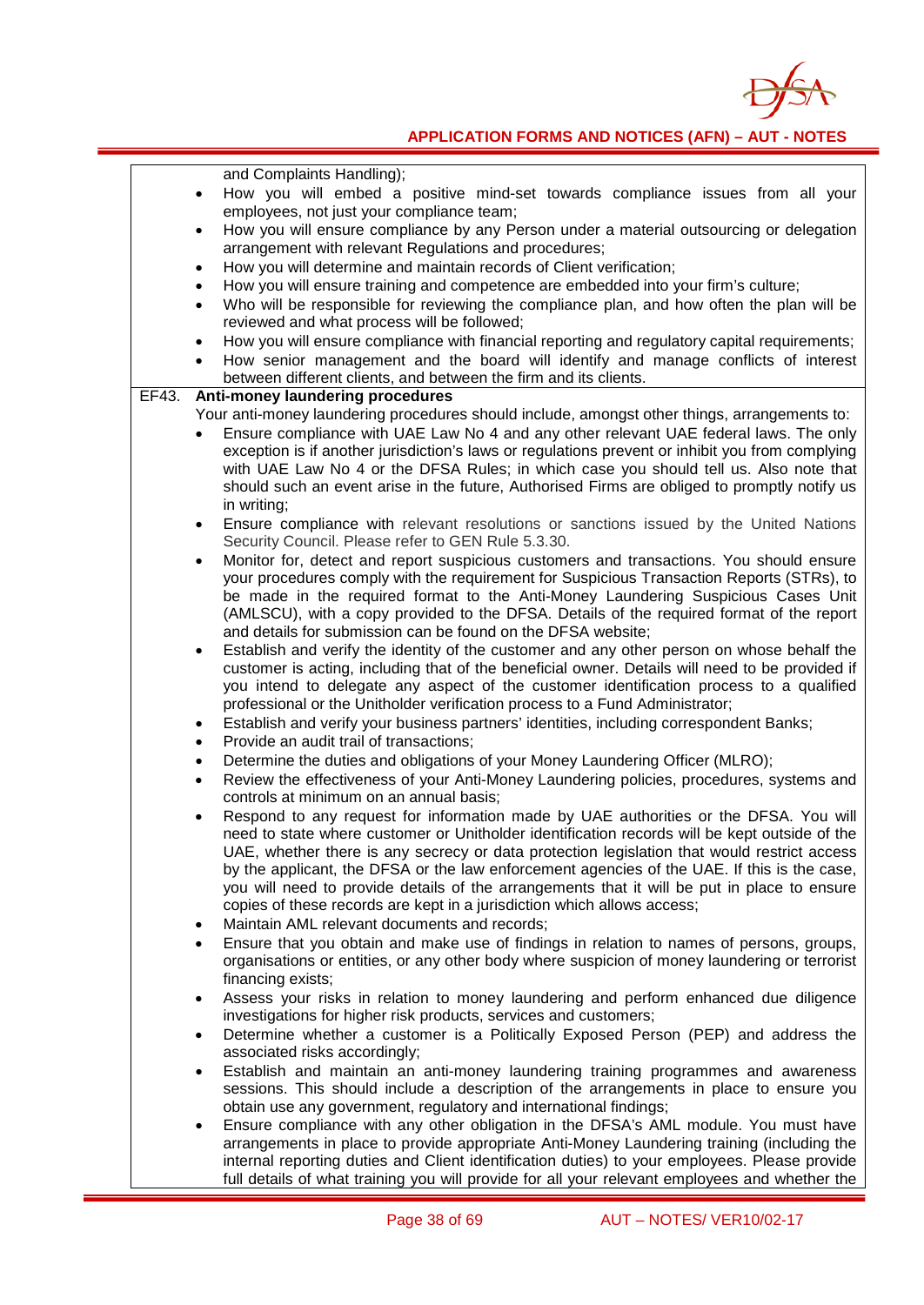

|       | MLRO will be in charge of this training. If the MLRO will not be in charge, then give the full<br>name and job title of the person who will be;                                                                                                                                                                                                                                                                                  |
|-------|----------------------------------------------------------------------------------------------------------------------------------------------------------------------------------------------------------------------------------------------------------------------------------------------------------------------------------------------------------------------------------------------------------------------------------|
|       | If you will be Providing Fund Administration, ensure such procedures are also relevant with<br>$\bullet$<br>respect to Unitholders of a Fund;                                                                                                                                                                                                                                                                                    |
|       | You will need to provide the details of the Deputy Money Laundering Officer, including<br>Surname/Family name and Given name.                                                                                                                                                                                                                                                                                                    |
|       | You will need to state whether your Anti-Money Laundering function will be subject to<br>oversight, review or audit by either your Parent's Anti-Money Laundering function, internal<br>audit or another internal function or external organisation. If so, you will need to specify the<br>arrangements including the nature of the oversight, review or audit and the scope and<br>frequency with which it will be undertaken. |
|       | AML Rule 3.4.1 requires a firm to take reasonable steps to verify the identity of its<br>$\bullet$<br>customers. Please detail the policies, procedures, systems and controls that you will put in<br>place to ensure that sufficient evidence of the identity of all your Clients (or a Fund's<br>Unitholders, if relevant) will be obtained.                                                                                   |
|       | Detail the procedures or systems that you will put in place to ensure that "Know Your<br>Customer" (KYC) or Unitholder information is made available to your relevant employees. In<br>addition, are there any systems that will be set up to obtain further information;                                                                                                                                                        |
|       | Detail the proposed disciplinary steps that you will put in place for any employee who fails to<br>report promptly to the MLRO any suspicion or beliefs that money laundering is occurring as<br>required in AML chapter 3.5;                                                                                                                                                                                                    |
|       | Describe the record keeping arrangements you will put in place for records, as specified in<br>the AML module of the DFSA Rulebook.                                                                                                                                                                                                                                                                                              |
| EF44. | <b>Compliance monitoring programme</b>                                                                                                                                                                                                                                                                                                                                                                                           |
|       | • Your programme should document how compliance is monitored within the business units.                                                                                                                                                                                                                                                                                                                                          |
| EF45. | <b>Risk management policies</b><br>Your policy document should describe the risk management arrangements you will establish<br>and maintain to identify, assess, mitigate, control and monitor the risks arising from the Financial<br>Services activities carried out in or from the DIFC. Such arrangements should also take into<br>account the Funds for which you are acting as the Fund Manager.                           |
|       | Include the following: The nature, scope and organisational structure of your risk management<br>functions. The reporting lines and nature, scope and frequency of risk reporting, including the<br>composition and terms of reference of any risk committees and any appropriate links to Group<br>risk reporting.                                                                                                              |
| EF46. | <b>Delegation Agreement</b><br>Your agreement should describe the delegation arrangements in place for the particular function<br>whether it be custody, investment management or fund administration. Please see GEN and<br>CIR sections 8.2 and 8.12 as well as CIR Appendix 1 for delegation requirements.                                                                                                                    |

#### **Section 8: Fees for a Domestic Fund Manager Application / Domestic Fund (Initial Annual Fee)**

Details of fees can be found in the Fees module of the DFSA Rulebook.

#### **Section 9: Prudential Regulatory Reporting for a Domestic Fund Manager**

EF47. Please refer to GEN section 8.2 to determine the accounting standards to be used in preparing your financial accounts and statements. EF48. **-**

#### **Section 10: Fit and Proper Questionnaire**

EF49-54. These questions are self-explanatory and are focused on the fitness and propriety of the firm. Please supply all relevant information - openness and honesty are essential. Should we need to examine your application more closely because of any disclosures you make, this will not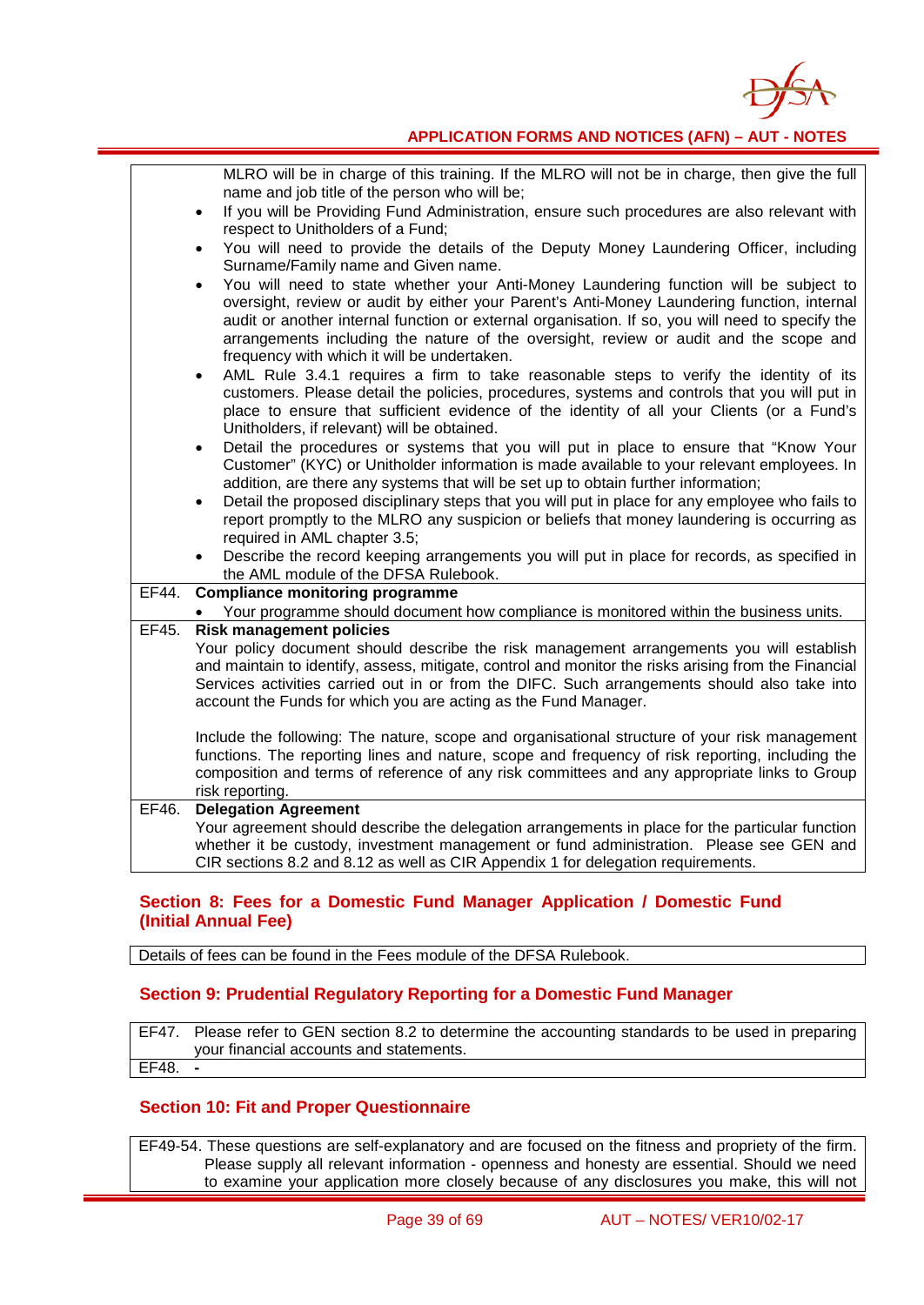

necessarily count against you. However, deliberately withholding information or providing false or misleading information, will adversely impact the success of your application. If in doubt, disclose.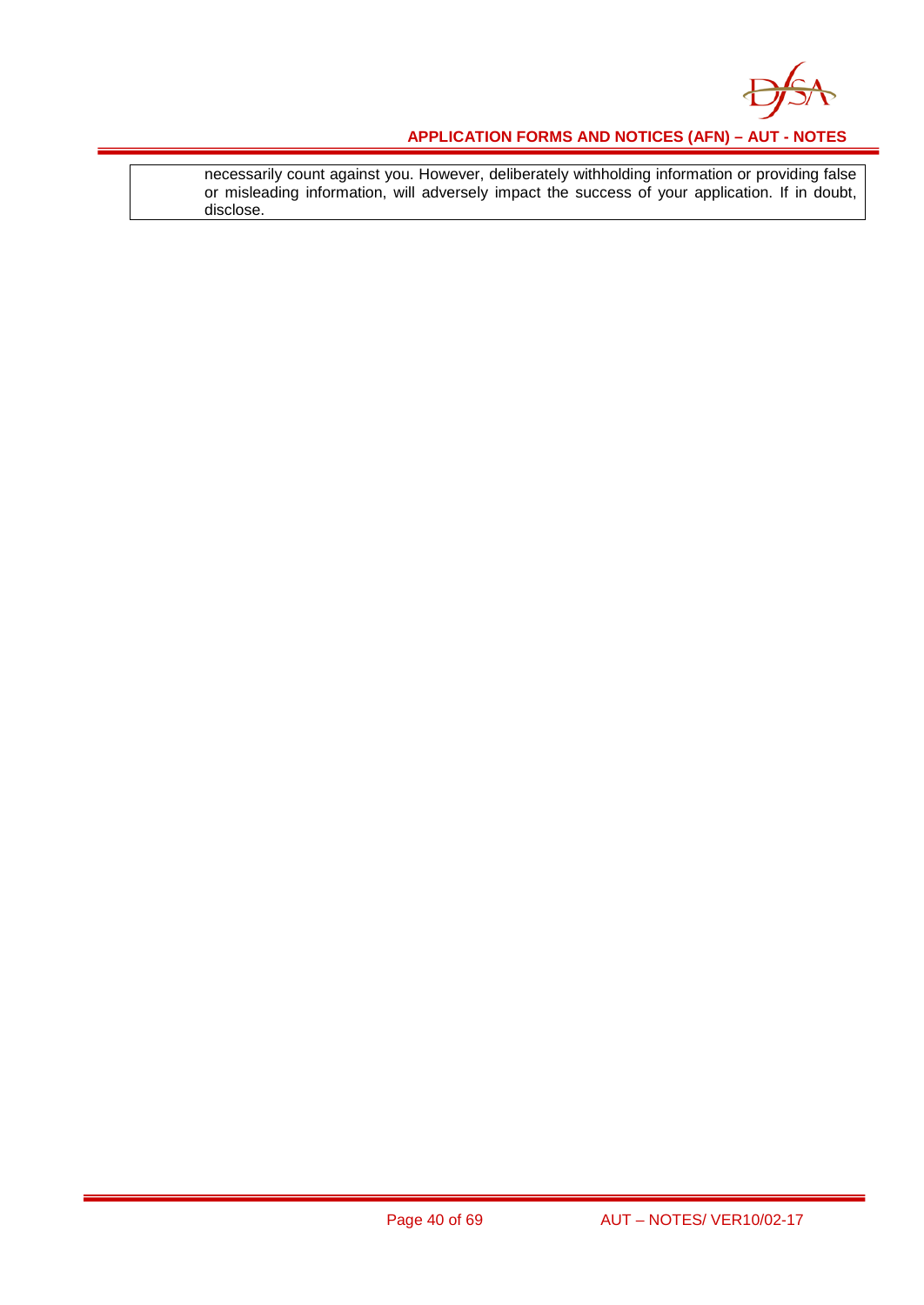

#### **Section 11: Information about the Fund**

#### **General information**

| EF55        | Please see CIR Rule 7.1.4.                                                                     |
|-------------|------------------------------------------------------------------------------------------------|
| <b>EF56</b> | Please refer to Article 16(4) of the Collective Investment Law for the Domestic Fund criteria. |
| <b>EF57</b> | Please see Article 26 of the Collective Investment Law for the permitted form of a Domestic    |
|             | Fund.                                                                                          |
| <b>EF58</b> | Please see CIR Chapter 3 or IFR Chapter 6.                                                     |
| <b>EF59</b> | Please see the applicable parts of CIR Chapter 3.                                              |
| <b>EF60</b> | $\overline{\phantom{a}}$                                                                       |
| EF61        | ۰                                                                                              |
| <b>EF62</b> |                                                                                                |

### **Additional information about an External Fund**

| EF63        |     | The Fund Manager of an External Fund must:                                                                                                                                                                                                                                                                                                                                                                                                                                                                                                                         |
|-------------|-----|--------------------------------------------------------------------------------------------------------------------------------------------------------------------------------------------------------------------------------------------------------------------------------------------------------------------------------------------------------------------------------------------------------------------------------------------------------------------------------------------------------------------------------------------------------------------|
|             | (a) | have systems and controls which are adequate to ensure compliance with the<br>requirements that apply to the External Fund in the jurisdiction in which it is established or<br>domiciled; and                                                                                                                                                                                                                                                                                                                                                                     |
|             | (b) | inform the DFSA of the jurisdiction in which the Fund is or is to be established or domiciled<br>and the nature of regulatory requirements applicable applicable to the Fund in the host<br>jurisdiction.                                                                                                                                                                                                                                                                                                                                                          |
|             |     | A Fund Manager of an External Fund is generally not subject to the requirements that otherwise<br>apply to other Domestic Funds (see Article 14(2) of the Law). However, some limited<br>requirements apply to External Funds. See for example the disclosure required under Rules<br>14.2.4 - 14.2.7. Should such a requirement conflict with any requirements that apply to an<br>External Fund in the jurisdiction in which the Fund is domiciled, the Fund Manager may apply to<br>the DFSA for appropriate waivers or modifications of the DFSA requirements. |
|             |     | The DFSA may upon receipt of the information referred to in Rule 6.2.2(b), assess the<br>desirability of establishing an External Fund in that particular jurisdiction chosen by the Fund<br>Manager. Relevant considerations include:                                                                                                                                                                                                                                                                                                                             |
|             | (a) | The Fund Manager's need to establish the Fund in the particular jurisdiction for reasons<br>such as the physical location of the Fund assets or investor preference;                                                                                                                                                                                                                                                                                                                                                                                               |
|             | (b) | Any regulatory risks arising from establishing the External Fund in the relevant jurisdiction,<br>particularly if the Fund is to be open to retail investors; and                                                                                                                                                                                                                                                                                                                                                                                                  |
|             | (c) | Whether the relevant jurisdiction complies with the FATF or other relevant international<br>standards or requirements.                                                                                                                                                                                                                                                                                                                                                                                                                                             |
| <b>EF64</b> |     | Give the name of the supervisory contact person from the relevant regulator including postal<br>address, telephone number, fax number and e-mail address.                                                                                                                                                                                                                                                                                                                                                                                                          |
| <b>EF65</b> |     |                                                                                                                                                                                                                                                                                                                                                                                                                                                                                                                                                                    |
| <b>EF66</b> |     | Please see CIR Rule 6.2.2                                                                                                                                                                                                                                                                                                                                                                                                                                                                                                                                          |
| EF67        |     | If you wish any of the DFSA Rules waived or modified you must submit the Form SUP 2.                                                                                                                                                                                                                                                                                                                                                                                                                                                                               |

### **Compulsory Supporting Documents for a Fund**

EF68 The Constitution of the Fund must be in compliance with CIR Chapter 7 and CIR APP5. EF69 The Prospectus of the Fund must be in compliance with CIR Chapter 14 and CIR Rule 12.2.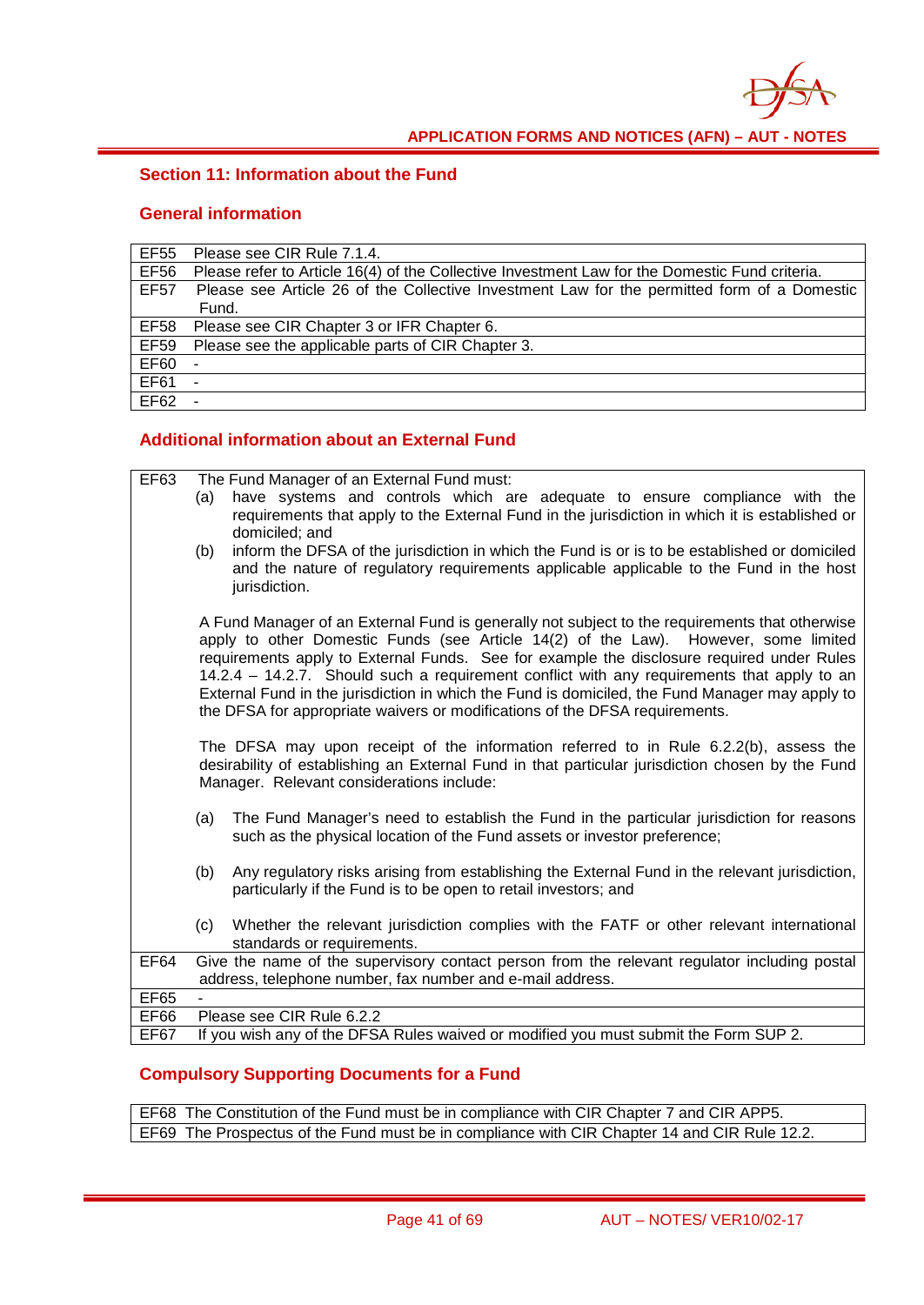

### **Section 12: Disclosure**

This section should be completed by all applicants.  $\mathsf{I}$ 

### **Section 13: Additional Declaration for an External Fund Manager**

This section should be completed by an External Fund Manager only.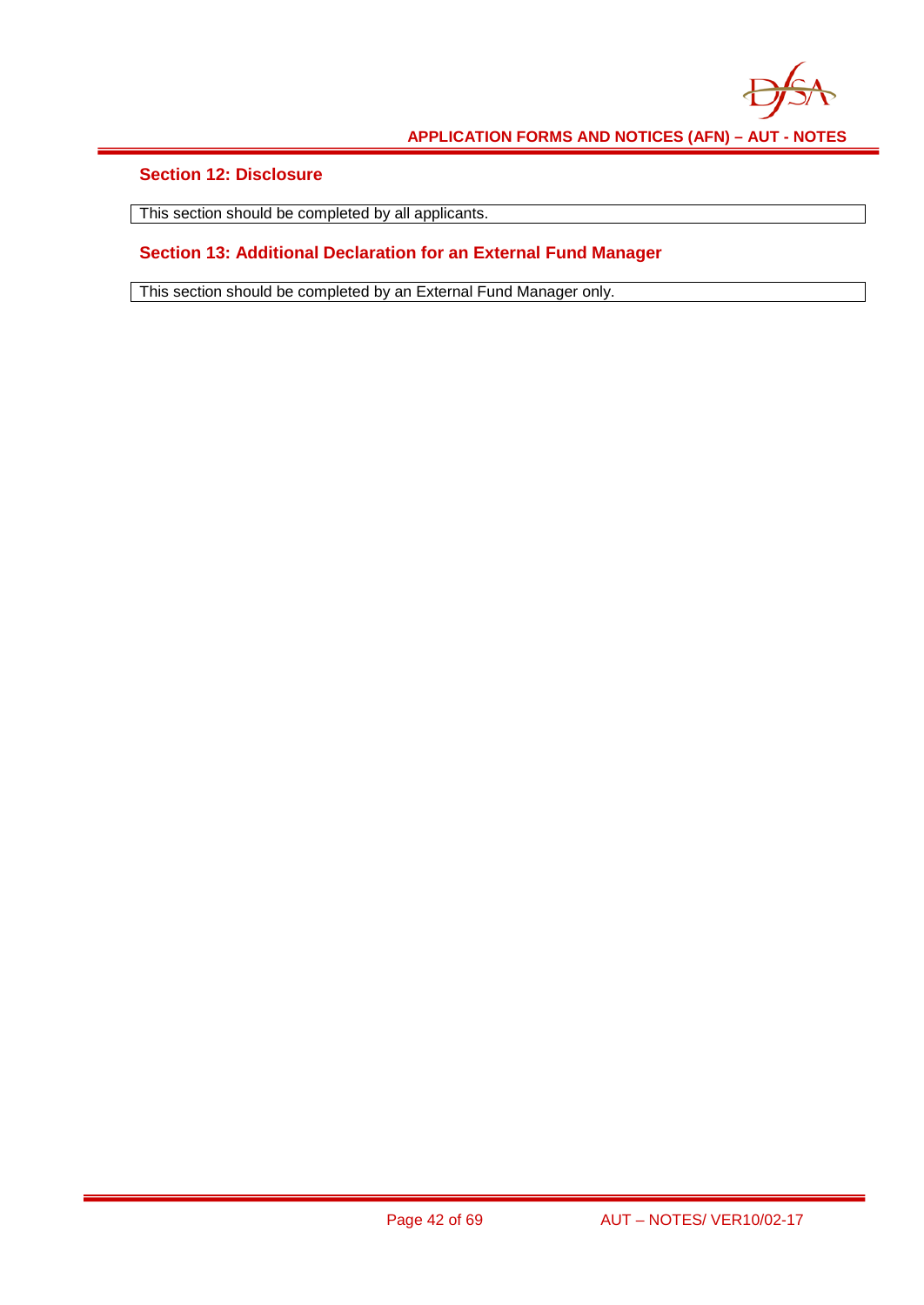

### **Part 5: Qualified Investor Funds**

#### **Qualified Investor Funds: Domestic Fund Manager form notes**

This section contains information to assist you to complete the Qualified Investor Fund: Domestic Fund Manager form. Each note relates to a question in the Qualified Investor Fund: Domestic Fund Manager form e.g. QM5 below provides information to assist you in completing the question at QM5 of the Qualified Investor Fund: Domestic Fund Manager form.

#### **Section 1: Declaration**

This section should be completed by all applicants.

### **Section 2: General information**

| QM1. Please provide the full name of the firm applying to be licensed as a Fund Manager.                                                                                                                        |
|-----------------------------------------------------------------------------------------------------------------------------------------------------------------------------------------------------------------|
| QM2. This form can be used for either an applicant to be an Authorised Firm or an Authorised Firm                                                                                                               |
| making a separate request to the DFSA to change the scope of its current Licence in respect of                                                                                                                  |
| Managing a Collective Investment Fund which is a Qualified Investor Fund. In addition to this we                                                                                                                |
| are also seeking to determine whether you will be providing advice in respect of the QIFs which                                                                                                                 |
| you intend to manage.                                                                                                                                                                                           |
|                                                                                                                                                                                                                 |
| QM3. We are seeking information about the legal nature of your Firm. Please refer to GEN Rule 7.2.2.                                                                                                            |
| QM4. There are generally two types of firms applying to be Authorised Firms: DIFC entities and non-                                                                                                             |
| DIFC entities (or Branches).                                                                                                                                                                                    |
|                                                                                                                                                                                                                 |
| a. DIFC entities are firms that have been created under DIFC legislation, such as DIFC                                                                                                                          |
| Company Law or DIFC General Partnership Law.                                                                                                                                                                    |
|                                                                                                                                                                                                                 |
| b. Non-DIFC entities are firms that have been created outside of the DIFC under the laws                                                                                                                        |
| of another jurisdiction, but who want to establish a place of business in the DIFC. Such                                                                                                                        |
| firms are commonly referred to as Branch offices. Note that, legally, the Branch is not a                                                                                                                       |
| separate legal person to the firm.                                                                                                                                                                              |
| QM5. Start-up entities are either new Financial Services businesses or existing Financial Services                                                                                                              |
| businesses which have not been subject to Financial Services regulation in the past. Please refer<br>to section 2-5 of the RPP Sourcebook module.                                                               |
|                                                                                                                                                                                                                 |
| QM6. If the company is going to be formed in the DIFC, please answer 'in formation'.                                                                                                                            |
| QM7. Your financial year-end will be used to determine the regulatory reporting requirements.                                                                                                                   |
| QM8. You will need to give details of any trading name(s) which you propose to use for the purpose of,<br>or in connection with, any business carried out in or from the DIFC, if these are different from your |
| legal name.                                                                                                                                                                                                     |
| QM9. Give the name of the supervisory contact person from the relevant regulator including postal                                                                                                               |
| address, telephone number, fax number and e-mail address.                                                                                                                                                       |
| QM10. Please refer to GLO for the definition of Islamic Financial Business.                                                                                                                                     |
|                                                                                                                                                                                                                 |
|                                                                                                                                                                                                                 |

#### **Section 3: Contact details**

QM11. The contact person named should be the person who is responsible for the application during this process and who will liaise with the DFSA. This person must be a representative of the company. It may be helpful to provide a second contact name as a back-up. QM12. If you do not have an adviser assisting you with this application, please go to question QM14.

QM13. You may have a professional adviser assisting you with this application. Please tick yes if the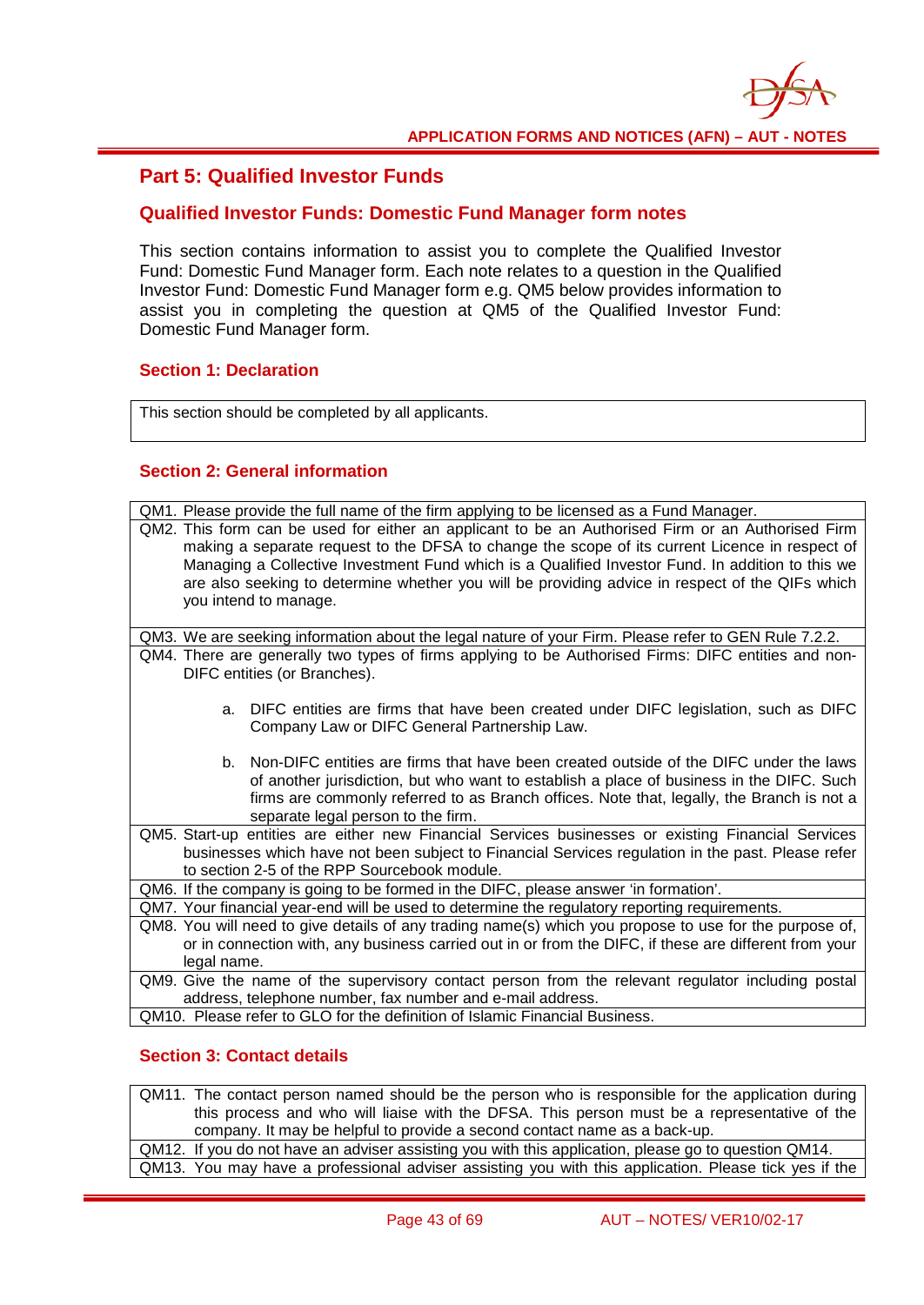

|         | DFSA should copy correspondence in relation to this application to the adviser.                                                                                                                                                                                                                                         |
|---------|-------------------------------------------------------------------------------------------------------------------------------------------------------------------------------------------------------------------------------------------------------------------------------------------------------------------------|
|         | QM14. You need to give the registered address for the DIFC operation. It is expected that prior to<br>submitting an application for authorisation you will have already approached the Dubai<br>International Financial Centre Authority (DIFCA) in relation to securing premises.                                      |
|         | QM15. You need to give the full address of the current/proposed place of business in the DIFC or<br>Dubai. It is expected that prior to submitting an application for authorisation you will have already<br>approached the Dubai International Financial Centre Authority (DIFCA) in relation to securing<br>premises. |
|         | QM16. Whether you are a DIFC entity or non-DIFC entity, please provide your head office address.                                                                                                                                                                                                                        |
| QM17. - |                                                                                                                                                                                                                                                                                                                         |
|         | QM18. State the name of your auditor, their address, the relevant contact person, telephone number<br>and fax number. Note that for Domestic Firms, the auditor must be an auditor registered with the<br>DFSA in accordance with GEN chapter 8.                                                                        |
| QM19.   |                                                                                                                                                                                                                                                                                                                         |

#### **Section 4: Nature of Applicant's Business and intended activities in the DIFC**

QM20. The DFSA will review the proposed activities to ensure that they are within the scope of a Fund Manager managing Qualified Investor Funds set out in the Collective Investment Rules Module (CIR) and the General Rules Module (GEN) of the DFSA Rulebook. Please describe what systems and controls the firm will have in place to ensure it conducts the activities of a Fund Manager which is managing Qualified Investor Funds.

QM21. The following provides a brief summary regarding the structure of funds expressed in the form:

#### IC (Investment company)

GLO definition: An open or closed ended company established for the sole purpose of collective investment which is incorporated under the DIFC Companies Law in accordance with the Regulations made under that Law.

#### IP (Investment partnership)

GLO definition: A limited partnership established for the sole purpose of collective investment which is formed and registered under the Limited Partnership Law 2006 in accordance with the Regulations made under that Law.

#### IT (Investment trust)

GLO definition: An express trust created solely for collective investment purposes under the Investment Trust Law 2006.

#### QM22. -

#### **Section 5: Information about the Fund Manager**

QM23. Please confirm whether or not the Fund Manager will ensure that it meets the various requirements set out in the Collective Investment Law, Collective Investment Rules and the General Module (GEN) of the DFSA Rulebook.

QM24. If you wish to have any of the DFSA Rules waived or modified you must submit the Form SUP 2.

#### **Section 6: Anti-Money Laundering**

QM25. Please consult the Anti-Money Laundering, Counter-Terrorist Financing and Sanctions Module (AML) of the DFSA Rulebook before confirming that appropriate arrangements are in place.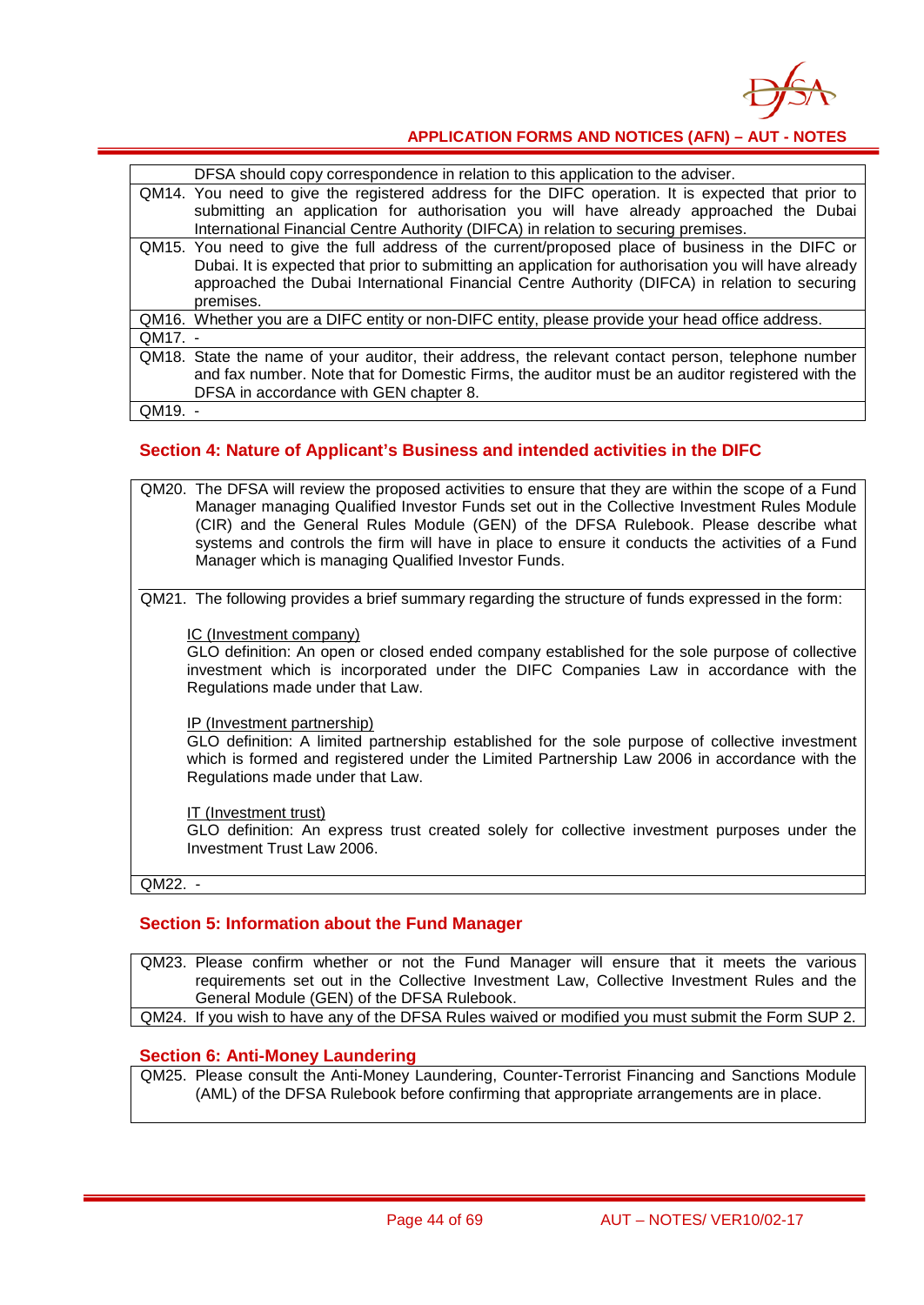

#### **Section 7: Documentation for a Fund Manager**

| QM26. Organogram of group structure                                                                                                                                                    |
|----------------------------------------------------------------------------------------------------------------------------------------------------------------------------------------|
| This should identify all Controllers, other shareholders and Close Links including a breakdown of                                                                                      |
| shareholding, jurisdiction in which the entity/individual is based, and identification of any other                                                                                    |
| regulated entities. Where shares are held by a trust, provide details of all trustees, settlers and                                                                                    |
| beneficiaries. Please refer to GEN Rule 11.8.3 for the definition of Controller.                                                                                                       |
| QM27. Staff organogram including reporting lines                                                                                                                                       |
| This should identify the senior management / key functions with significant influence and any                                                                                          |
| reporting lines to the Governing Body. Please ensure the CO and MLRO also have access to                                                                                               |
| both the Senior Executive Officer and the board.                                                                                                                                       |
| QM28. -                                                                                                                                                                                |
| QM29. -                                                                                                                                                                                |
| QM30. AUT-IND1 forms                                                                                                                                                                   |
| You must fill in an AUT-IND1 form for each individual who will be performing a Licensed Function.                                                                                      |
| An Authorised Individual is a person who is approved by the DFSA to perform a Licensed<br>Function for an Authorised Firm. Licensed Functions are defined in GEN section 7.4. A person |
| may perform more than one Licensed Function. However we do not expect to see the same                                                                                                  |
| individual carrying out both business and control responsibilities, for example, Senior Executive                                                                                      |
| Officer and Compliance Officer roles.                                                                                                                                                  |
| QM31. Financial projections                                                                                                                                                            |
| Please attach the following financial projections and assumptions commencing at the time of                                                                                            |
| authorisation and, on a quarterly basis, for each of the first three financial years after licensing:                                                                                  |
| Balance sheet (if applicable)*<br>$\bullet$                                                                                                                                            |
| Profit and loss account, split into income streams<br>٠                                                                                                                                |
| Cash flow statement (if applicable)* and<br>$\bullet$                                                                                                                                  |
| forecast of your Capital Resources versus your Capital Requirement<br>$\bullet$                                                                                                        |
| *These items may not be applicable in the case of a Branch.                                                                                                                            |
|                                                                                                                                                                                        |
| Please provide the figures in the DFSA reporting return format. A list of the key assumptions                                                                                          |
| supporting these financial projections must also be submitted. Please confirm whether you have                                                                                         |
| stress-tested your forecasts and provide details.                                                                                                                                      |
| QM32. Evidence of source of funds for start-ups                                                                                                                                        |
| For start-ups, supporting evidence of the original source of funds which will be used to provide                                                                                       |
| initial capital resources. We usually require details of how the money sourced for the start-up                                                                                        |
| entity has been generated. Please provide a bank reference. You may be asked for a declaration                                                                                         |
| that the funds are not from the proceeds of crime.                                                                                                                                     |
| QM33. -                                                                                                                                                                                |
| QM34. -                                                                                                                                                                                |

#### **Section 8: Compulsory Supporting Documents for a Fund Manager**

The documents required in this section can be self-certified by all firms. Be aware that you may still be asked to supply all, or any, of the documents as part of the application. QM35. **Compliance manual**

This is a critical document which will impact the decision as to whether the firm should be authorised. The DFSA prefers the compliance procedures to be incorporated in one manual. Once you receive authorisation, our Supervision team will visit your offices and ask to see the manual. The manual should include the following details:

- The structural oversight and reporting arrangements that will enable you to continually meet your compliance obligations under applicable legislation in the DIFC;
- How compliance reports are prepared, authorised, disseminated and followed up;
- How compliance breaches are detected, recorded, categorised and rectified;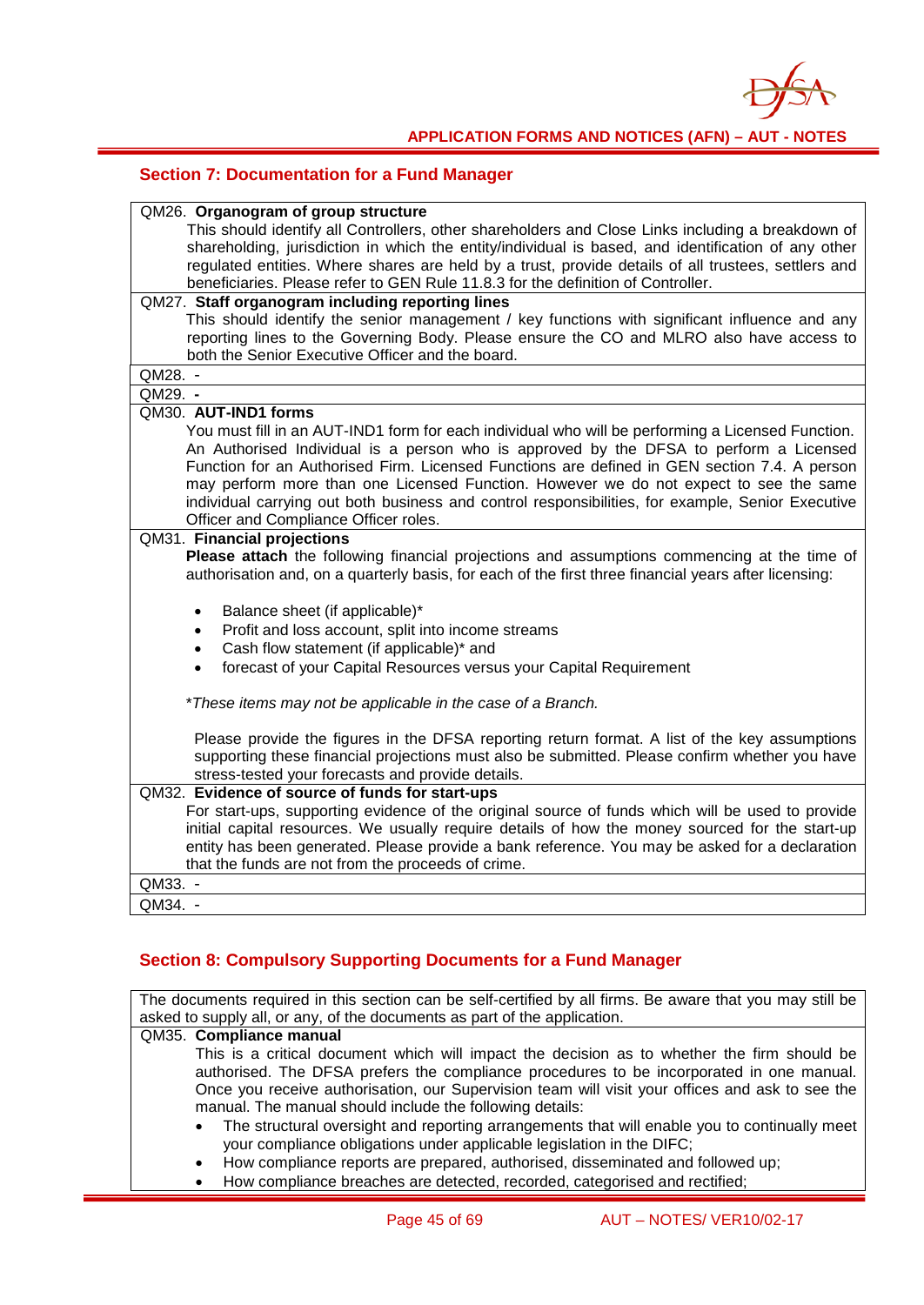

| How the DFSA and other Financial Services Regulators, if applicable, will be kept appraised<br>$\bullet$<br>of all relevant breaches;                                                                                             |
|-----------------------------------------------------------------------------------------------------------------------------------------------------------------------------------------------------------------------------------|
| How you will keep your firm updated of any changes to applicable legislation in the DIFC<br>٠<br>and DFSA Rules;                                                                                                                  |
| The arrangements for handling, resolving and recording complaints received from clients,<br>$\bullet$<br>with particular reference to the requirements of GEN chapter 9 (Internal Dispute Resolution<br>and Complaints Handling); |
| How you will embed a positive mind-set towards compliance issues from all your<br>$\bullet$<br>employees, not just your compliance team;                                                                                          |
| How you will ensure compliance by any Person under a material outsourcing or delegation<br>$\bullet$<br>arrangement with relevant Regulations and procedures;                                                                     |
| How you will determine and maintain records of Client verification;<br>$\bullet$                                                                                                                                                  |
| How you will ensure training and competence are embedded into your firm's culture;<br>$\bullet$                                                                                                                                   |
| Who will be responsible for reviewing the compliance plan, and how often the plan will be<br>$\bullet$                                                                                                                            |
| reviewed and what process will be followed;                                                                                                                                                                                       |
| How you will ensure compliance with financial reporting and regulatory capital requirements;                                                                                                                                      |
| How senior management and the board will identify and manage conflicts of interest                                                                                                                                                |
| between different clients, and between the firm and its clients.                                                                                                                                                                  |
| QM36. Anti-money laundering procedures                                                                                                                                                                                            |
| Your anti-money laundering procedures should include, amongst other things, arrangements to:                                                                                                                                      |
| Ensure compliance with UAE Law No 4 and any other relevant UAE federal laws.                                                                                                                                                      |
| Ensure compliance with the DFSA's Anti-Money Laundering, Counter-Terrorist Financing<br>$\bullet$                                                                                                                                 |
| and Sanctions Module (AML).                                                                                                                                                                                                       |
|                                                                                                                                                                                                                                   |
| QM37. Compliance monitoring programme                                                                                                                                                                                             |
| Your programme should document how compliance is monitored within the business units.                                                                                                                                             |
| QM38. Risk management policies                                                                                                                                                                                                    |
| Your policy document should describe the risk management arrangements you will establish                                                                                                                                          |
| and maintain to identify, assess, mitigate, control and monitor the risks arising from the Financial                                                                                                                              |
| Services activities carried out in or from the DIFC. Such arrangements should also take into                                                                                                                                      |
| account the Funds for which you are acting as the Fund Manager.                                                                                                                                                                   |
|                                                                                                                                                                                                                                   |
| Please include the following: The nature, scope and organisational structure of your risk                                                                                                                                         |
| management functions, the reporting lines and nature, scope and frequency of risk reporting,                                                                                                                                      |
| including the composition and terms of reference of any risk committees and any appropriate                                                                                                                                       |
| links to Group risk reporting.                                                                                                                                                                                                    |
|                                                                                                                                                                                                                                   |

#### **Section 9: Fees for a Fund Manager Application**

Details of fees can be found in the Fees module of the DFSA Rulebook.

#### **Section 10: Prudential Regulatory Reporting for a Fund Manager**

QM39. Please refer to GEN section 8.2 to determine the accounting standards to be used in preparing your financial accounts and statements. QM40. **-**

### **Section 11: Fit and Proper Questionnaire**

QM41-47. These questions are self-explanatory and are focused on the fitness and propriety of the firm. Please supply all relevant information - openness and honesty are essential. Should we need to examine your application more closely because of any disclosures you make, this will not necessarily count against you. However, deliberately withholding information or providing false or misleading information, will adversely impact the success of your application. If in doubt, disclose.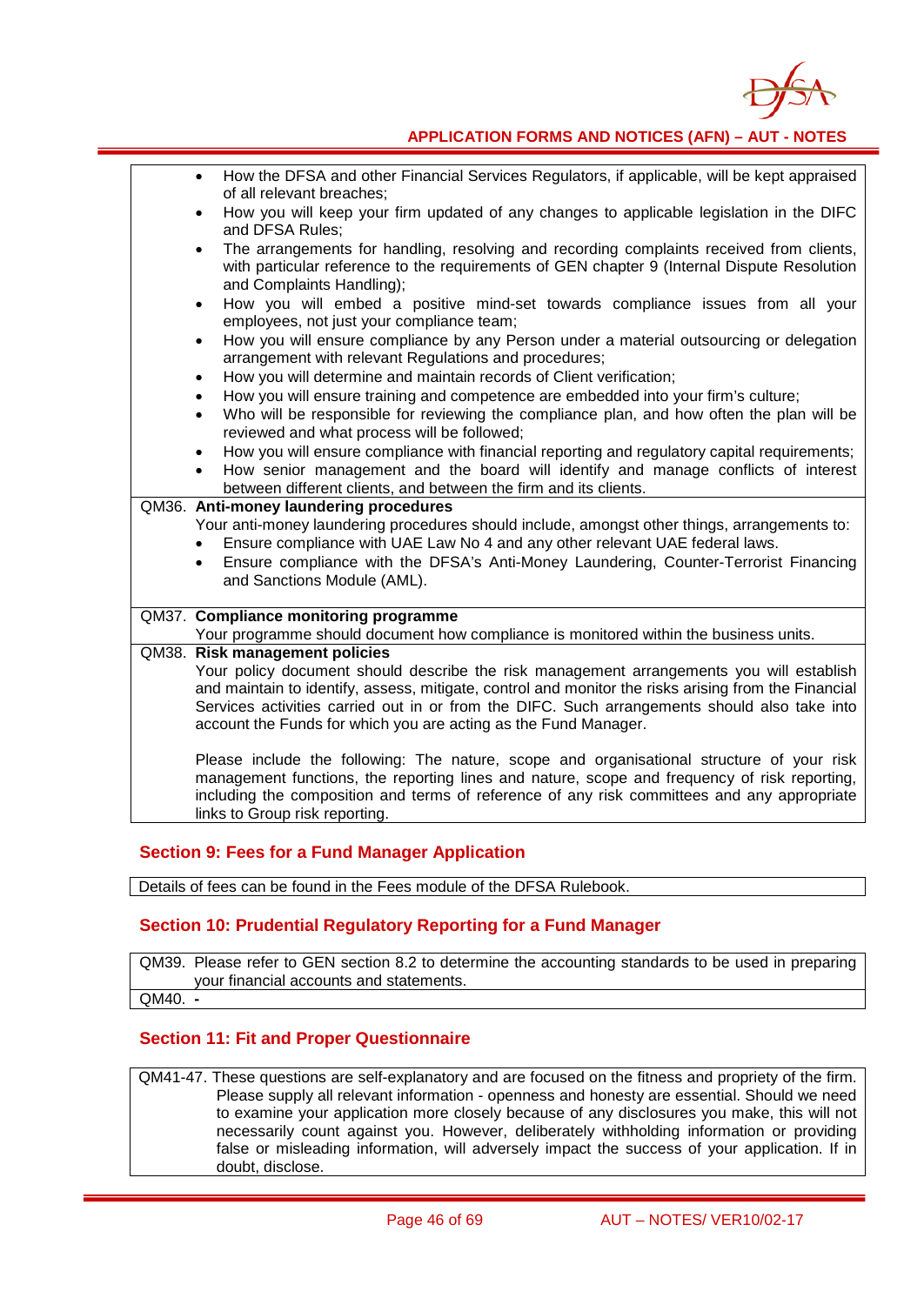

### **Section 12: Disclosure**

This section should be completed by all applicants.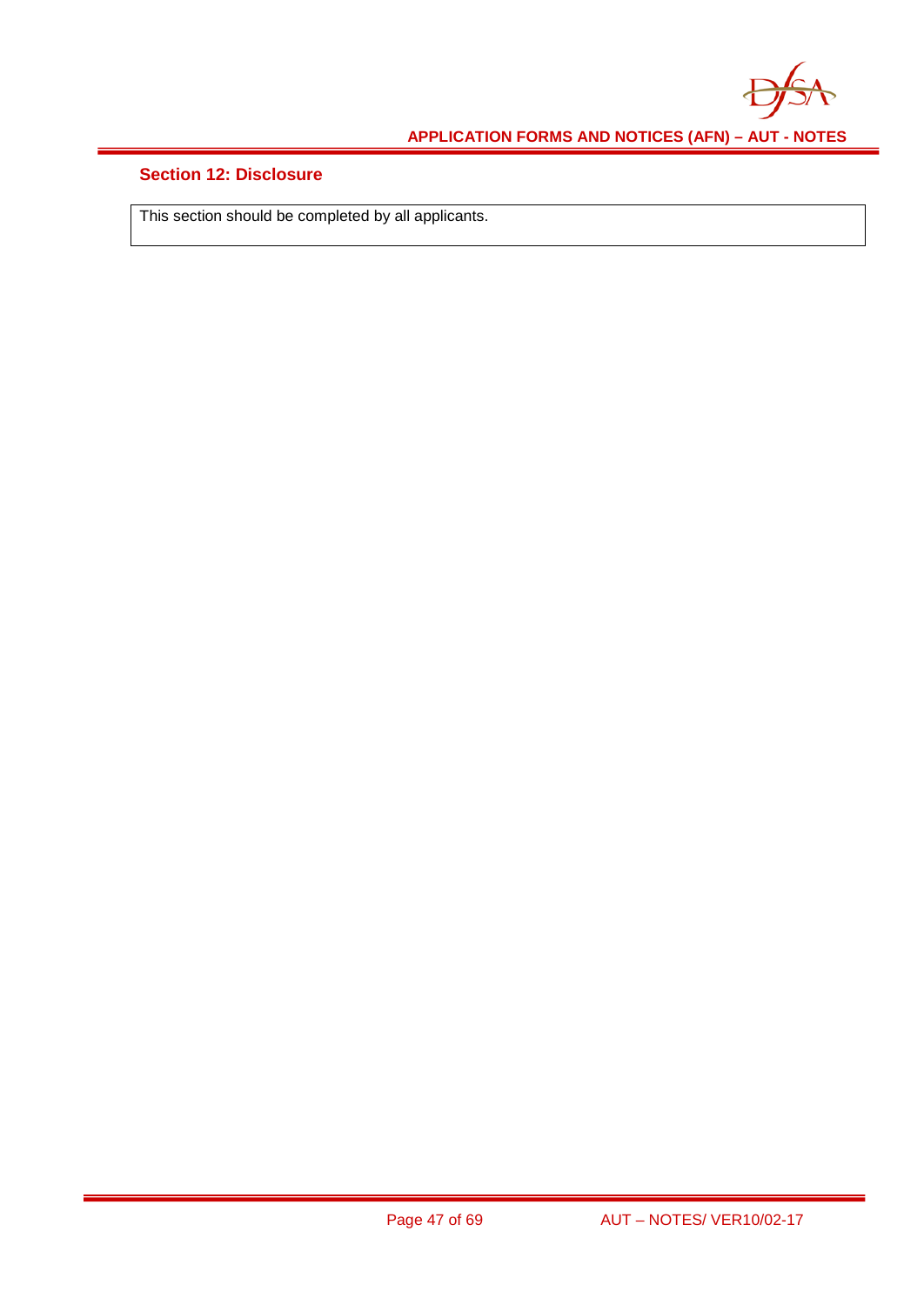

#### **Qualified Investor Funds: Fund Notification Form notes**

This section contains information to assist you to complete the Qualified Investor Fund: Notification form. Each note relates to a question in the Qualified Investor Fund: Notification form e.g. QF5 below provides information to assist you to complete the question at QF5 of the Qualified Investor Fund: Notification form.

#### **Section 1: Declaration**

This section should be completed by all applicants.

#### **Section 2: Contact details**

EX1. Please provide the full name of the Fund Manager. EX2. The contact person named should be the person who is responsible for the application during this process and who will liaise with the DFSA. This person must be a representative of the company. It may be helpful to provide a second contact name as a back-up. EX3. If you do not have an adviser assisting you with this application, please go to question QF5. EX4. You may have a professional adviser assisting you with this application. Please tick yes if the

DFSA should copy any correspondence in relation to this application to the adviser.

#### **Section 3: Fund Structure and Investment Policy**

- EX5. Please provide the full name of the Fund. EX6. You should confirm whether or not the Fund meets the various requirements set out in Article 16(5) of the Collective Investment Law.
	- EX7. Fund Structure.

Please tick the applicable boxes. Multiple boxes may be used for any one fund if applicable. The following provides a brief summary regarding the structure of funds expressed in the form:

#### Investment company

GLO definition: An open or closed ended company established for the sole purpose of collective investment which is incorporated under the DIFC Companies Law in accordance with the Regulations made under that Law.

#### Investment partnership

GLO definition: A limited partnership established for the sole purpose of collective investment which is formed and registered under the Limited Partnership Law 2006 in accordance with the Regulations made under that Law.

Investment trust

GLO definition: An express trust created solely for collective investment purposes under the Investment Trust Law 2006.

Master Fund See CIR 3.1.4

Feeder Fund  $See CIR$  3.1.5

Umbrella fund See CIR 3.1.10.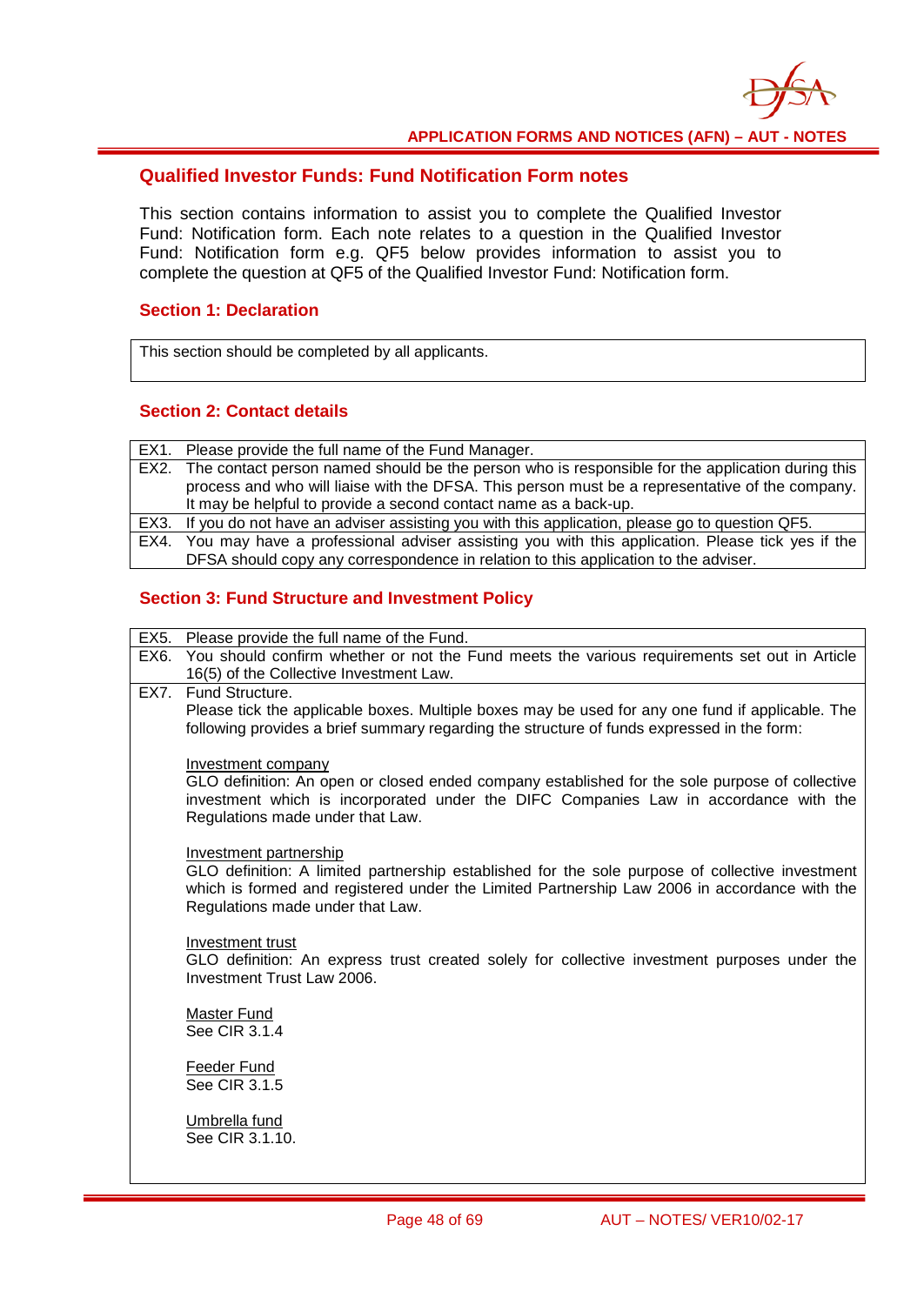

EX8. Type of Fund. Please tick the applicable boxes. Multiple boxes may be used for any one fund if applicable. The following provides a brief summary regarding the types of funds expressed in the form: **Traditional** Essentially the same as a standard mutual fund, such a fund is long-only, unleveraged, with returns driven largely by the performance of the market or an asset class and with no performance-based fees. Private equity A fund investing in an asset class consisting of equity securities and, to a lesser extent, debt in operating companies that are not publicly traded on an exchange Money market A Fund that invests in short-term (less than one year) debt securities such as T-bills, CDs and commercial paper. REIT See CIR 3.1.8 Islamic See CIR 3.1.2 Hedge fund See CIR 3.1.9 Fund of funds See CIR 3.1.3 ETF A fund containing a portfolio designed to replicate the performance of a major index or benchmark, capable of being traded like any other exchange-traded security throughout the trading day. **CTA** Essentially, a hedge fund specialising in using futures, options on futures, and forwards to implement its investment strategy. Index tracker A fund designed to replicate the performance of an index or benchmark (compare ETF). Venture capital A private equity fund investing in start-up and (generally) small businesses with significant growth potential and characterised as being high-risk/high-return opportunities. Real Property (Real Estate) See CIR 3.1.7 Managed currency A fund seeking to profit from considered investments in foreign exchange. EX9. Asset classes invested into by the Fund. Please tick the applicable boxes. Multiple boxes may be used for any one fund if applicable. The following provides a brief summary regarding the asset classes expressed in the form: Equities (Shares) Shares of ownership in publicly held companies. See GEN A2.1.1 (a)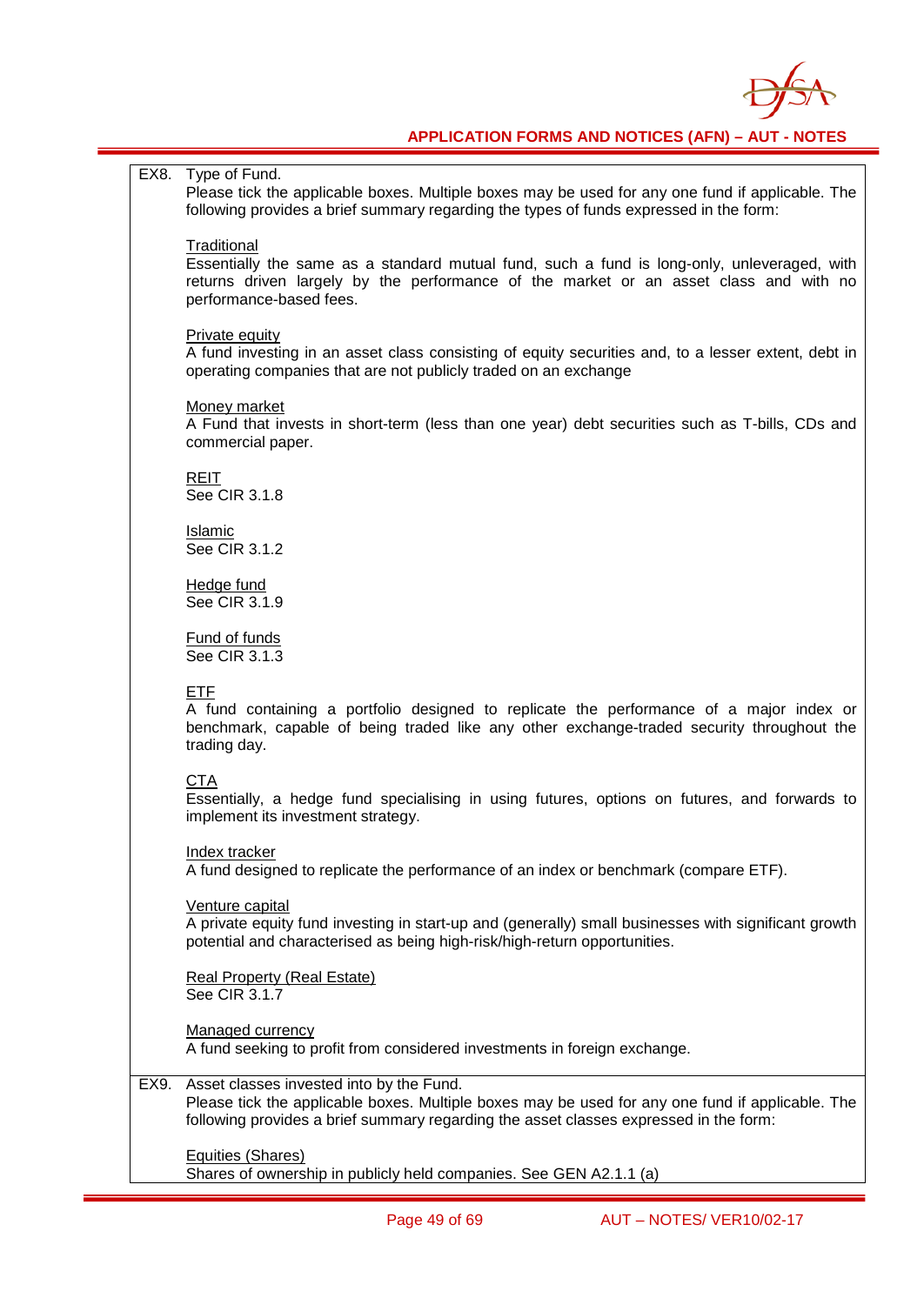

٦

| <b>Real Property (Real estate)</b><br>GLO definition: Land or buildings, whether freehold or leasehold, where the unexpired term of any<br>lease exceeds 20 years.                                                                                                                      |
|-----------------------------------------------------------------------------------------------------------------------------------------------------------------------------------------------------------------------------------------------------------------------------------------|
| Money market investments (Bills/Notes/Commercial Paper etc.)<br>Liquid, short-term, fixed income securities issued by governments or firms                                                                                                                                              |
| Government bonds<br>Fixed income securities issued by governments                                                                                                                                                                                                                       |
| <b>Futures/options</b><br>For definitions see GEN A2.3.1                                                                                                                                                                                                                                |
| Infrastructure<br>Basic physical systems and businesses such as water, power, transport systems, communication<br>systems                                                                                                                                                               |
| Credit incl. corporate bonds<br>Fixed income securities and loans issued by corporations                                                                                                                                                                                                |
| Microfinance<br>As an asset class, investments are generally made in microfinance institutions (MFIs) which in<br>turn make micro-loans to new businesses in the developing world.                                                                                                      |
| EX10. Investment strategy used by the Fund.<br>Please tick the applicable boxes. Multiple boxes may be used for any one fund if applicable. The<br>following provides a brief summary regarding the investment strategies expressed in the form:                                        |
| Long-only<br>The fund holds only 'long' positions in assets and securities                                                                                                                                                                                                              |
| Long-short<br>The fund holds long positions in securities it expects to increase in value and short positions in<br>securities (in the same asset class as the long positions) which it expects to decrease in value or<br>to hedge the long positions against general market exposure. |
| Short bias<br>The fund maintains a net short exposure to the market through a combination of short and long<br>positions.                                                                                                                                                               |
| Market neutral<br>The fund seeks to avoid any form of overall market exposure by utilising 'matching' long and short<br>positions in different securities in the same market.                                                                                                           |
| <b>Emerging market</b><br>The fund invests primarily or exclusively in the securities of a developing country or group of<br>developing countries.                                                                                                                                      |
| Merger arbitrage (risk arbitrage)<br>The fund seeks to profit from opportunities arising from extraordinary corporate events such as<br>M&A and Leveraged Buyouts (LBOs) by taking appropriate positions in the securities associated<br>with the event. (see Event driven).            |
| Event driven (special situation)<br>The fund seeks to exploit pricing inefficiencies that may occur before or after a corporate event,<br>such as a bankruptcy, merger, acquisition, or spinoff. (see Merger arbitrage).                                                                |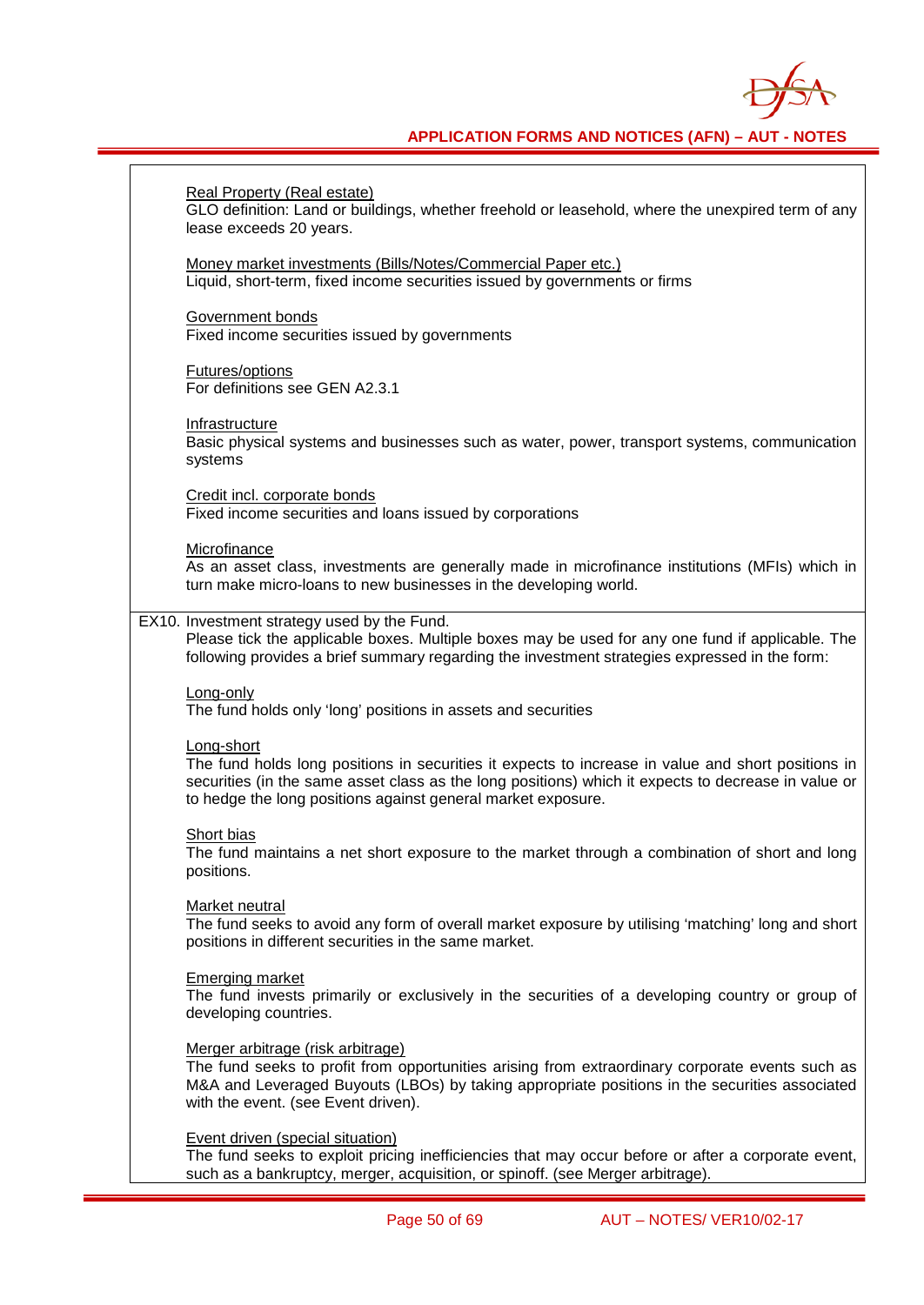

#### Statistical arbitrage

Typically the fund trades pairs (or larger baskets) of stock that its quant models show as having a fairly persistent relationship statistically, shorting the relatively overpriced stock and buying the relatively underpriced stock and profiting from the anticipated convergence.

#### **Quantitative**

The fund selects investments and may also execute the trading decision based on quantitative models.

#### Dividend arbitrage

The fund seeks to profit from dividend-paying stocks by holding the relevant stock through the exdividend date while hedging the long position in the stock with in-the-money put options.

#### Balanced

A traditional fund that combines a stock component and fixed income component, allowing the fund to switch between a moderate risk weighting (more equity) and a conservative (more fixed income) weighting.

Convertible bond arbitrage

The fund seeks to profit on any mispricing between a convertible bond and its underlying stock.

Fixed income arbitrage

The fund seeks to profit from temporary pricing mismatches between related securities by taking 'off-setting' long and short positions, often with leverage, while limiting exposure to interest rate changes.

#### Distressed securities

The fund seeks to profit from holding securities trading at a discount to par value in firms experiencing financial or operational distress, bankruptcy etc., often by trying to influence the process of restructuring.

#### Volatility arbitrage

The fund seeks to profit from volatility changes in market indices or individual name securities, without being affected by the direction of the price movement.

#### Global macro

The fund implements opportunistic trading strategies to profit from shifts in macroeconomic trends.

#### Multi-strategy

Typically the fund is organised as separate trading groups, each specialising in a specific investment strategy, with fund capital being allocated dynamically across strategies depending on the expected investment opportunities.

| $EX11$ .  |  |
|-----------|--|
| EX12. -   |  |
| $EX13. -$ |  |
|           |  |

#### **Section 4: Management and Operation of the Fund**

EX14. You should confirm whether or not the Fund Manager's personnel responsible for managing the fund have relevant and up-to-date experience in managing such funds. EX15. Please provide details regarding the minimum amount which an investor can invest into the fund.

EX16. In relation to the Custody of the Fund Property, please confirm compliance with the applicable requirements in CIR 12A 3.1.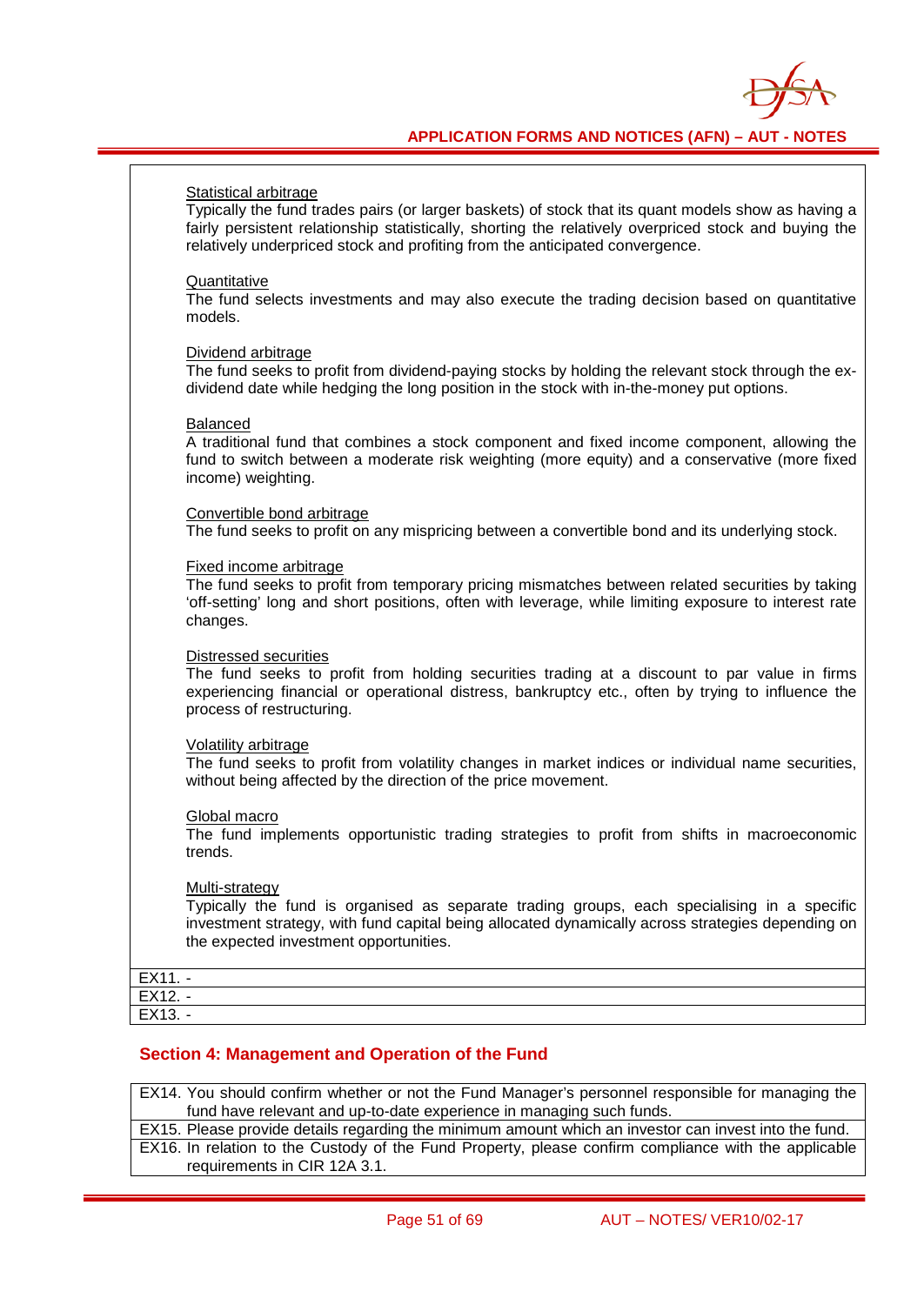

EX17. Please confirm the frequency of the Net Asset Valuation (NAV) calculation.

- EX18. Please advise which of the fee structures are applicable to the fund's investors. Multiple fee structures may apply.
- EX19. The fund manager has a duty to act in the best interests of the Unitholders and, if there is a conflict between the Unitholders' interests and its own interests, to give priority to the Unitholders' interests. On this basis please provide details of any particular risk areas in which potential conflicts may arise and how the firm intends to disclose and manage such conflicts with Unitholders.
- EX20. If you have been granted any waivers or modifications of the DFSA Rules prior to submitting this form please provide the Notice number. Please note that this notification will not be accepted until any policy issues and waivers/modifications are resolved.

#### **Section 5: Parties to the Fund**

Please provide details regarding any third parties who may provide a service to the fund by way of delegation or outsourcing arrangement. Where relevant details should include name, address, regulatory status and whether an agreement is in place. These agreements are not required to be submitted to the DFSA as part of this application. However such agreements should be ready for inspection should the DFSA request sight of them.

#### **Section 6: Compulsory Supporting Documents for a Fund**

EX21. Please confirm you have attached the Constitution of the Fund. EX22. Please confirm you have attached the Information Memorandum of the Fund.

#### **Section 7: Fees for a Domestic Fund (Initial Annual Fee)**

Details of fees can be found in the Fees module of the DFSA Rulebook.

#### **Section 8: Disclosure**

This section should be completed by all applicants.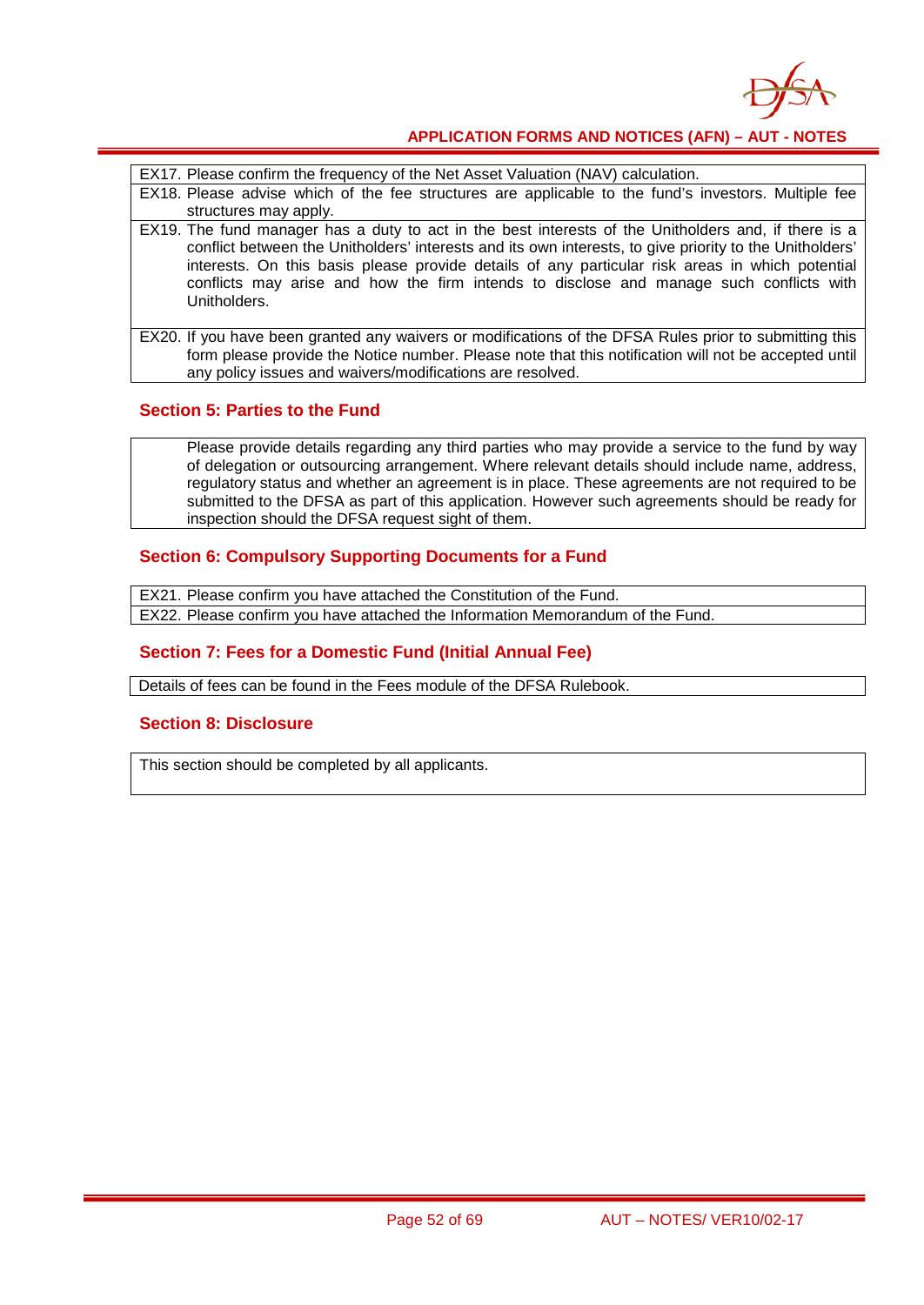### **Part 6: External Fund Manager Form notes**

#### **External Fund Manager Form notes**

This section contains information to assist you to complete the External Fund Manager form. Each note relates to a question in the External Fund Manager form e.g. EM5 below provides information to assist you in completing the question at EM5 of the External Fund Manager form.

#### **Section 1: Declaration**

This section should be completed by all applicants.

#### **Section 2: Additional Declaration for an External Fund Manager**

This section should be completed by all applicants applying as an External Fund Manager and by either the Appointed Fund Administrator or Appointed Trustee.

#### **Section 3: General Information**

|          | EM1. Please provide the full name of the firm applying as an External Fund Manager.                    |
|----------|--------------------------------------------------------------------------------------------------------|
|          | EM2. We are seeking information about the legal nature of your Firm. Please refer to GEN Rule 7.2.2.   |
| EM3. -   |                                                                                                        |
| $EM4. -$ |                                                                                                        |
|          | EM5. You will need to give details of any trading name(s) which you propose to use for the purpose of, |
|          | or in connection with, any business carried out in or from the DIFC, if these are different from your  |
|          | legal name.                                                                                            |
| $EM6.$ - |                                                                                                        |

#### **Section 4: Contact details**

| EM7. You need to give the full address of the current place of business in your jurisdiction.          |
|--------------------------------------------------------------------------------------------------------|
| EM8. You need to give the registered address for the operation in your jurisdiction                    |
| EM9. The contact person named should be the person who is responsible for the application during this  |
| process and who will liaise with the DFSA. This person must be a representative of the company.        |
| It may be helpful to provide a second contact name as a back-up.                                       |
| EM10. If you do not have an adviser assisting you with this application, please go to question EM12.   |
| EM11. You may have a professional adviser assisting you with this application. Please tick yes if the  |
| DFSA should copy correspondence in relation to this application to the adviser.                        |
| EM12. State the name of your auditor, their address, the relevant contact person, telephone number and |
| fax number.                                                                                            |

#### **Section 5: Regulatory Details**

EM13. Give the name of the supervisory contact person from the relevant regulator including postal address, telephone number, fax number and e-mail address. EM14. - EM15. We need this information to determine that you have the equivalent authorisation/license in your jurisdiction to manage a collective investment fund in the DIFC. EM16. -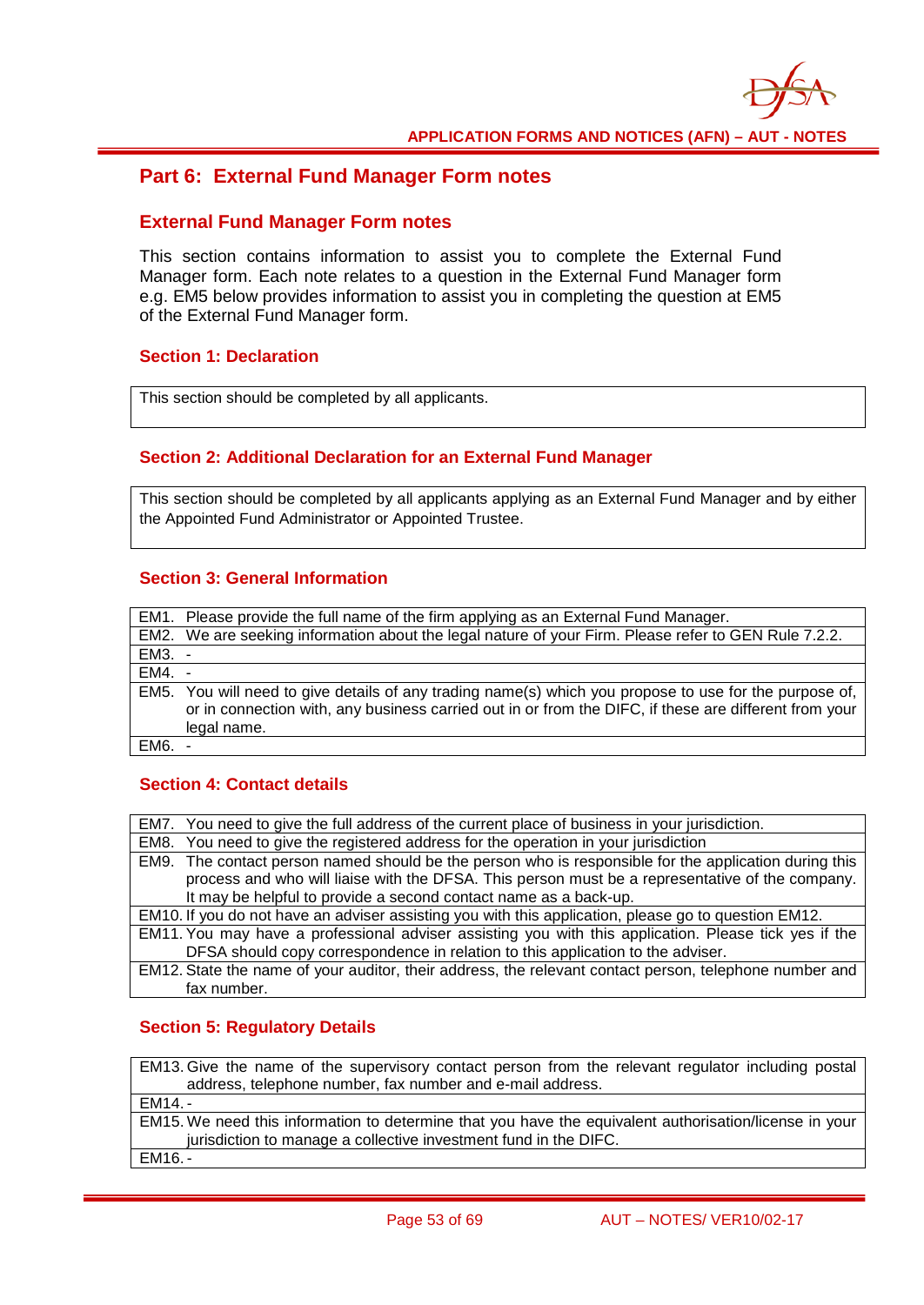

#### **Section 6: Nature of Applicant's Business and intended activities in the DIFC**

- EM17. The DFSA will review the proposed activities to ensure that they are within the scope of an External Fund Manager of a DIFC domiciled fund as set out in the Collective Investment Rules Module (CIR) of the DFSA Rulebook. Please describe what systems and controls the firm will have in place to ensure it conducts the activities of a Fund Manager which is managing a domestic fund.
- EM18. The following provides a brief summary regarding the structure of funds expressed in the form:

#### IC (Investment company)

GLO definition: An open or closed ended company established for the sole purpose of collective investment which is incorporated under the DIFC Companies Law in accordance with the Regulations made under that Law.

#### IP (Investment partnership)

GLO definition: A limited partnership established for the sole purpose of collective investment which is formed and registered under the Limited Partnership Law 2006 in accordance with the Regulations made under that Law.

#### IT (Investment trust)

GLO definition: An express trust created solely for collective investment purposes under the Investment Trust Law 2006.

#### EM19. -

EM20. Please refer to COB Rule 2.3 of the DFSA Rulebook in relation to the definitions for types of clients.

#### **Section 7: Documentation for an External Fund Manager**

| EM21. If you are unable to attach a letter of good standing from your regulator regarding your<br>application, you must arrange for it to be sent directly to the DFSA by your regulator prior to |
|---------------------------------------------------------------------------------------------------------------------------------------------------------------------------------------------------|
| submission of this application. Otherwise DFSA will not be able to accept submission of your                                                                                                      |
| application.                                                                                                                                                                                      |
| EM22. -                                                                                                                                                                                           |
| EM23. An External Fund Manager must be subject to regulation by a financial services regulator in a                                                                                               |
| Recognised Jurisdiction or otherwise acceptable to the DFSA with respect to managing a                                                                                                            |
| collective investment fund. You should refer to the DFSA's Recognised Jurisdiction Notice on the                                                                                                  |
| DFSA website. If your jurisdiction does not appear on this Notice you will be required to                                                                                                         |
| demonstrate to the DFSA that you are from an acceptable jurisdiction. In order to do so you are                                                                                                   |
| required to carry out a comparative analysis of your jurisdiction's regulated fund regime against                                                                                                 |
| that of the DFSA and highlight where any gaps exist. Where such gaps exist you should also                                                                                                        |
| demonstrate controls you intend to implement to match DFSA requirements. As part of your                                                                                                          |
| submission you should provide the comparative analysis including gaps and remedies.                                                                                                               |
| EM24. Please see CIR 6.1.3 regarding the appointment of a Fund Administrator or Trustee as agent of                                                                                               |
| an External Fund Manager. Please note the agreement must contain the information regarding                                                                                                        |
| the type of powers being granted to the agent to facilitate the External Fund Manager in relation                                                                                                 |
| to its dealings with the DFSA and Unitholders and prospective Unitholders such as:                                                                                                                |
| If it is an open-ended Fund, the issue, resale and redemption of the Units of the Fund and                                                                                                        |
| the publication of the price at which such issue, resale or redemption will occur as provided                                                                                                     |
| under the Law and the Rules;                                                                                                                                                                      |
| The sending to Unitholders of the Fund of all the reports required under the Law and the                                                                                                          |
| Rules:                                                                                                                                                                                            |
| Access to the Constitution and most recent Prospectus of the Fund to Unitholders and                                                                                                              |
| Prospective Unitholders;                                                                                                                                                                          |
| Access to the Unitholder register; and                                                                                                                                                            |
| Access to the books and records relating to the Fund as required by the DFSA and any                                                                                                              |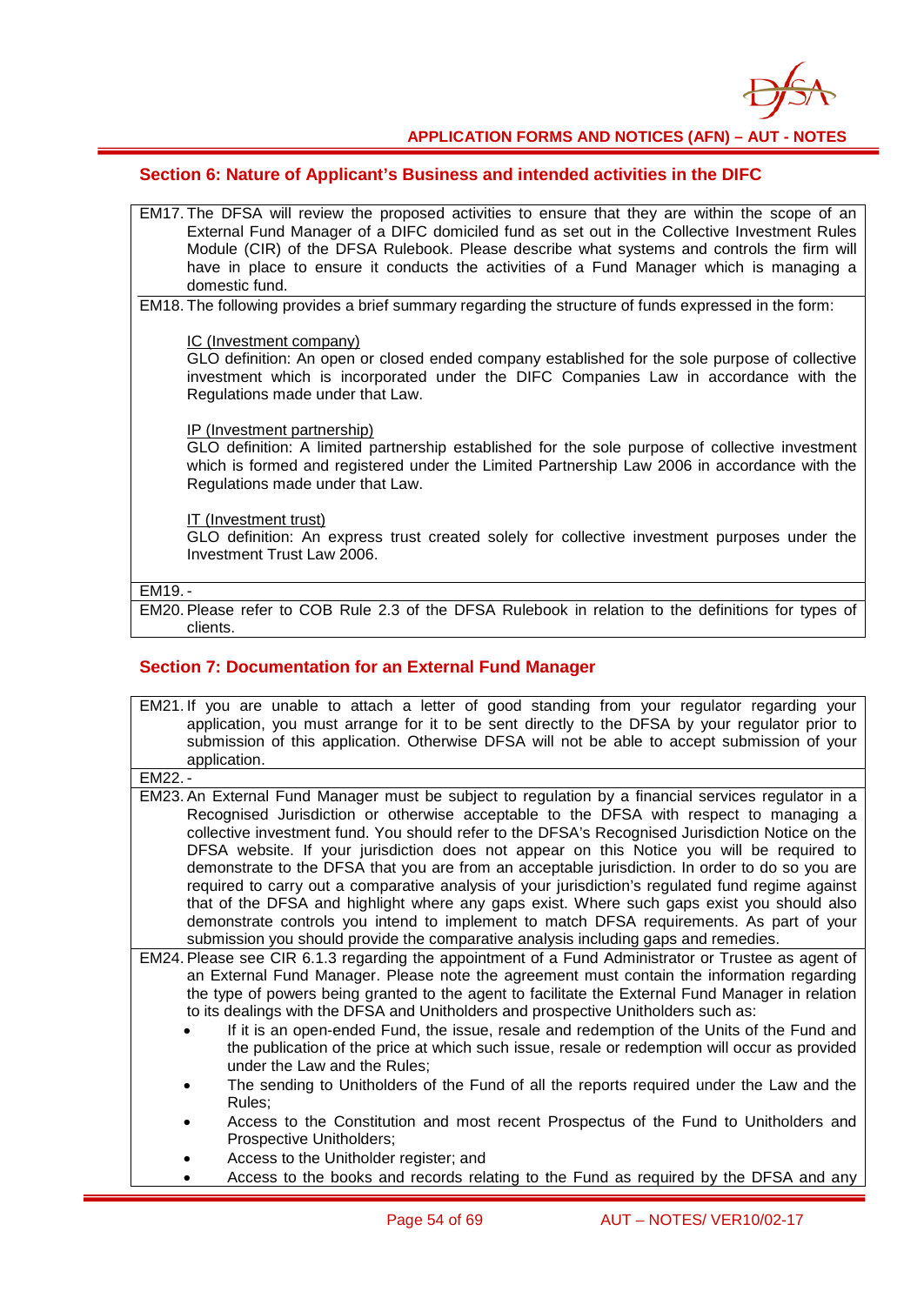

person providing the oversight functions of the Fund, in or from a place in the DIFC. EM25. Please refer to the notes in EM24.

### **Section 8: Compulsory Supporting Documents for a Fund Manager**

| The documents required in this section can be self-certified by all firms. Be aware that you may still be<br>asked to supply all, or any, of the documents as part of the application. |                                                                                                                                                                                                                                                                                                                                                                                                                    |  |
|----------------------------------------------------------------------------------------------------------------------------------------------------------------------------------------|--------------------------------------------------------------------------------------------------------------------------------------------------------------------------------------------------------------------------------------------------------------------------------------------------------------------------------------------------------------------------------------------------------------------|--|
|                                                                                                                                                                                        | EM26. Compliance manual                                                                                                                                                                                                                                                                                                                                                                                            |  |
|                                                                                                                                                                                        | The manual should ensure compliance with the relevant DFSA Rules.<br>EM27. Anti-money laundering procedures<br>Your anti-money laundering procedures should include, amongst other things, arrangements to:<br>Ensure compliance with UAE Law No 4 and any other relevant UAE federal laws.<br>Ensure compliance with the DFSA's Anti-Money Laundering, Counter-Terrorist Financing<br>and Sanctions Module (AML). |  |
|                                                                                                                                                                                        | EM28. Compliance monitoring programme<br>Your programme should document how compliance is monitored within the business units.                                                                                                                                                                                                                                                                                     |  |
|                                                                                                                                                                                        | EM29. Risk management policies<br>Your policy document should describe the risk management arrangements you will establish<br>and maintain to identify, assess, mitigate, control and monitor the risks arising from the Financial<br>Services activities carried out in or from the DIFC. Such arrangements should also take into<br>account the Funds for which you are acting as the Fund Manager.              |  |

#### **Section 9: Fit and Proper Questionnaire**

EM30-36. These questions are self-explanatory and are focused on the fitness and propriety of the firm. Please supply all relevant information - openness and honesty are essential. Should we need to examine your application more closely because of any disclosures you make, this will not necessarily count against you. However, deliberately withholding information or providing false or misleading information will adversely impact the success of your application. If in doubt, disclose.

#### **Section 10: Disclosure**

This section should be completed by all applicants.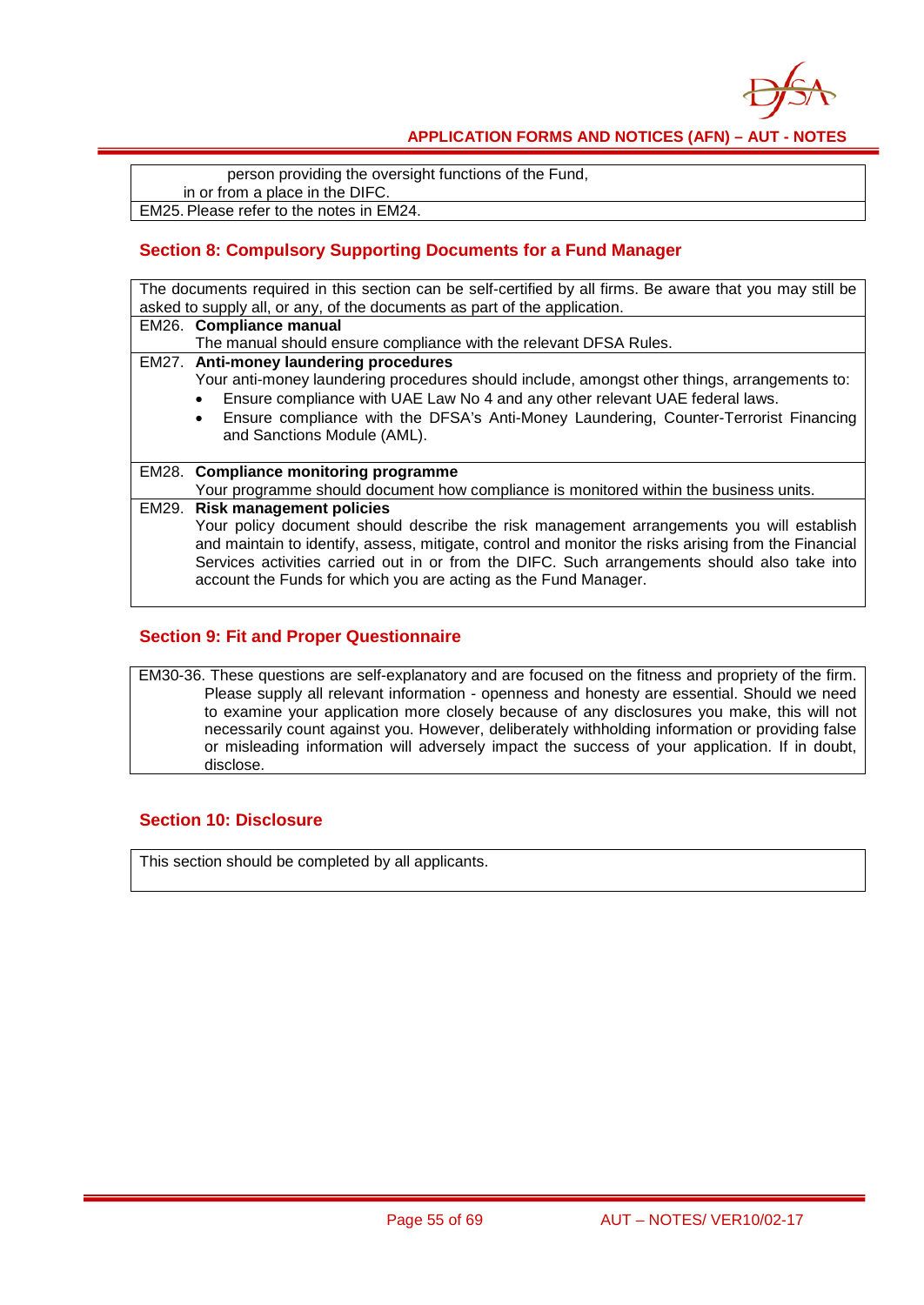

### **Part 7: External Fund Notification Form notes**

### **External Fund Notification Form notes**

This section contains information to assist you to complete the External Fund Notification form. Each note relates to a question in the notification form e.g. EX5 below provides information to assist you to complete the question at EX5 of the External Fund Notification form.

#### **Section 1: Declaration**

This section should be completed by all applicants.

#### **Section 2: Contact details**

|      | EX1. Please provide the full name of the Fund Manager.                                             |
|------|----------------------------------------------------------------------------------------------------|
| EX2. | The contact person named should be the person who is responsible for the application during this   |
|      | process and who will liaise with the DFSA. This person must be a representative of the company.    |
|      | It may be helpful to provide a second contact name as a back-up.                                   |
|      | EX3. If you do not have an adviser assisting you with this application, please go to question EX5. |
| EX4. | You may have a professional adviser assisting you with this application. Please tick yes if the    |
|      | DFSA should copy any correspondence in relation to this application to the adviser.                |

#### **Section 3: External Fund Structure and Investment Policy**

EX5. Please provide the full name of the Fund.

#### EX6. Fund Structure.

Please tick the applicable boxes. Multiple boxes may be used for any one fund if applicable. The following provides a brief summary regarding the structure of funds expressed in the form:

#### Investment company

GLO definition: An open or closed ended company established for the sole purpose of collective investment which is incorporated under the DIFC Companies Law in accordance with the Regulations made under that Law.

#### Investment partnership

GLO definition: A limited partnership established for the sole purpose of collective investment which is formed and registered under the Limited Partnership Law 2006 in accordance with the Regulations made under that Law.

#### Investment trust

GLO definition: An express trust created solely for collective investment purposes under the Investment Trust Law 2006.

#### **Other**

Please specify if your fund is not an investment company, investment partnership or investment trust i.e. it may be a Unit Trust in the UK.

Master Fund See CIR 3.1.4

Feeder Fund See CIR 3.1.5

Umbrella fund See CIR 3.1.10.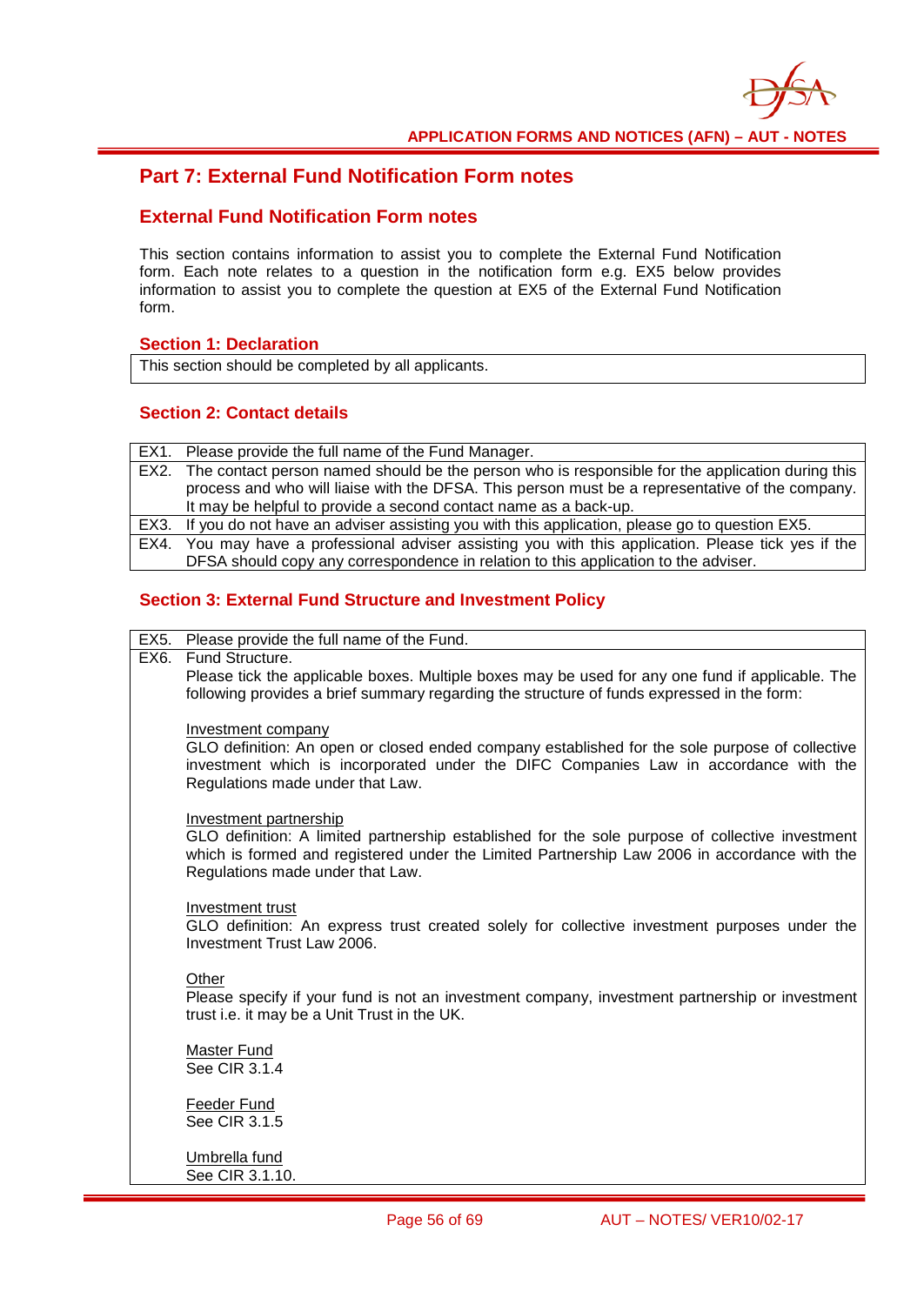

EX7. Type of Fund. Please tick the applicable boxes. Multiple boxes may be used for any one fund if applicable. The following provides a brief summary regarding the types of funds expressed in the form: **Traditional** Essentially the same as a standard mutual fund, such a fund is long-only, unleveraged, with returns driven largely by the performance of the market or an asset class and with no performance-based fees. Private equity A fund investing in an asset class consisting of equity securities and, to a lesser extent, debt in operating companies that are not publicly traded on an exchange Money market A Fund that invests in short-term (less than one year) debt securities such as T-bills, CDs and commercial paper. REIT **See CIR 3.1.8** Islamic See CIR 3.1.2 Hedge fund See CIR 3.1.9 Fund of funds See CIR 3.1.3 ETF A fund containing a portfolio designed to replicate the performance of a major index or benchmark, capable of being traded like any other exchange-traded security throughout the trading day. **CTA** Essentially, a hedge fund specialising in using futures, options on futures, and forwards to implement their investment strategy. Index tracker A fund designed to replicate the performance of an index or benchmark (compare ETF). Venture capital A private equity fund investing in start-up and (generally) small businesses with significant growth potential and characterised as being high-risk/high-return opportunities. Real Property (Real Estate) See CIR 3.1.7 Managed currency A fund seeking to profit from considered investments in foreign exchange. EX8. Asset classes invested into by the Fund. Please tick the applicable boxes. Multiple boxes may be used for any one fund if applicable. The following provides a brief summary regarding the asset classes expressed in the form: Equities (Shares) Shares of ownership in publicly held companies. See GEN A2.1.1 (a)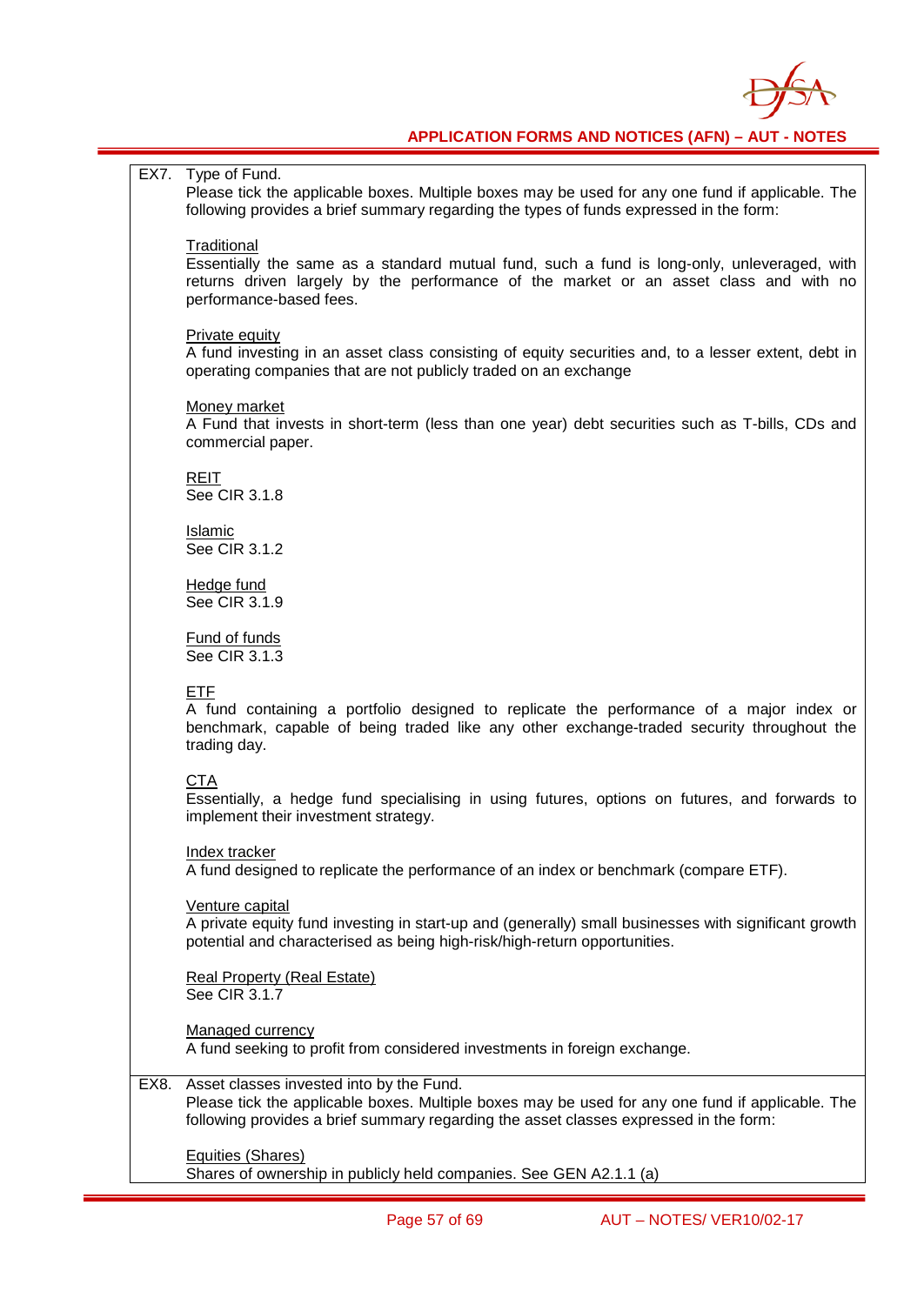

Property (Real estate) GLO definition: Land or buildings, whether freehold or leasehold, where the unexpired term of any lease exceeds 20 years. Money market investments (Bills/Notes/Commercial Paper etc.) Liquid, short-term, fixed income securities issued by governments or firms Government bonds Fixed income securities issued by governments Futures/options For definitions see GEN A2.3.1 Infrastructure Basic physical systems and businesses such as water, power, transport systems, communication systems Credit incl. corporate bonds Fixed income securities and loans issued by corporations **Microfinance** As an asset class, investments are generally made in microfinance institutions (MFIs) which in turn make micro-loans to new businesses in the developing world. EX9. Investment strategy used by the Fund. Please tick the applicable boxes. Multiple boxes may be used for any one fund if applicable. The following provides a brief summary regarding the investment strategies expressed in the form: Long-only The fund holds only 'long' positions in assets and securities Long-short The fund holds long positions in securities it expects to increase in value and short positions in securities (in the same asset class as the long positions) which it expects to decrease in value or to hedge the long positions against general market exposure. Short bias The fund maintains a net short exposure to the market through a combination of short and long positions. Market neutral The fund seeks to avoid any form of overall market exposure by utilising 'matching' long and short positions in different securities in the same market. Emerging market The fund invests primarily or exclusively in the securities of a developing country or group of developing countries. Merger arbitrage (risk arbitrage) The fund seeks to profit from opportunities arising from extraordinary corporate events such as M&A and Leveraged Buyouts (LBOs) by taking appropriate positions in the securities associated with the event. (see Event driven). Event driven (special situation) The fund seeks to exploit pricing inefficiencies that may occur before or after a corporate event, such as a bankruptcy, merger, acquisition, or spinoff. (see Merger arbitrage).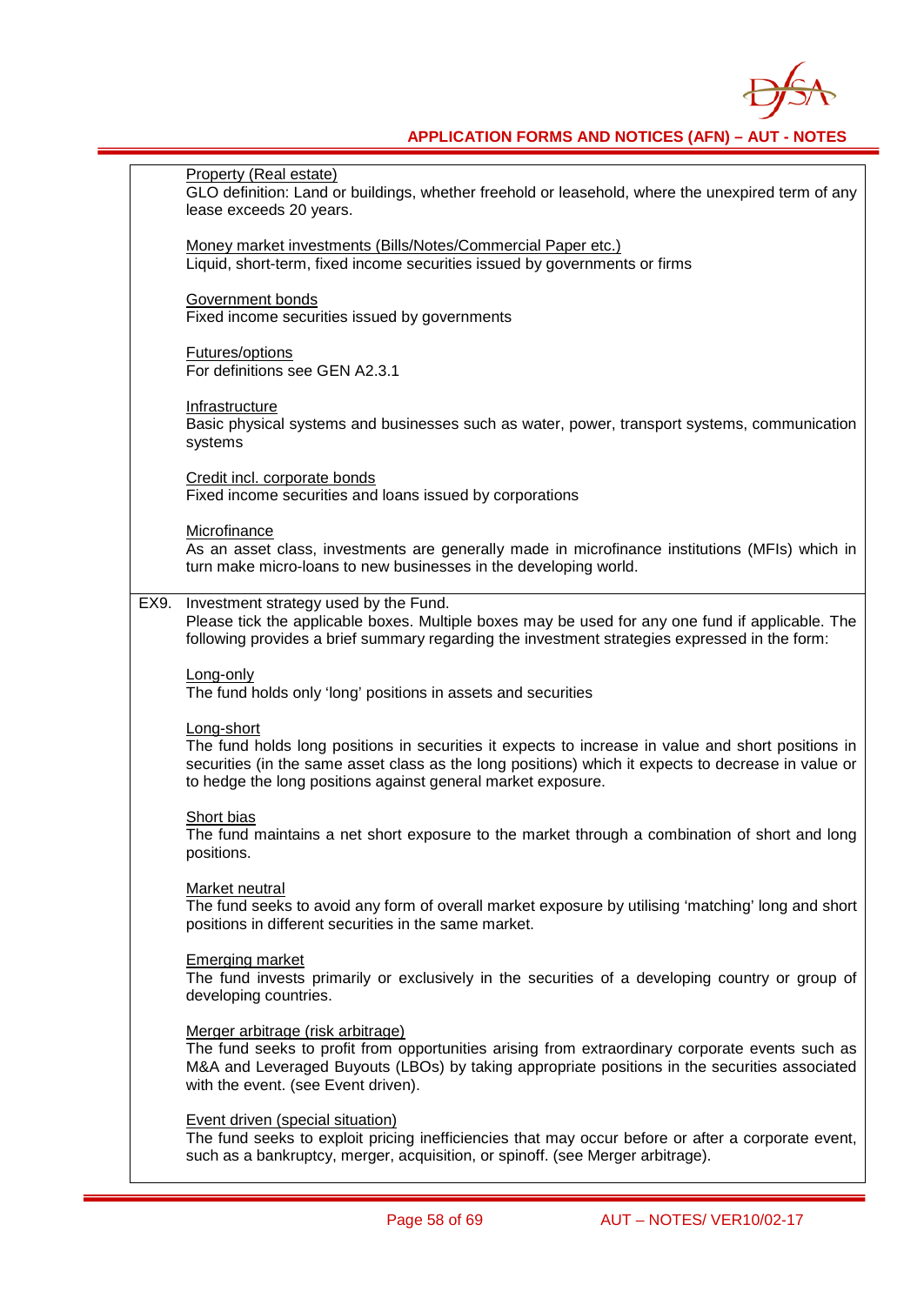

#### Statistical arbitrage

Typically the fund trades pairs (or larger baskets) of stock that its quant models show as having a fairly persistent relationship statistically, shorting the relatively overpriced stock and buying the relatively underpriced stock and profiting from the anticipated convergence.

#### **Quantitative**

The fund selects investments and may also execute the trading decision based on quantitative models.

#### Dividend arbitrage

The fund seeks to profit from dividend-paying stocks by holding the relevant stock through the exdividend date while hedging the long position in the stock with in-the-money put options.

#### Balanced

A traditional fund that combines a stock component and fixed income component, allowing the fund to switch between a moderate risk weighting (more equity) and a conservative (more fixed income) weighting.

Convertible bond arbitrage The fund seeks to profit on any mispricing between a convertible bond and its underlying stock.

#### Fixed income arbitrage

The fund seeks to profit from temporary pricing mismatches between related securities by taking 'off-setting' long and short positions, often with leverage, while limiting exposure to interest rate changes.

#### Distressed securities

The fund seeks to profit from holding securities trading at a discount to par value in firms experiencing financial or operational distress, bankruptcy etc., often by trying to influence the process of restructuring.

#### Volatility arbitrage

The fund seeks to profit from volatility changes in market indices or individual name securities, without being affected by the direction of the price movement.

#### Global macro

The fund implements opportunistic trading strategies to profit from shifts in macroeconomic trends.

#### Multi-strategy

Typically the fund is organised as separate trading groups, each specialising in a specific investment strategy, with fund capital being allocated dynamically across strategies depending on the expected investment opportunities.

| EX10. -            |  |
|--------------------|--|
| EX11               |  |
| $\overline{EX12.}$ |  |

#### **Section 4: External Fund Requirements**

EX13. This is the jurisdiction in which you have established the fund.

- EX14. Please specify the name of the relevant fund laws, rules, regulations which are applicable to the fund in its jurisdiction. This should also include the fund category i.e. exempt fund, public fund, etc.
- EX15. Please advise whether you are allowed to target retail clients to invest in the fund in its jurisdiction.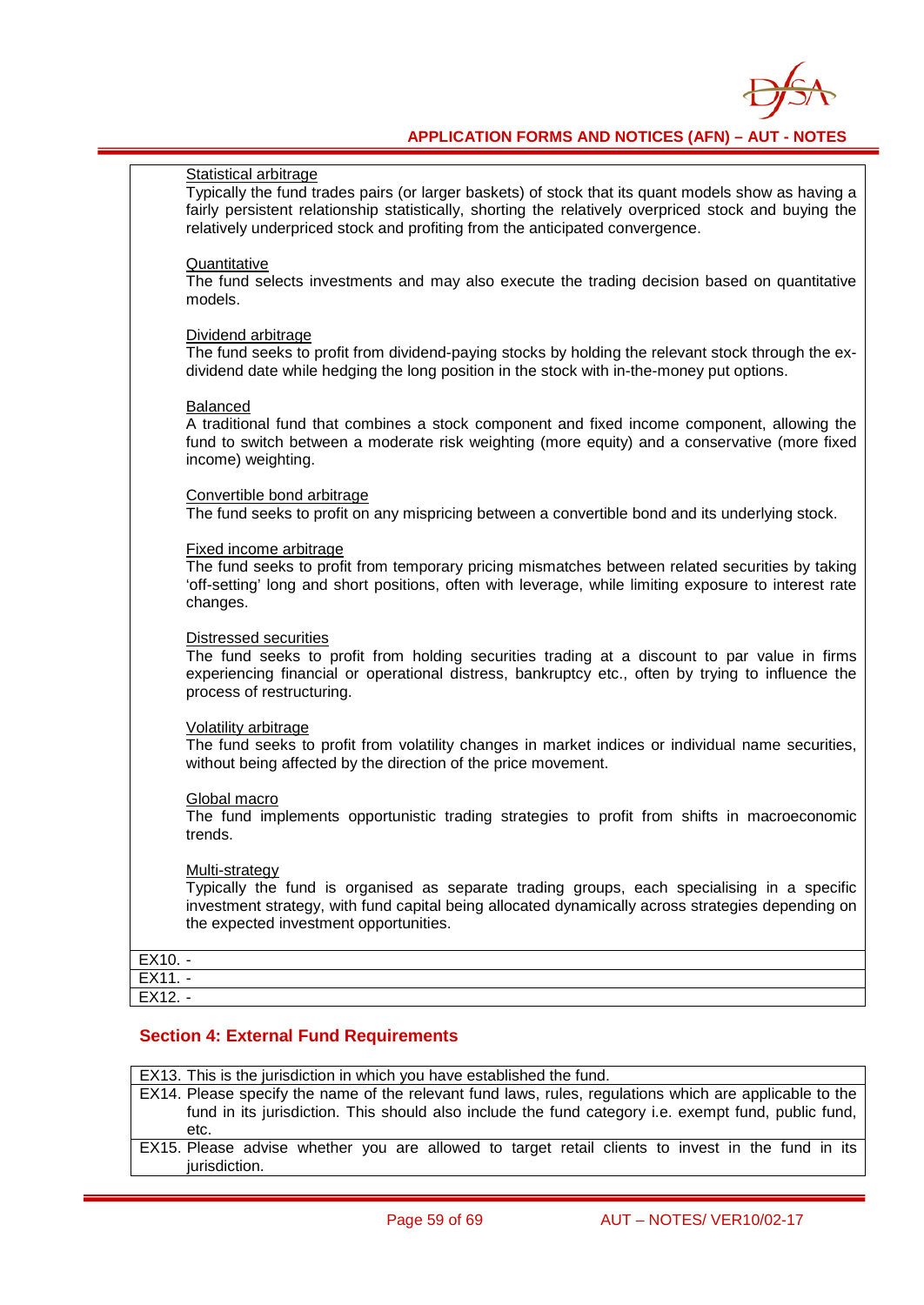

| EX16. Please advise what AML legislation applies to the fund in your jurisdiction. As an example for<br>DIFC domestic fund this would be the AML Module of the DFSA Rulebook. |  |  |
|-------------------------------------------------------------------------------------------------------------------------------------------------------------------------------|--|--|
| EX17. Please advise whether the jurisdiction in which the fund is domiciled complies with the Financial                                                                       |  |  |
| Action Task Force (FATF) Recommendations. These Recommendations are used as the                                                                                               |  |  |
| international standard.                                                                                                                                                       |  |  |
| EX18. The contact person named should be the person who is responsible for the regulatory                                                                                     |  |  |
| authorisation and ongoing supervision of the fund.                                                                                                                            |  |  |
| EX19. Please confirm which entities will distribute the fund.                                                                                                                 |  |  |
| EX20. The Fund Manager of an External Fund must:                                                                                                                              |  |  |
| Have systems and controls which are adequate to ensure compliance with the<br>(c)                                                                                             |  |  |
| requirements that apply to the External Fund in the jurisdiction in which it is established or                                                                                |  |  |
| domiciled; and                                                                                                                                                                |  |  |
| Inform the DFSA of the jurisdiction in which the Fund is or is to be established or domiciled<br>(d)                                                                          |  |  |
| and the nature of regulatory requirements applicable to the Fund in that jurisdiction.                                                                                        |  |  |
|                                                                                                                                                                               |  |  |
| A Fund Manager of an External Fund is generally not subject to the requirements that otherwise                                                                                |  |  |
| apply to Domestic Funds (see Article 14(2) of the Law). However, some limited requirements                                                                                    |  |  |
| apply to External Funds. See for example the disclosure required under Rules $14.2.4 - 14.2.7$ .                                                                              |  |  |
| Should such a requirement conflict with any requirements that apply to an External Fund in the                                                                                |  |  |
| jurisdiction in which the Fund is domiciled, the Fund Manager may apply to the DFSA for                                                                                       |  |  |
| appropriate waivers or modifications of the DFSA requirements.                                                                                                                |  |  |
|                                                                                                                                                                               |  |  |
| The DFSA may upon receipt of the information referred to in Rule 6.2.2(b), assess the                                                                                         |  |  |
| desirability of establishing an External Fund in that particular jurisdiction chosen by the Fund                                                                              |  |  |
| Manager. Relevant considerations include:                                                                                                                                     |  |  |
|                                                                                                                                                                               |  |  |
| The Fund Manager's need to establish the Fund in the particular jurisdiction for reasons<br>(d)                                                                               |  |  |
| such as the physical location of the Fund assets or investor preference;                                                                                                      |  |  |
|                                                                                                                                                                               |  |  |
| Any regulatory risks arising from establishing the External Fund in the relevant jurisdiction,<br>(e)                                                                         |  |  |
| particularly if the Fund is to be open to retail investors; and                                                                                                               |  |  |
|                                                                                                                                                                               |  |  |
|                                                                                                                                                                               |  |  |
|                                                                                                                                                                               |  |  |
| Whether the relevant jurisdiction complies with the FATF or other relevant international<br>(f)                                                                               |  |  |
| standards or requirements.                                                                                                                                                    |  |  |
|                                                                                                                                                                               |  |  |
| EX21. If you have been granted any waivers or modifications of the DFSA Rules prior to submitting this                                                                        |  |  |
| form please provide the Notice number. Please note that this notification will not be accepted until                                                                          |  |  |
| any policy issues and waivers/modifications are resolved.                                                                                                                     |  |  |

#### **Section 5: Parties to the Fund**

Please provide details of any third parties who may provide a service to the fund by way of delegation or outsourcing arrangement. Where relevant, details should include name, address, regulatory status and whether an agreement is in place. These agreements are not required to be submitted to the DFSA as part of this application. However such agreements should be ready for inspection should the DFSA request sight of them.

#### **Section 6: Compulsory Supporting Documents for a Fund**

EX22. Please confirm you have attached the Information Memorandum of the Fund.

#### **Section 7: Disclosure**

This section should be completed by all applicants.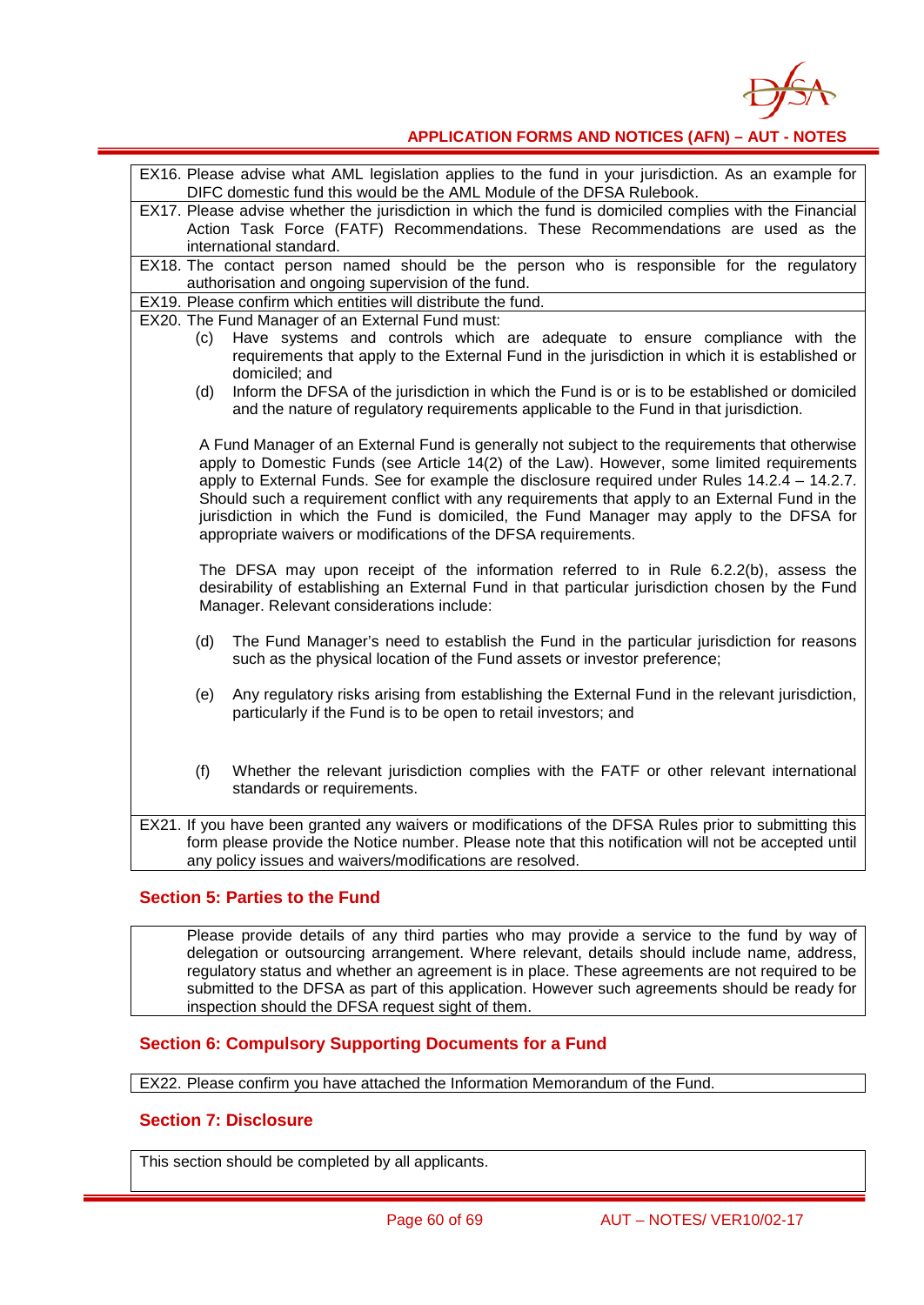

#### **Part 8: Representative Office form notes**

#### **Representative Office form notes**

Each note below relates to a question or statement in the Representative Office Application form. E.g. RO1 provides information to help you to complete question RO1 in the Representative Office Application form.

#### **General Information notes**

- RO1. Please provide the full name of the firm applying to be licensed as a Representative Office RO2. We want information about the legal nature of your firm. Please refer to GEN Rule 7.2.2 -7.2.3. RO3. Please provide details of the head office (telephone, fax, e-mail and website address) RO4. Please provide date and place of incorporation for the head office.
- 
- RO5. Your financial year-end will be used to determine the regulatory reporting requirements.
- RO6. You will need to give details of any trading name(s) which you propose to use for the purpose of, or in connection with, any business carried out in or from the DIFC, if these are different from your legal name.
- RO7. The contact person named should be the person who is responsible for the application during the authorisation process and who will liaise with the DFSA. This person must be a representative of the company. It may be helpful to provide a second contact name as backup.
- RO8. You may have a professional adviser assisting with the application process.
- RO9. Please tick "yes" to question if the DFSA should copy correspondence in relation to this application to the adviser.

#### **Home jurisdiction regulator**

RO10. Give the name of the supervisory contact from the relevant regulator including postal address, telephone number, fax number and e-mail address.

#### **Controllers**

RO11. Please refer to GEN Rule 11.8.3 for the definition of Controller.

#### **Nature of applicant's business and intended activities in the DIFC**

RO12. The DFSA will review the proposed activities to ensure that they are within the scope of a Representative Office as defined in Representative Office Module of the DFSA Rulebook. Please describe what systems and controls the firm will have in place to ensure it only conducts the activities of a Representative Office.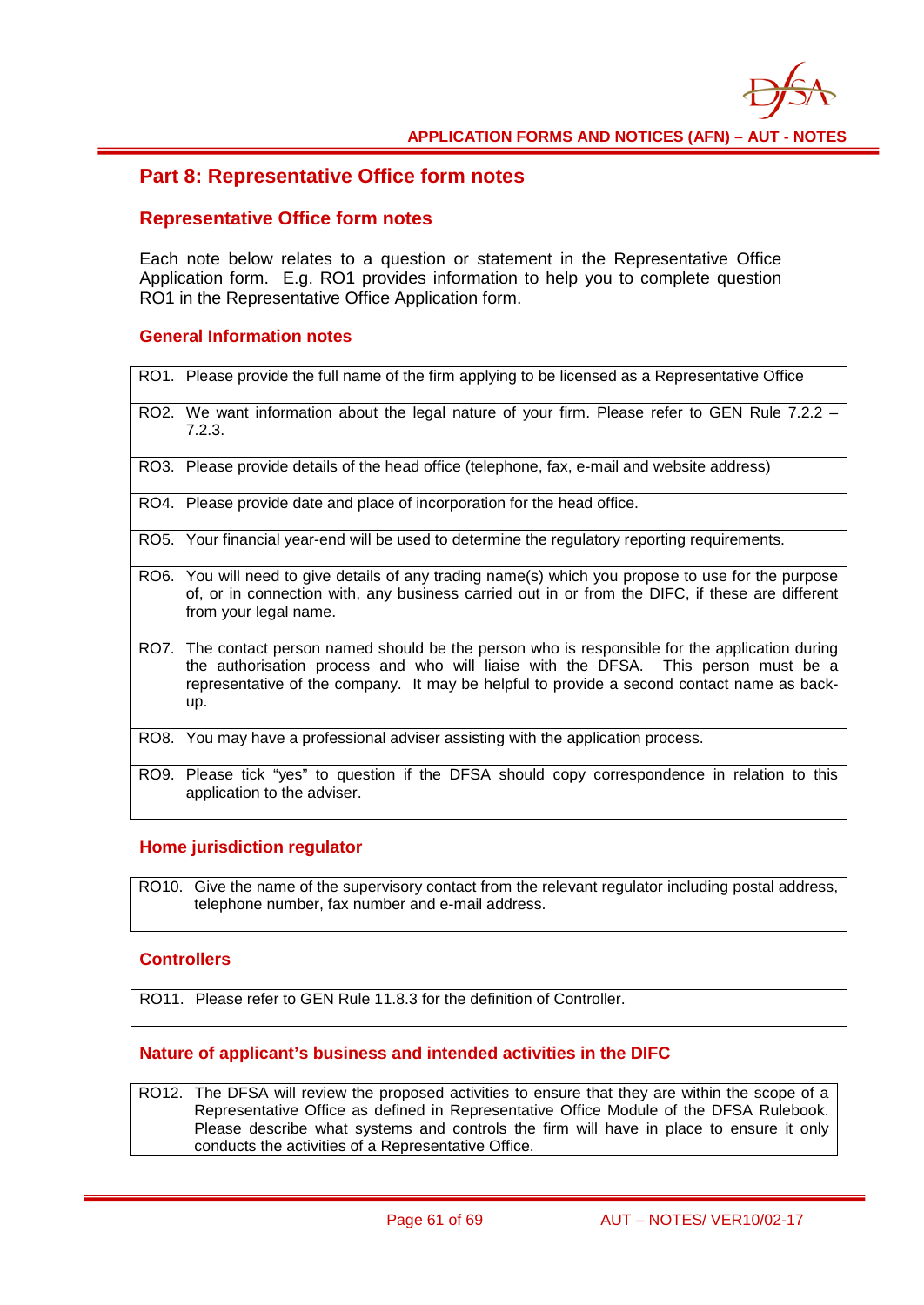

#### **Anti Money Laundering**

RO13. Please consult chapter 6 of the Representative Office Module (REP) of the DFSA Rulebook before confirming that appropriate arrangements are in place.

#### **Principal Representative**

RO14. Please complete form AUT-IND4 for the individual proposed as the Principal Representative.

#### **Fees**

For comprehensive details of fees, please refer to the Fees module of the DFSA Rulebook.

#### **Applicant Firm Fit & Proper Questionnaire**

RO15/ RO20 These questions are self-explanatory and are focused on the fitness and propriety of the firm. If you answer yes to any question please supply all relevant information - openness and honesty are essential. Should we need to examine your application more closely because of any disclosures you make, this will not necessarily count against you. However, deliberately withholding information or providing false or misleading information, will adversely impact the success of your application. If in doubt, disclose.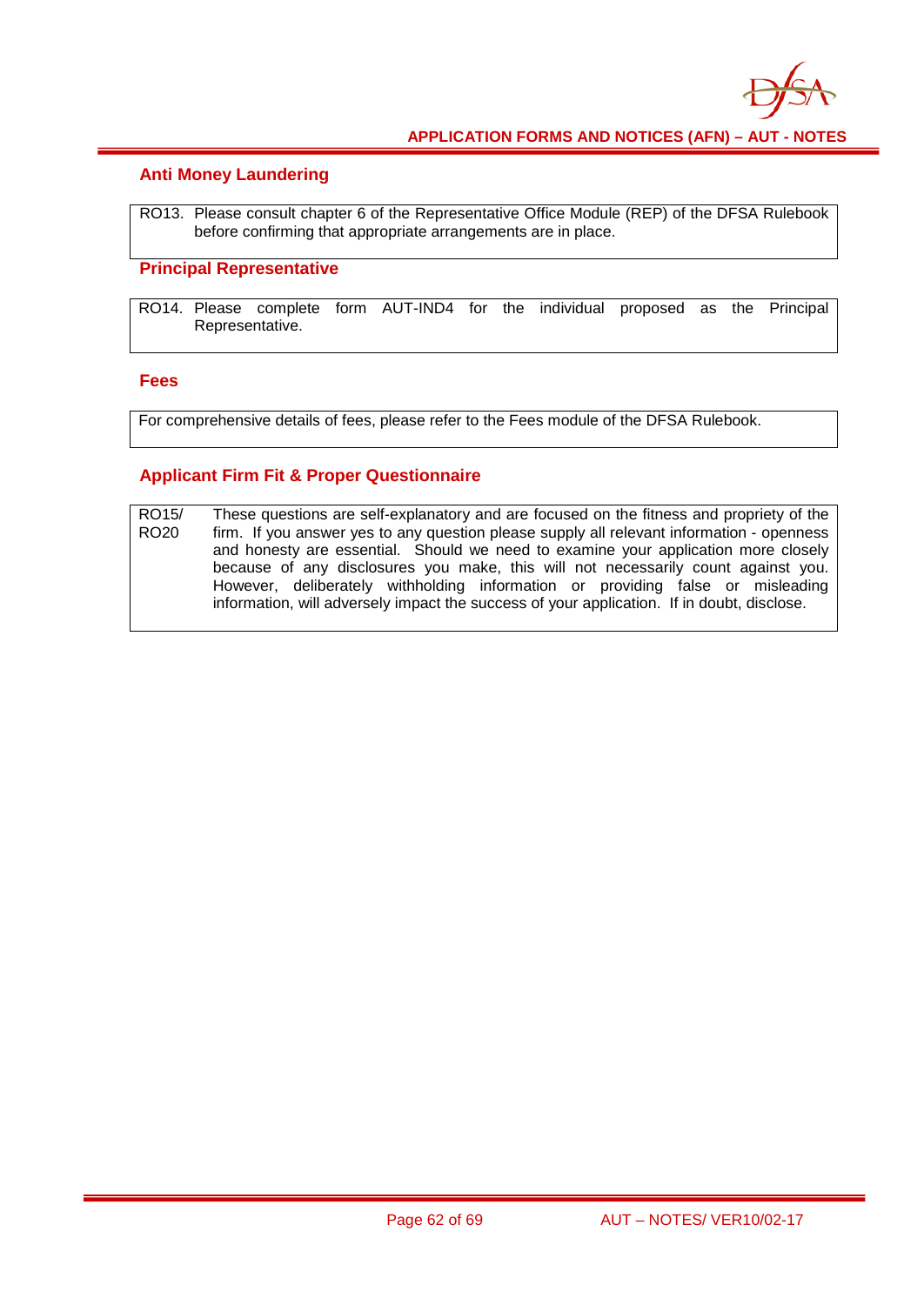

### **Part 9: Credit Rating Agency form notes**

#### **Credit Rating Agency form notes**

Each note below relates to a question or statement in the Credit Rating Agency application form. E.g. CR1 provides information to help you to complete question CR1 in the Credit Rating Agency application form.

#### **General Information notes**

CR1. Provide the full name of the firm applying to be licensed as a Credit Rating Agency. CR2. Provide details of any trading name(s) which you propose to use for the purpose of, or in connection with, any business carried out in or from the DIFC, if these are different from your legal name. CR3. Provide information about the legal nature of your firm. Please refer to GEN Rule 7.2.2. CR4. Specify whether the applicant applying to be licensed is incorporated inside or outside the DIFC (i.e. a branch). CR5. To be completed only where the applicant is incorporated outside of the DIFC (i.e. a branch). CR6. Provide the name of the supervisory contact from the relevant regulator including postal address, telephone number, fax number and e-mail address. CR7. Provide details for the applicant's office in the DIFC including address, telephone, fax, email and website. CR8. Provide the applicant's financial year end. CR9. State the name of your auditor, their address, the relevant contact person, telephone number and fax number. For Domestic Firms the auditor must be an auditor registered with the DFSA in accordance with GEN Chapter 8. CR10.The contact person named should be the person who is responsible for the application during the authorisation process and who will liaise with the DFSA. This person must be a representative of the applicant. CR11.You may have a professional adviser assisting with the application process.

CR12.Please tick "yes" to question if the DFSA should copy correspondence in relation to this application to the adviser.

CR13.If you wish any of the DFSA Rules waived or modified you must submit the Form SUP 2

#### **Controllers**

CR14. Please refer to GEN Rule 11.8.3 for the definition of Controller.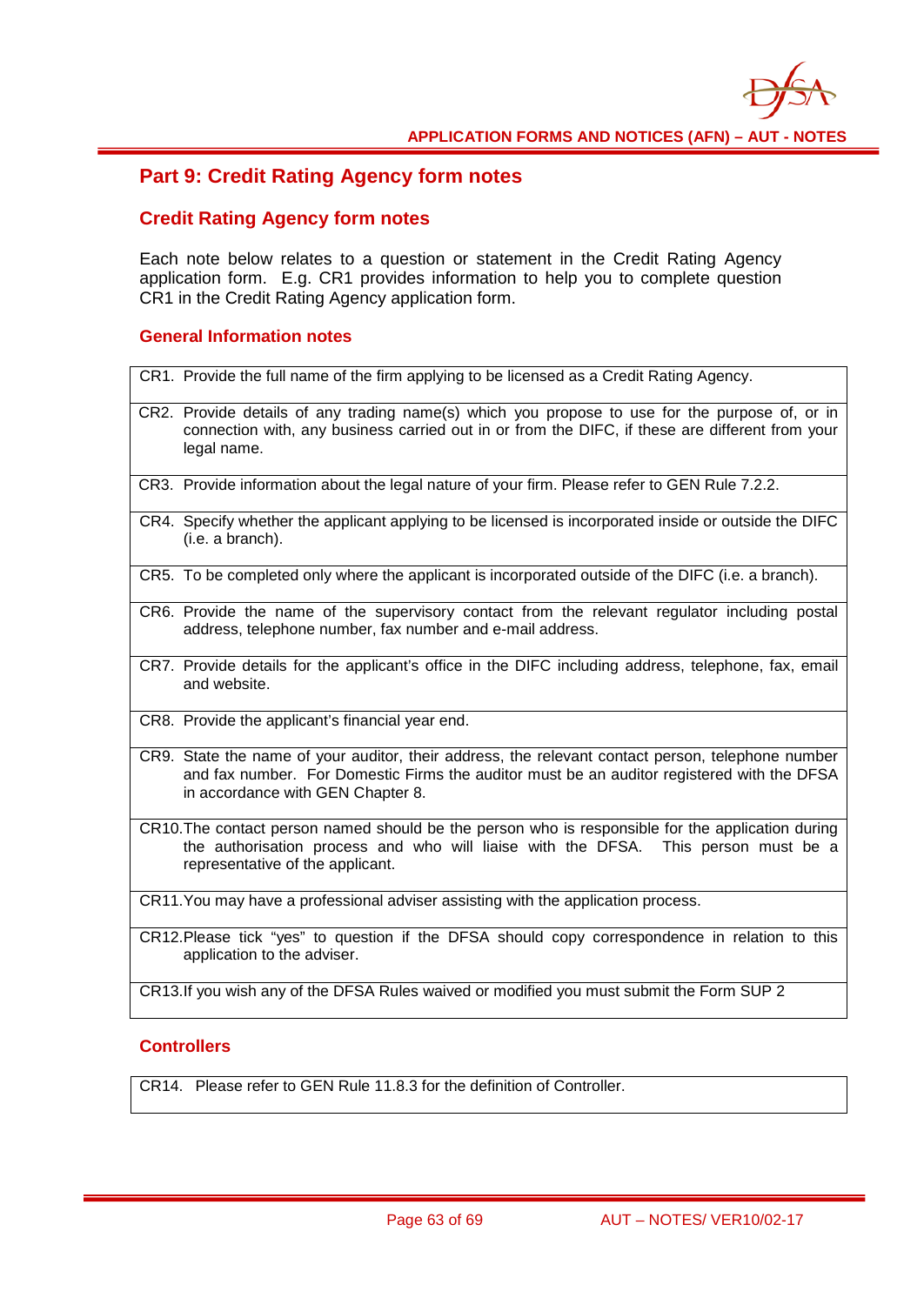

#### **Corporate Governance**

CR15.The DFSA will review the proposed corporate governance structure to ensure that it is appropriate given the size, scope and nature of the applicant's proposed operations. Consideration should be given to the requirements in Chapter 5 of the General (GEN) Module and the guidance in Section 2-2 of the Regulatory Policy and Process (RPP) Sourcebook.

#### **Nature of applicant's business and intended activities in the DIFC**

CR16.The DFSA will review the proposed activities to ensure that they are within the scope of Operating a Credit Rating Agency as defined in GEN 2.27. Should the applicant intend to carry out any ancillary services consideration should be given COB 8.5.2.

#### **Compliance**

CR17/ The DFSA will review the proposed compliance framework and the arrangements CR21 described for ensuring compliance with the relevant COB requirements. Consideration should be given to the requirements in GEN 5.3.7 to 5.3.12 and Chapter 8 of the Conduct of Business (COB) Module.

#### **Documentation**

- CR22.Organogram of group structure identifying all Controllers, ultimate beneficial owners, other shareholders and Close Links. Include a clear breakdown of percentage shareholding sizes, jurisdiction in which the entity/individual is based, identification of any other regulated entities and each entity's principal activity. Where shares are held by a trust, you must also provide details of all trustees, settlors and beneficiaries.
- CR23.Organogram of legal entity including reporting lines to demonstrate separation of functions and independence of risk management/compliance/internal audit. The employee organogram should identify the senior management / head functions with significant influence and any reporting lines to the Governing Body. Please ensure that the Compliance Officer has access to both the Senior Executive Officer and board of Directors.
- CR24.Provide a copy of the applicant's most recent audited accounts. Where the applicant is yet to be established, provide a copy of its parent's most recent audited accounts.
- CR25.All Credit Rating Agencies must nominate a suitable individual to carry out the mandatory licensed function of Senior Executive Officer.
- CR26.All Credit Rating Agencies must nominate a suitable individual to carry out the mandatory licensed function of Compliance Officer. If the nominated Compliance Officer is not resident in the UAE, the applicant must also submit an SUP2 form applying for a waiver of GEN 7.5.2. In such cases, the applicant must demonstrate that it has sufficient resources and appropriate compliance oversight arrangements for the DIFC operation.
- CR27.An SUP2 form is only required where the applicant wishes to apply to have any of the DFSA Rules waived or modified.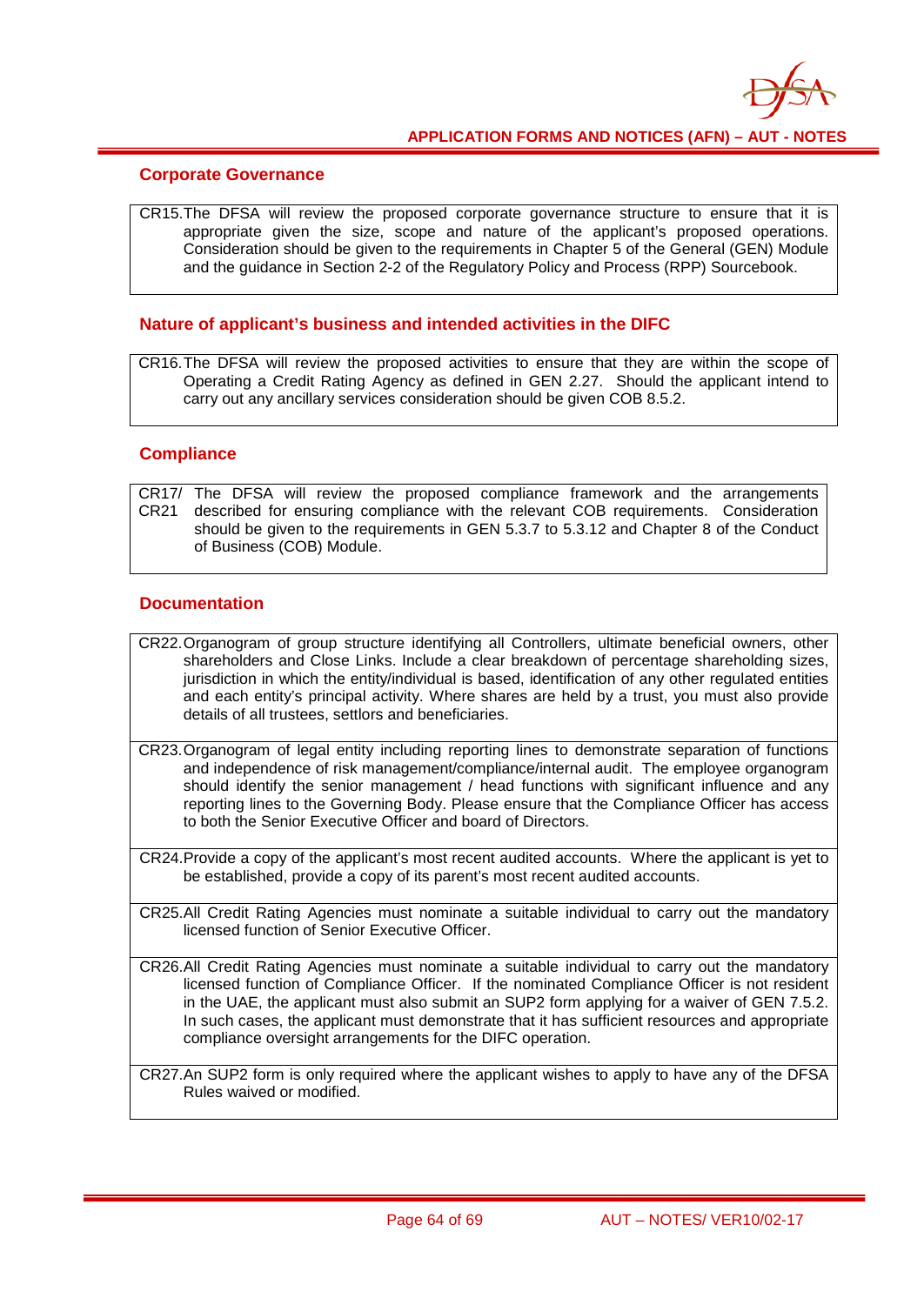

#### **Fees**

For comprehensive details of fees, please refer to the Fees module of the DFSA Rulebook.

#### **Applicant Firm Fit & Proper Questionnaire**

CR28/ CR34 These questions are self-explanatory and are focused on the fitness and propriety of the firm. If you answer yes to any question please supply all relevant information - openness and honesty are essential. Should we need to examine your application more closely because of any disclosures you make, this will not necessarily count against you. However, deliberately withholding information or providing false or misleading information, will adversely impact the success of your application. If in doubt, disclose.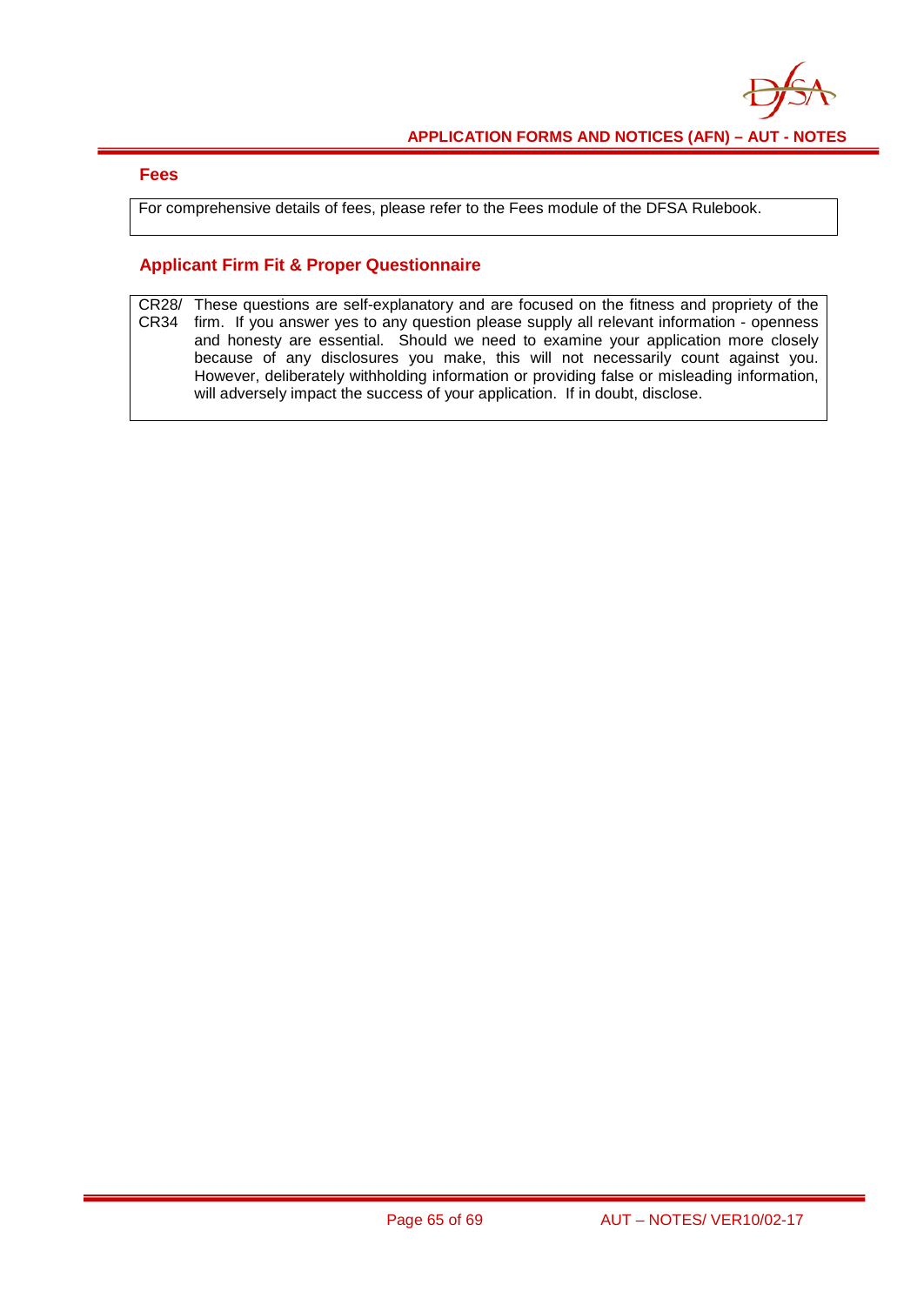### **Part 10: Other Information**

### **Becoming Authorised**

In order to conduct Financial Services through the Dubai International Financial Centre, individuals or entities need to seek authorisation from the DFSA. Authorisation is given in the form of a Licence which is issued by the DFSA, which specifies the type of Financial Services that can be conducted.

The following is a guide for firms seeking authorisation from the DFSA:

#### **Tips for applicants**

- 1. Spend time preparing your application. Read the GEN module of the DFSA Rulebook, as well as the guidance notes to the application forms before you start your application.
- 2. Carefully identify which of your proposed business activities fall within the definition of Financial Services. Check whether there are any exemptions or prohibitions which may impact your application.
- 3. If you are a start-up firm, review our policy statement on start-ups. This can be found on the DFSA website under Legislation. We do not accept applications for start-up banks.
- 4. Check you are submitting the most-up-to date version of our application form(s) and that you have used the right forms for the business activities you are proposing. Ensure your application specifies clearly the Financial Services you intend to carry out.
- 5. Be as comprehensive as possible in providing the information required. Make sure your forms are signed and that you have included the required attachments.
- 6. Review your application before submission, particularly when using consultants or legal advisers. You are the one who knows your business best and you are responsible for all information contained in the application.
- 7. Provide one hard copy and one soft copy of your application. The soft copy should be stored on a CD or memory stick. Please do not send e-mail copies.
- 8. Ensure you have paid the correct application fee. Details of the fee schedule are set out in the Fees module of the DFSA Rulebook. We will only commence work on your application when payment and the original application form(s) have been received.
- 9. Nominate a contact person within your firm to be responsible for managing the application process and to assist the DFSA with any enquiries.
- 10. Initiate the Registrar of Companies process at the same time as lodging your application with the DFSA. This will save you time at the end of the process.

#### **How we assess applications**

Before we can authorise a firm as an Authorised Firm, we need to be satisfied that the firm meets our Fit and Proper test, and is likely to do so on an ongoing basis. Generally, Fit and Proper means the ability to carry out a financial service competently, with honesty and integrity.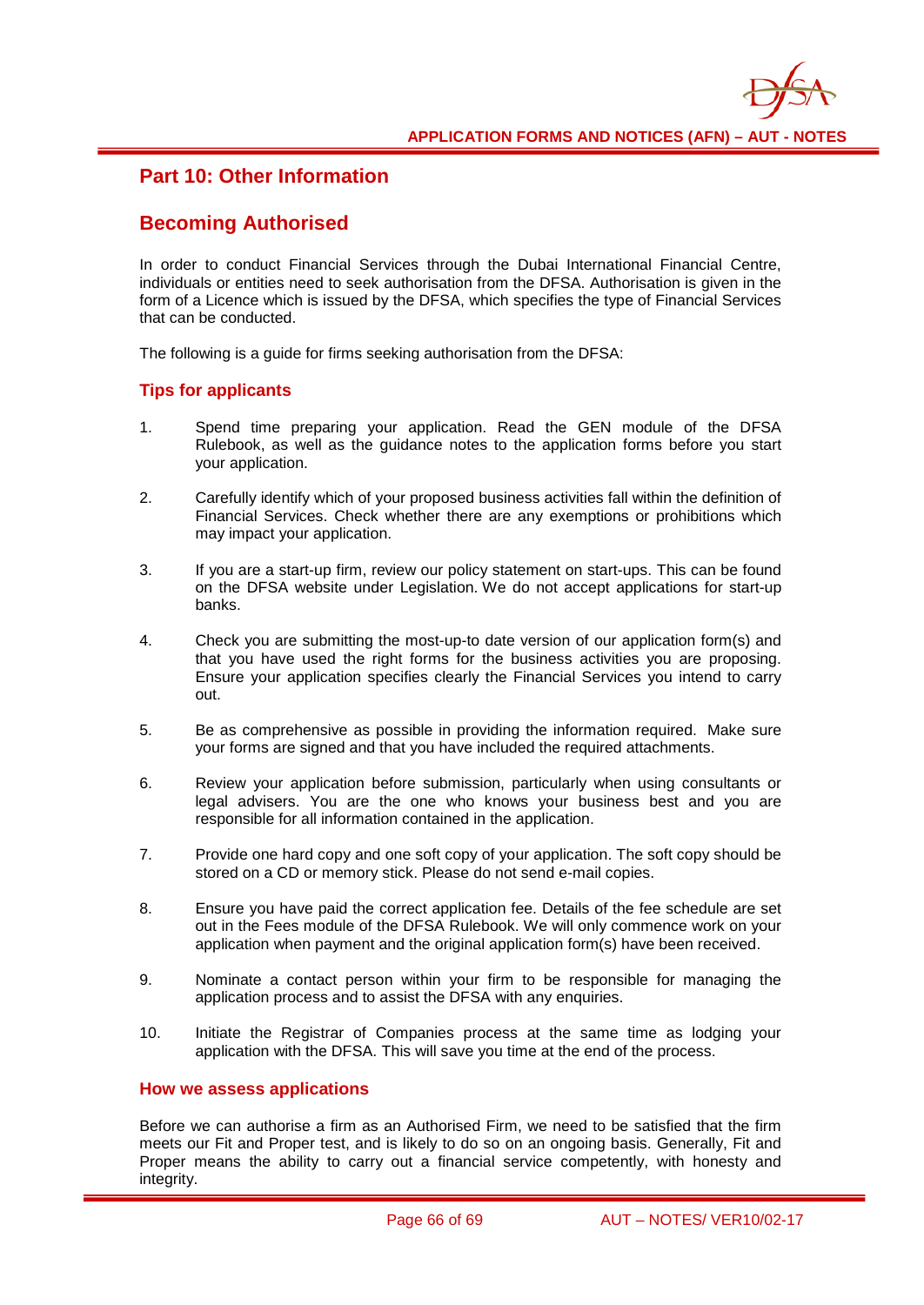The areas we look at include:

- **Legal status:** A firm must be a body corporate or partnership. It can be formed in the DIFC, or a firm can establish a branch of a legal entity based in another jurisdiction. In the latter instance, the DFSA would expect the outside jurisdiction to have internationally compliant regulatory and legal standards.
- **Location of offices:** A firm must carry on its activities from a place of business in the DIFC. Please discuss office requirements with the DIFC Authority Business Development Unit.
- **Ownership and group structure:** The DFSA seeks to establish that it will be able to effectively supervise the firm. Therefore we need to be made aware of any Close Links (eg parent, subsidiary, sister company) which could hinder effective ongoing supervision.
- **Adequate resources:** A firm must have adequate resources to carry out the proposed financial services including financial resources and adequate systems and controls. A firm must have an internal audit function.
- **Senior management:** A firm must appoint a Senior Executive Officer, a Compliance Officer, an Anti-Money Laundering Reporting Officer and a Finance Officer. The first three positions require the individuals responsible to be resident in the UAE. As part of our process, we will evaluate the competence and integrity of the proposed senior management team.

#### **How to prepare to apply**

We strongly recommend that firms, in the first instance, engage with the Business Development unit of the DIFCA. They will help you understand the value proposition of the DIFC to assist your evaluation of whether a presence here will make business sense for your firm.

Some firms go straight to attempting to complete the application forms. This often results in a poor application and can lengthen the application process. Here are some recommended preparation steps:

- Decide what type of business you want to carry out and check which Financial Services you will need to apply for.
- Determine who will be part of the senior management and who will be in the mandatory positions. Prepare to complete the necessary individual application forms.
- Develop a comprehensive regulatory business plan that sets out your proposed activities, 3-year financial projections and budget, resources such as human, systems and financial. This can be shared with the DFSA Authorisation Enquiries team who will be happy to comment on your proposal.
- Familiarise yourself with the applicable rules from the DFSA Rulebook and be prepared to show how you will comply with those rules. This will include providing a compliance manual, a compliance monitoring programme, and risk management policies.
- Determine your minimum regulatory capital requirements, with which you will need to comply at all times. This should be included in your 3-year financial projections.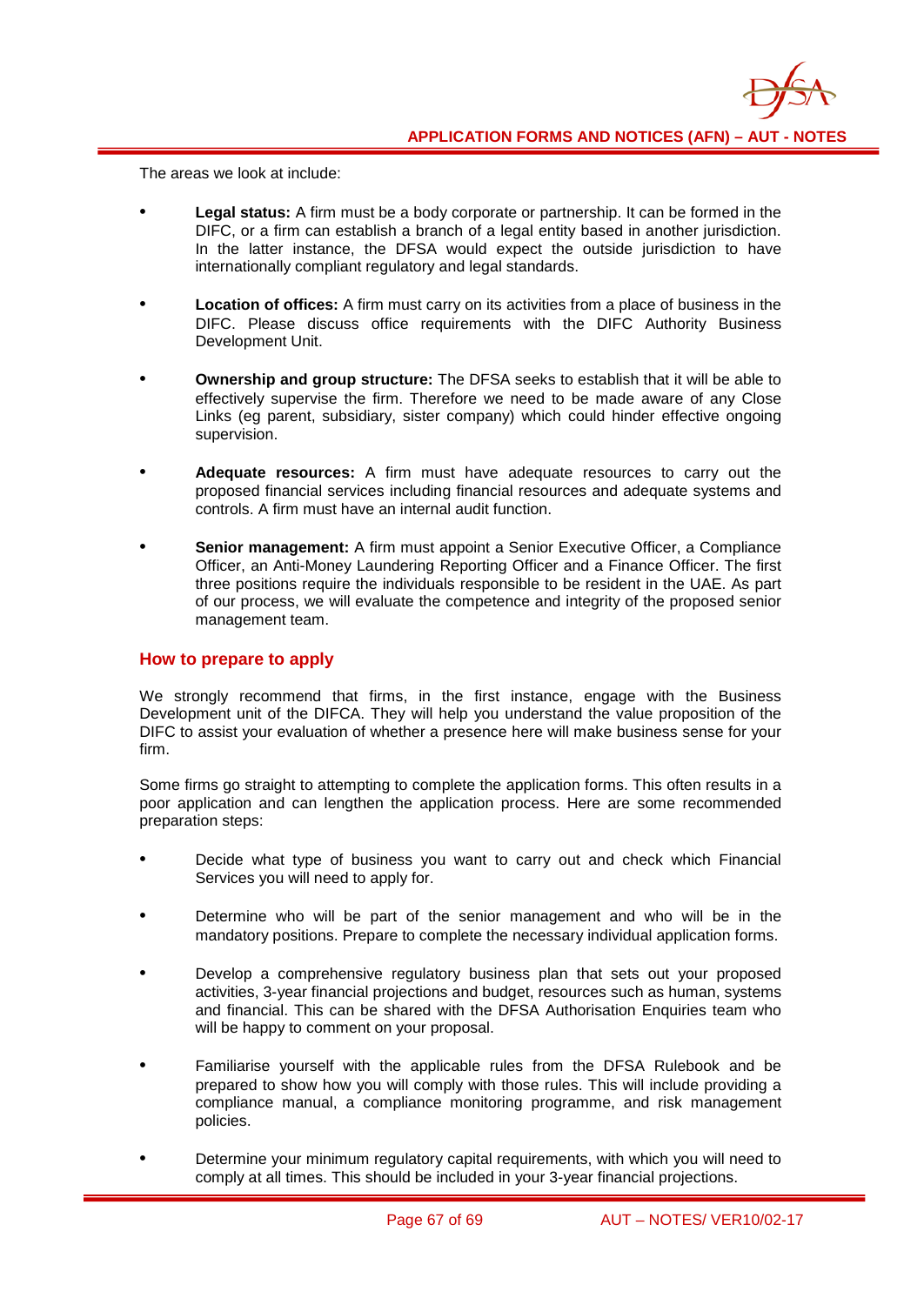

#### **Completing the Application Forms**

It is vital that you supply all relevant information. Openness and honesty are essential. Should we need to examine your application more closely because of any disclosures you make, this will not necessarily count against you. However, deliberately withholding information or providing false or misleading information, will adversely impact the success of your application. If in doubt, disclose.

If the information you provide is inaccurate or incomplete, we may deem your application as materially incomplete, in which case it would not be accepted. Thus, missing information will lengthen the application process. Ensure that all relevant documents are also included with your completed application.

You should also start the registration process with the DIFC Registrar of Companies at the same time as you submit your DFSA application. This will help you to avoid delays at the end of the authorisation process.

#### **Fees**

The application fee will vary according to the Financial Services to be provided. Comprehensive details of fees can be found in the **[Fees module \(FER\)](http://www.complinet.com/dfsa/display/display.html?rbid=1547&record_id=20367)** of the DFSA Rulebook.

#### **Authorisation timeline**

If the application is complete and the application fee has been paid, we will process the application according to the following timeline:

- Within 2 business days of receipt of the application: A letter acknowledging receipt of the application is sent.
- Within 10 business days of receipt of the application: We aim to send out an initial review letter.
- Dialogue between you and the DFSA will start and continue as required to the final review.
- Within 4 months of receipt of the application: We aim to complete a final review and recommendation.

The timeline set out above is indicative only. The time taken to process your application will depend on its scale and complexity, as well as the timely submission of information and response to any requests for further clarification. The need to make the correct regulatory decision will always take precedence over meeting target timescales.

A successful application will result in the DFSA issuing you an in-principle letter which will allow you to complete the DIFC Registrar of Companies process. We will then issue your DFSA Licence once you can demonstrate that you have successfully registered with the Registrar of Companies, opened a bank account and sufficiently capitalised the firm (for DIFC entities only) and met any other outstanding matters.

You will have only 3 months to complete the outstanding requirements and establish operational premises during the in-principle period. It will be helpful if you can establish contact with any other relevant third parties eg Registrar of Companies, bank etc at the same time as submitting your DFSA application.